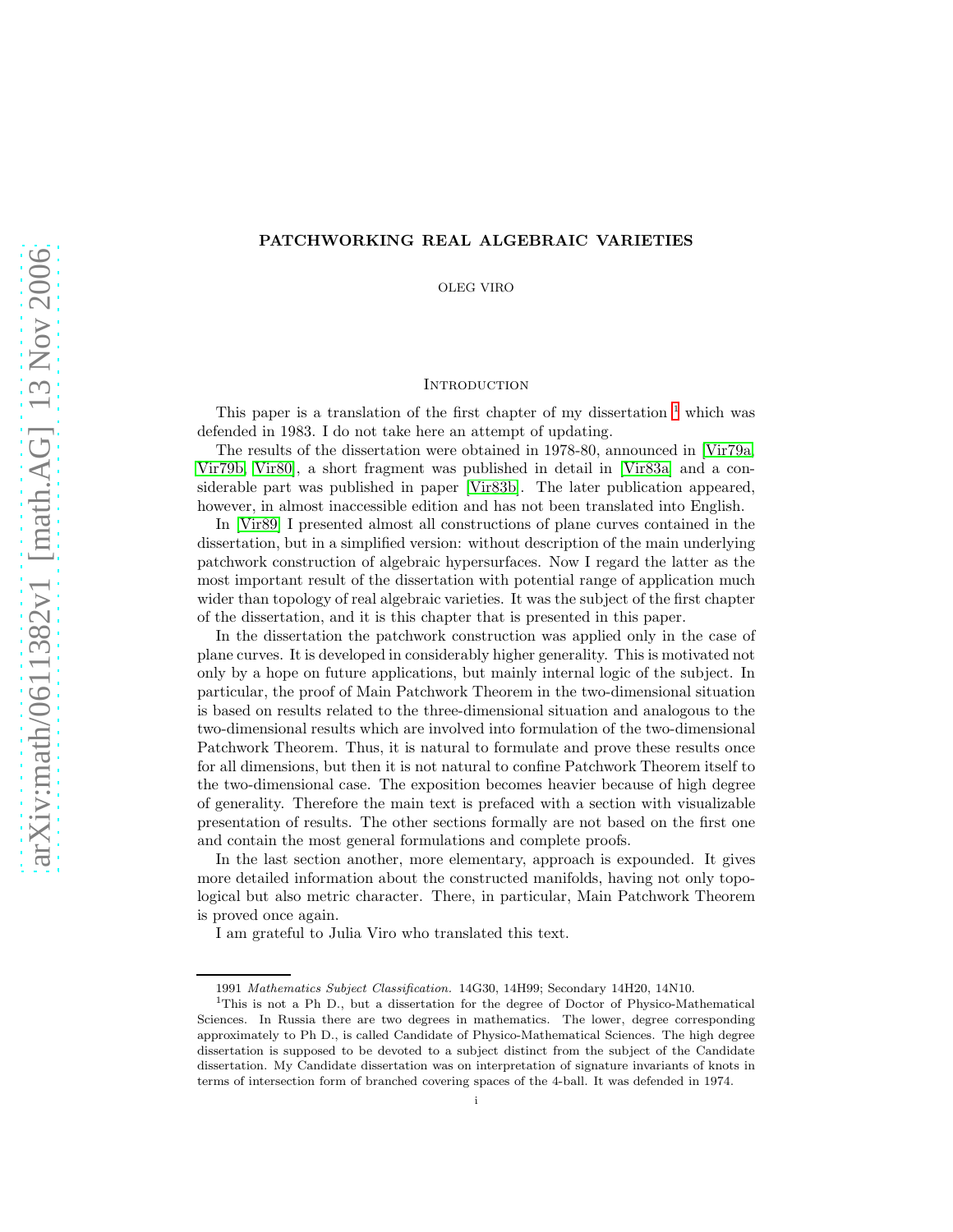# CONTENTS

| Introduction                                                              | $\rm i$        |
|---------------------------------------------------------------------------|----------------|
| Patchworking plane real algebraic curves<br>1.                            | $\sqrt{2}$     |
| 1.1.<br>The case of smallest patches                                      | $\overline{2}$ |
| 1.2.<br>Logarithmic asymptotes of a curve                                 | $\overline{4}$ |
| 1.3.<br>Charts of polynomials                                             | $\overline{7}$ |
| 1.4.<br>Recovering the topology of a curve from a chart of the polynomial | 10             |
| 1.5.<br>Patchworking charts                                               | 13             |
| 1.6.<br>Patchworking polynomials                                          | 13             |
| 1.7.<br>The Main Patchwork Theorem                                        | 14             |
| 1.8.<br>Construction of M-curves of degree 6                              | 14             |
| 1.9.<br>Behavior of curve $V_{\mathbb{R}\mathbb{R}^2}(b_t)$ as $t \to 0$  | 15             |
| 1.10. Patchworking as smoothing of singularities                          | $17\,$         |
| 1.11. Evolvings of singularities                                          | $18\,$         |
| 2.<br>Toric varieties and their hypersurfaces                             | 21             |
| 2.1.<br>Algebraic tori $K\mathbb{R}^n$                                    | 21             |
| 2.2.<br>Polyhedra and cones                                               | 22             |
| 2.3.<br>Affine toric variety                                              | 23             |
| 2.4.<br>Quasi-projective toric variety                                    | 25             |
| 2.5.<br>Hypersurfaces of toric varieties                                  | 27             |
| 3.<br>Charts                                                              | 29             |
| 3.1.<br>Space $\mathbb{R}_+ \Delta$                                       | 29             |
| 3.2.<br>Charts of $K\Delta$                                               | 29             |
| 3.3.<br>Charts of L-polynomials                                           | $30\,$         |
| 4.<br>Patchworking                                                        | 32             |
| 4.1.<br>Patchworking L-polynomials                                        | 32             |
| 4.2.<br>Patchworking charts                                               | $32\,$         |
| 4.3.<br>The Main Patchwork Theorem                                        | $32\,$         |
| 5.<br>Perturbations smoothing a singularity of hypersurface               | 35             |
| 5.1.<br>Singularities of hypersurfaces                                    | 35             |
| 5.2.<br>Evolving of a singularity                                         | 36             |
| 5.3.<br>Charts of evolving                                                | 38             |
| 5.4.<br>Construction of evolvings by patchworking                         | 38             |
| 6.<br>Approximation of hypersurfaces of $K\mathbb{R}^n$                   | 39             |
| 6.1.<br>Sufficient truncations                                            | 39             |
| 6.2.<br>Domains of $\varepsilon$ -sufficiency of face-truncation          | 40             |
| 6.3.<br>The main Theorem on logarithmic asymptotes of hypersurface        | 42             |
| 6.4.<br>Proof of Theorem 6.3.A                                            | 42             |
| 6.5.<br>Modification of Theorem 6.3.A                                     | 43             |
| 6.6.<br>Charts of L-polynomials                                           | 44             |
| 6.7.<br>Structure of $V_{K\mathbb{R}^n}(b_t)$ with small t                | 44             |
| 6.8.<br>Proof of Theorem 6.7.A                                            | 45             |
| 6.9.<br>An alternative proof of Theorem 4.3.A                             | 46             |
| References                                                                | 47             |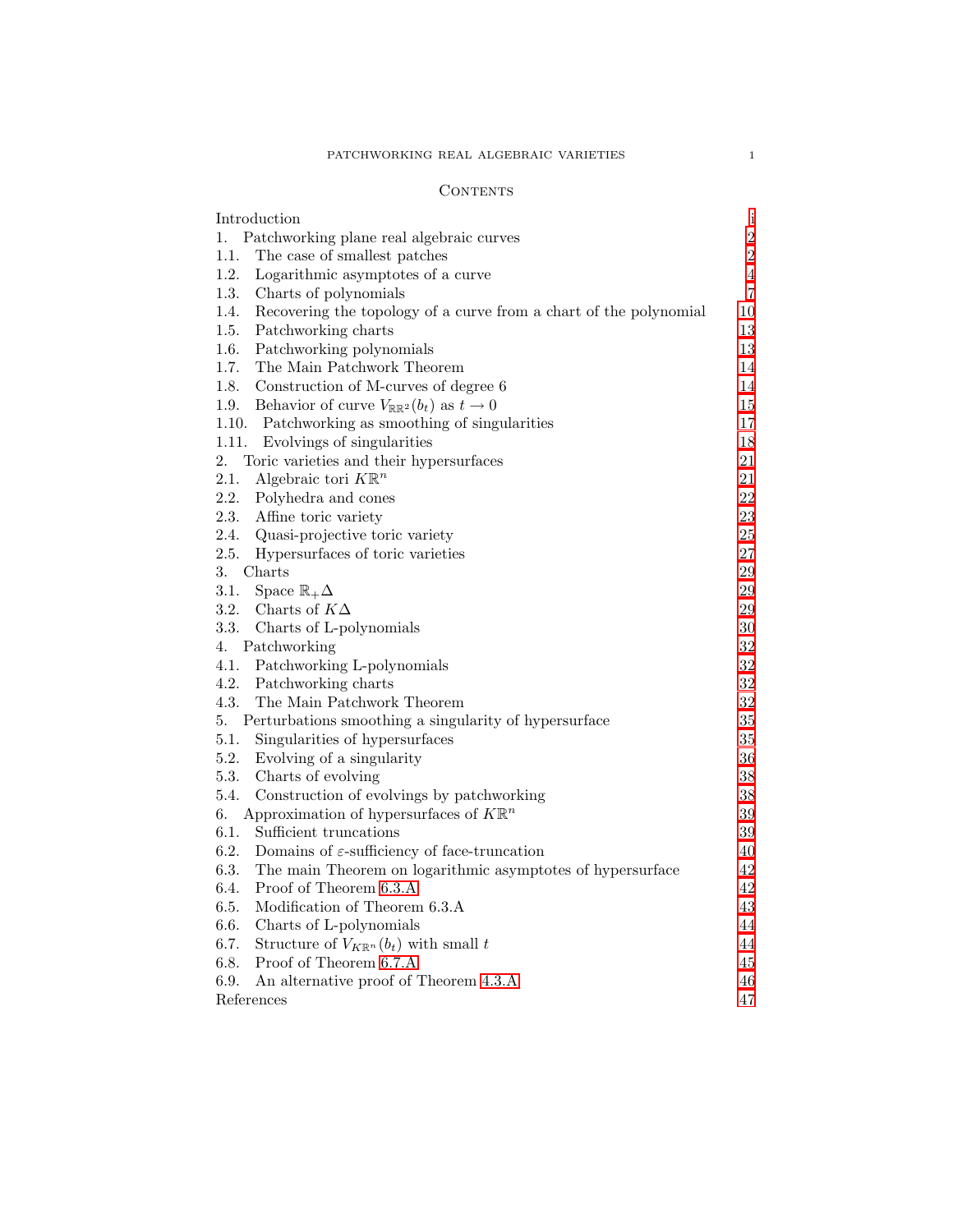### 1. Patchworking plane real algebraic curves

<span id="page-2-0"></span>This Section is introductory. I explain the character of results staying in the framework of plane curves. A real exposition begins in Section [2.](#page-21-0) It does not depend on Section [1.](#page-2-0) To a reader who is motivated enough and does not like informal texts without proofs, I would recommend to skip this Section.

<span id="page-2-1"></span>1.1. The case of smallest patches. We start with the special case of the patchworking. In this case the patches are so simple that they do not demand a special care. It purifies the construction and makes it a straight bridge between combinatorial geometry and real algebraic geometry.

1.1.A (Initial Data). *Let* m *be a positive integer number* [*it is the degree of the curve under construction*]. Let  $\Delta$  *be the triangle in*  $\mathbb{R}^2$  *with vertices*  $(0,0)$ *,*  $(m,0)$ *,* (0, m) [*it is a would-be Newton diagram of the equation*]*. Let* T *be a triangulation of* ∆ *whose vertices have integer coordinates. Let the vertices of* T *be equipped with signs; the sign (plus or minus) at the vertex with coordinates*  $(i, j)$  *is denoted by*  $\sigma_{i,j}$ .

See Figure [1.](#page-2-2)



<span id="page-2-2"></span>FIGURE 1.

For  $\varepsilon, \delta = \pm 1$  denote the reflection  $\mathbb{R}^2 \to \mathbb{R}^2 : (x, y) \mapsto (\varepsilon x, \delta y)$  by  $S_{\varepsilon, \delta}$ . For a set  $A \subset \mathbb{R}^2$ , denote  $S_{\varepsilon,\delta}(A)$  by  $A_{\varepsilon,\delta}$  (see Figure [2\)](#page-2-3). Denote a quadrant  $\{(x,y) \in$  $\mathbb{R}^2 \mid \varepsilon x > 0, \delta y > 0$ } by  $Q_{\varepsilon, \delta}$ .



<span id="page-2-3"></span>FIGURE 2.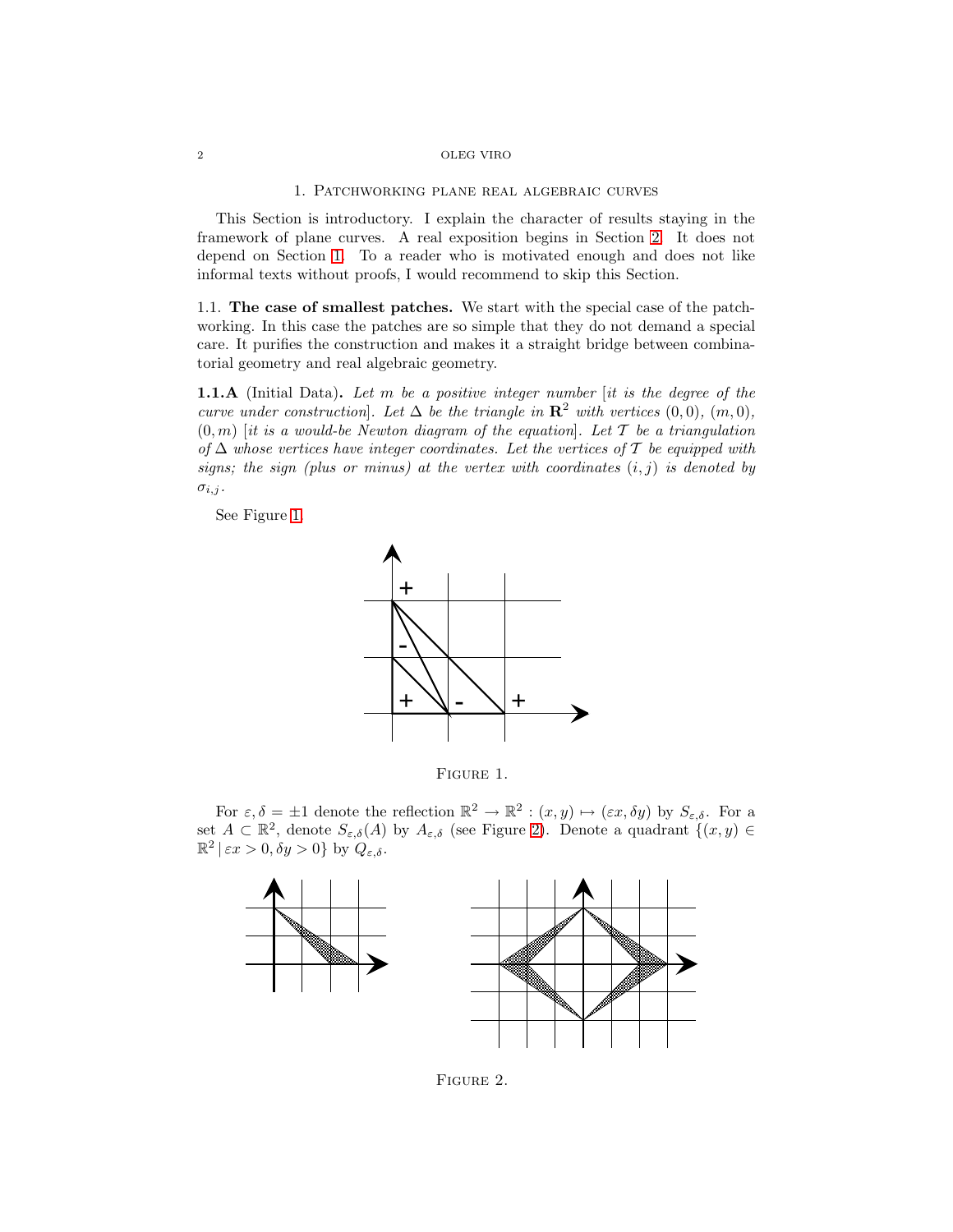The following construction associates with Initial Data [1.1.A](#page-19-0) above a piecewise linear curve in the projective plane.

1.1.B (Combinatorial patchworking). *Take the square* ∆<sup>∗</sup> *made of* ∆ *and its mirror images*  $\Delta_{+-}$ ,  $\Delta_{-+}$  *and*  $\Delta_{--}$ *. Extend the triangulation*  $\mathbb T$  *of*  $\Delta$  *to a triangulation* T<sup>∗</sup> *of* ∆<sup>∗</sup> *symmetric with respect to the coordinate axes. Extend the distribution of signs*  $\sigma_{i,j}$  *to a distribution of signs on the vertices of the extended triangulation* which satisfies the following condition:  $\sigma_{i,j}\sigma_{\varepsilon i,\delta j}\varepsilon^{i}\delta^{j}=1$  for any vertex  $(i, j)$  of  $\mathbb T$ *and*  $\varepsilon, \delta = \pm 1$ . (In other words, passing from a vertex to its mirror image with respect to an axis we preserve its sign if the distance from the vertex to the axis is even, and change the sign if the distance is odd.)<sup>[2](#page-3-0)</sup>

*If a triangle of the triangulation* T<sup>∗</sup> *has vertices of different signs, draw the midline separating the vertices of different signs. Denote by* L *the union of these midlines. It is a collection of polygonal lines contained in* ∆∗*. Glue by* S−− *the opposite sides of* ∆∗*. The resulting space* ∆¯ *is homeomorphic to the projective plane*  $\mathbb{R}P^2$ . Denote by  $\overline{L}$  the image of  $L$  in  $\overline{\Delta}$ .



<span id="page-3-1"></span>Figure 3. Combinatorial patchworking of the initial data shown in Figure [1](#page-2-2)

Let us introduce a supplementary assumption: the triangulation  $\mathbb{T}$  of  $\Delta$  is *convex*. It means that there exists a convex piecewise linear function  $\nu : \Delta \to \mathbb{R}$  which is linear on each triangle of T and not linear on the union of any two triangles of T. A function ν with this property is said to *convexify* T.

In fact, to stay in the frameworks of algebraic geometry we need to accept an additional assumption: a function  $\nu$  convexifying  $\mathbb T$  should take integer value on each vertex of T. Such a function is said to *convexify* T *over* Z. However this

<span id="page-3-0"></span><sup>&</sup>lt;sup>2</sup>More sophisticated description: the new distribution should satisfy the modular property:  $g^*(\sigma_{i,j}x^iy^j) = \sigma_{g(i,j)}x^iy^j$  for  $g = S_{\varepsilon\delta}$  (in other words, the sign at a vertex is the sign of the corresponding monomial in the quadrant containing the vertex).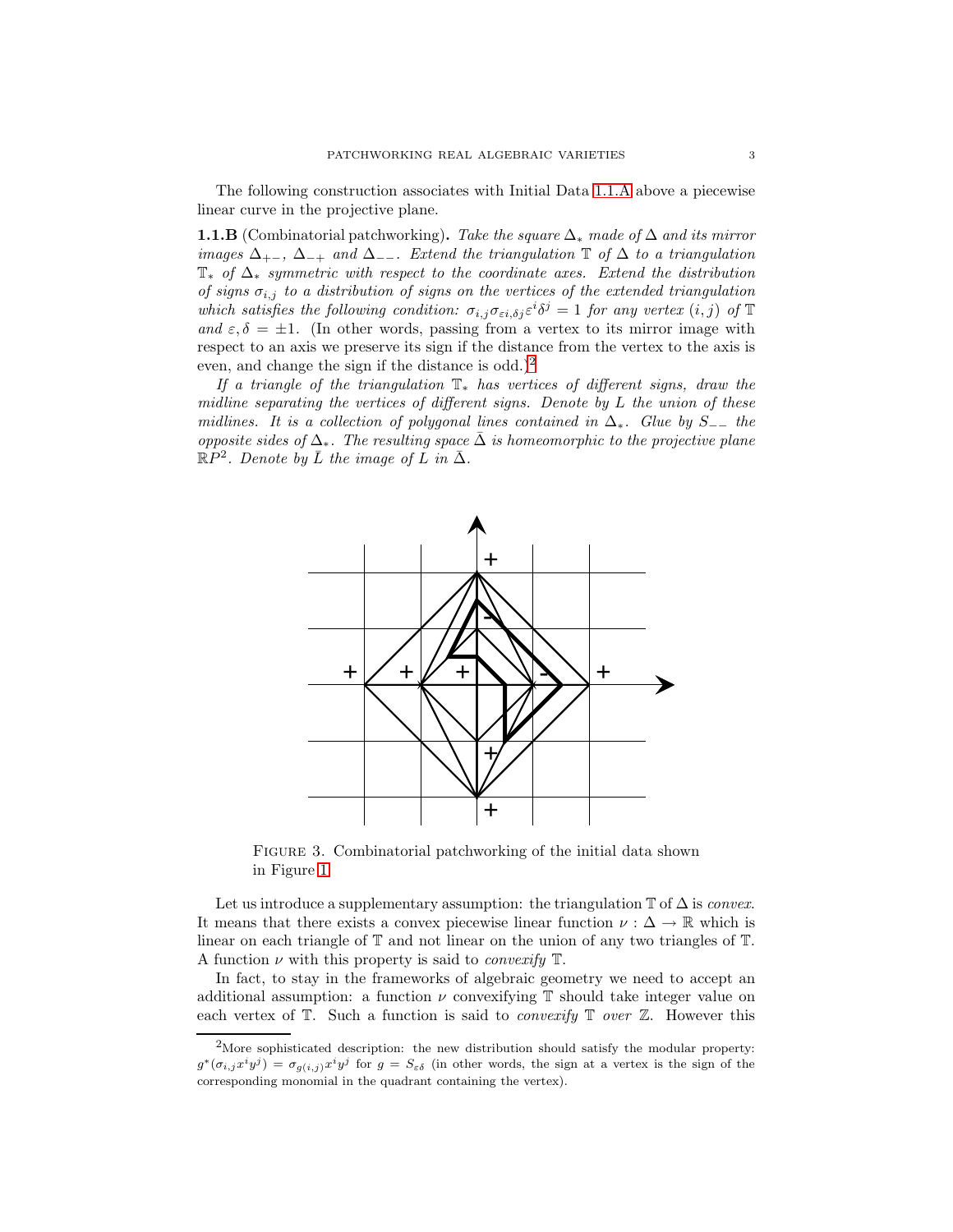additional restriction is easy to satisfy. A function  $\nu : \Delta \to \mathbb{R}$  convexifying  $\mathbb{T}$  is characterized by its values on vertices of T. It is easy to see that this provides a natural identification of the set of functions convexifying T with an open convex cone of  $\mathbb{R}^N$  where N is the number of vertices of  $\mathbb{T}$ . Therefore if this set is not empty, then it contains a point with rational coordinates, and hence a point with integer coordinates.

1.1.C (Polynomial patchworking). *Given Initial Data* m,  $\Delta$ ,  $\mathbb{T}$  and  $\sigma_{i,j}$  as above *and a function* ν *convexifying* T *over* Z*. Take the polynomial*

$$
b(x, y, t) = \sum_{\substack{(i, j) \text{ runs over} \\ vertices of } \mathbb{T}}
$$

*and consider it as a one-parameter family of polynomials: set*  $b_t(x, y) = b(x, y, t)$ . *Denote by*  $B_t$  *the corresponding homogeneous polynomials:* 

$$
B_t(x_0, x_1, x_2) = x_0^m b_t(x_1/x_0, x_2/x_0).
$$

**1.1.D** (Patchwork Theorem). Let m,  $\Delta$ ,  $\mathbb{T}$  and  $\sigma_{i,j}$  be an initial data as above and  $\nu$  *a function convexifying*  $\mathbb T$  *over*  $\mathbb Z$ *. Denote by*  $b_t$  *and*  $B_t$  *the non-homogeneous and homogeneous polynomials obtained by the polynomial patchworking of these initial data and by* L and L the piecewise linear curves in the square  $\Delta_*$  and its quo*tient space*  $\Delta$  *respectively obtained from the same initial data by the combinatorial patchworking.*

*Then there exists*  $t_0 > 0$  *such that for any*  $t \in (0, t_0]$  *the equation*  $b_t(x, y) = 0$ *defines in the plane*  $\mathbb{R}^2$  *a curve*  $c_t$  *such that the pair*  $(\mathbb{R}^2, c_t)$  *is homeomorphic to the pair*  $(\Delta_*, L)$  *and the equation*  $B_t(x_0, x_1, x_2) = 0$  *defines in the real projective plane a curve*  $C_t$  *such that the pair*  $(\mathbb{R}P^2, C_t)$  *is homeomorphic to the pair*  $(\bar{\Delta}, \bar{L})$ *.* 

*Example* 1.1.E*.* Construction of a curve of degree 2 is shown in Figure [3.](#page-3-1) The broken line corresponds to an ellipse. More complicated examples with a curves of degree 6 are shown in Figures [4,](#page-5-0) [5.](#page-6-0)

For more general version of the patchworking we have to prepare patches. Shortly speaking, the role of patches was played above by lines. The generalization below is a transition from lines to curves. Therefore we proceed with a preliminary study of curves.

<span id="page-4-0"></span>1.2. Logarithmic asymptotes of a curve. As is known since Newton's works (see [\[New67\]](#page-47-7)), behavior of a curve  $\{(x, y) \in \mathbb{R}^2 \mid a(x, y) = 0\}$  near the coordinate axes and at infinity depends, as a rule, on the coefficients of a corresponding to the boundary points of its Newton polygon  $\Delta(a)$ . We need more specific formulations, but prior to that we have to introduce several notations and discuss some notions.

For a set  $\Gamma \subset \mathbb{R}^2$  and a polynomial  $a(x, y) = \sum_{\omega \in \mathbb{Z}^2} a_{\omega} x^{\omega_1} y^{\omega_2}$ , denote the polynomial  $\sum_{\omega \in \Gamma \cap \mathbb{Z}^2} a_{\omega} x^{\omega_1} y^{\omega_2}$  by  $a^{\Gamma}$ . It is called the  $\Gamma$ -truncation of a.

For a set  $U \subset \mathbb{R}^2$  and a real polynomial a in two variables, denote the curve  $\{(x, y) \in U \mid a(x, y) = 0\}$  by  $V_U(a)$ .

The complement of the coordinate axes in  $\mathbb{R}^2$ , i.e. a set  $\{(x, y) \in \mathbb{R}^2 \mid xy \neq 0\}$ , is denoted<sup>[3](#page-4-1)</sup> by  $\mathbb{RR}^2$ .

<span id="page-4-1"></span><sup>3</sup>This notation is motivated in Section [2.3](#page-23-0) below.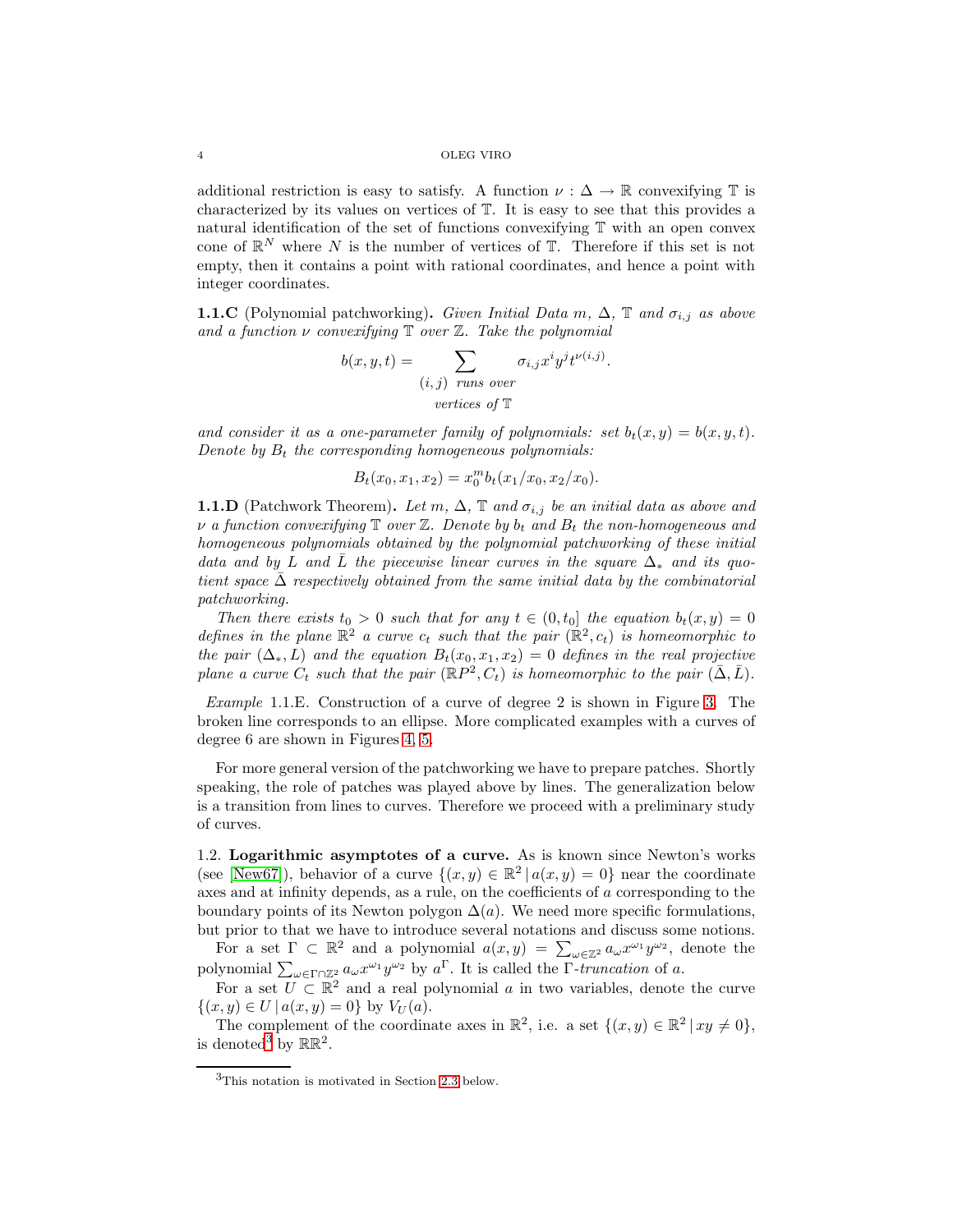

<span id="page-5-0"></span>Figure 4. Harnack's curve of degree 6.

Denote by l the map  $\mathbb{RR}^2 \to \mathbb{R}^2$  defined by formula  $l(x, y) = (\ln |x|, \ln |y|)$ . It is clear that the restriction of  $l$  to each quadrant is a diffeomorphism.

A polynomial in two variables is said to be *quasi-homogeneous* if its Newton polygon is a segment. The simplest real quasi-homogeneous polynomials are binomials of the form  $\alpha x^p + \beta y^q$  where p and q are relatively prime. A curve  $V_{\mathbb{R}\mathbb{R}^2}(a)$ , where  $a$  is a binomial, is called *quasiline*. The map  $l$  transforms quasilines to lines. In that way any line with rational slope can be obtained. The image  $l(V_{\mathbb{RR}^2}(a))$  of the quasiline  $V_{\mathbb{R}\mathbb{R}^2}(a)$  is orthogonal to the segment  $\Delta(a)$ .

It is clear that any real quasi-homogeneous polynomial in 2 variables is decomposable into a product of binomials of the type described above and trinomials without zeros in  $\mathbb{RR}^2$ . Thus if a is a real quasi-homogeneous polynomial then the curve  $V_{\mathbb{RR}^2(a)}$  is decomposable into a union of several quasilines which are transformed by l to lines orthogonal to  $\Delta(a)$ .

A real polynomial a in two variables is said to be *peripherally nondegenerate* if for any side  $\Gamma$  of its Newton polygon the curve  $V_{\mathbb{R}\mathbb{R}^2}(a^{\Gamma})$  is nonsingular (it is a union of quasilines transformed by  $l$  to parallel lines, so the condition that it is nonsingular means absence of multiple components). Being peripherally nondegenerate is typical in the sense that among polynomials with the same Newton polygons the peripherally nondegenerate ones form nonempty set open in the Zarisky topology.

For a side  $\Gamma$  of a polygon  $\Delta$ , denote by  $DC_{\Delta}^{-}(\Gamma)$  a ray consisting of vectors orthogonal to  $\Gamma$  and directed outside  $\Delta$  with respect to  $\Gamma$  (see Figure [6](#page-6-1) and Section [2.2\)](#page-22-0).

The assertion in the beginning of this Section about behavior of a curve nearby the coordinate axes and at infinity can be made now more precise in the following way.

**1.2.A.** Let  $\Delta \in \mathbb{RR}^2$  be a convex polygon with nonempty interior and sides  $\Gamma_1$ , *. . . ,* Γn*. Let* a *be a peripherally nondegenerate real polynomial in 2 variables with*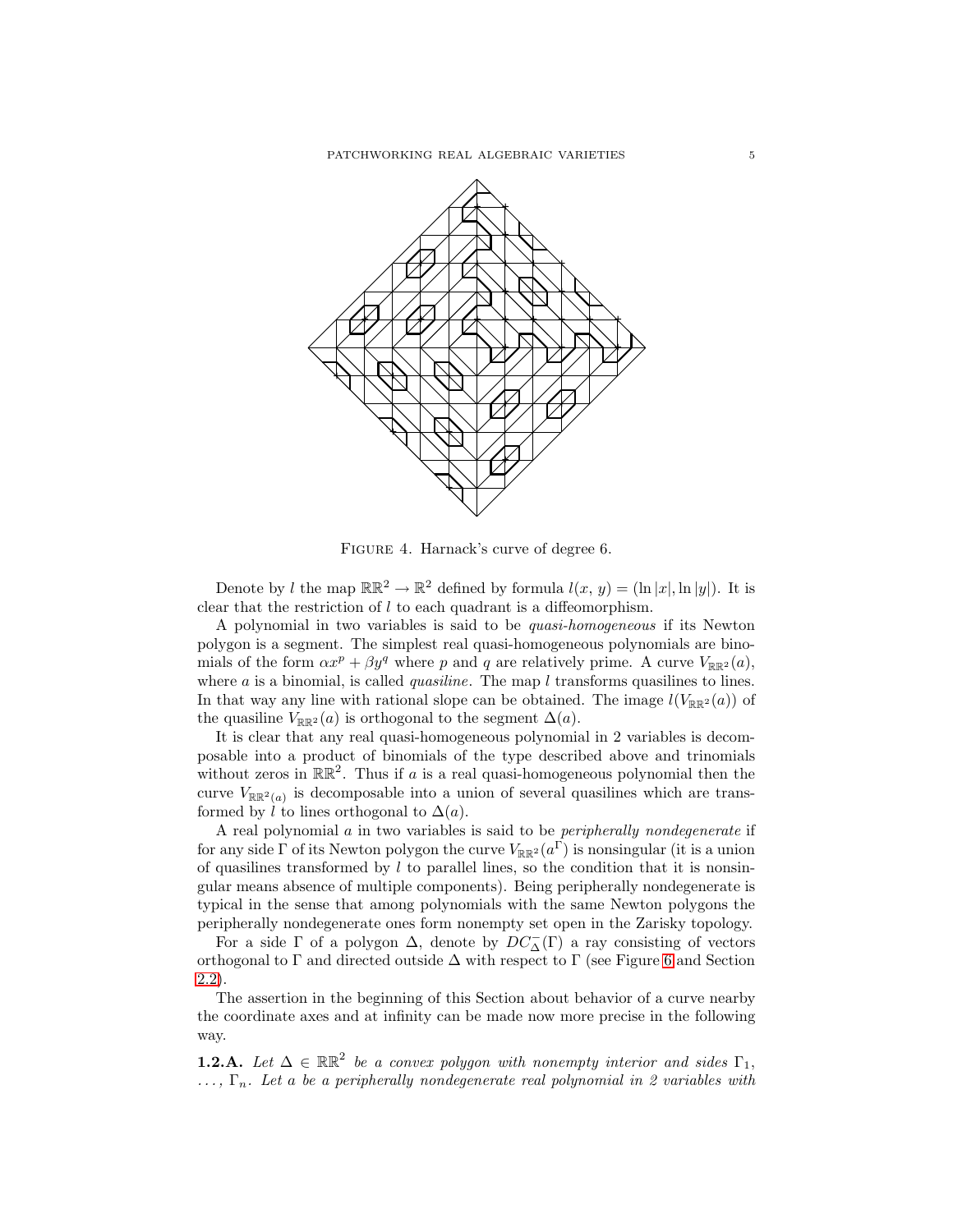

<span id="page-6-0"></span>FIGURE 5. Gudkov's curve of degree 6.



<span id="page-6-1"></span>Figure 6.

 $\Delta(a) = \Delta$ . Then for any quadrant  $U \in \mathbb{RR}^2$  each line contained in  $l(V_U(a^{\Gamma_i})$  with  $i = 1, \ldots, n$  *is an asymptote of*  $l(V_U(a))$ *, and*  $l(V_U(a))$  goes to infinity only along *these asymptotes in the directions defined by rays*  $\overline{DC_{\Delta}}(\Gamma_i)$ *.*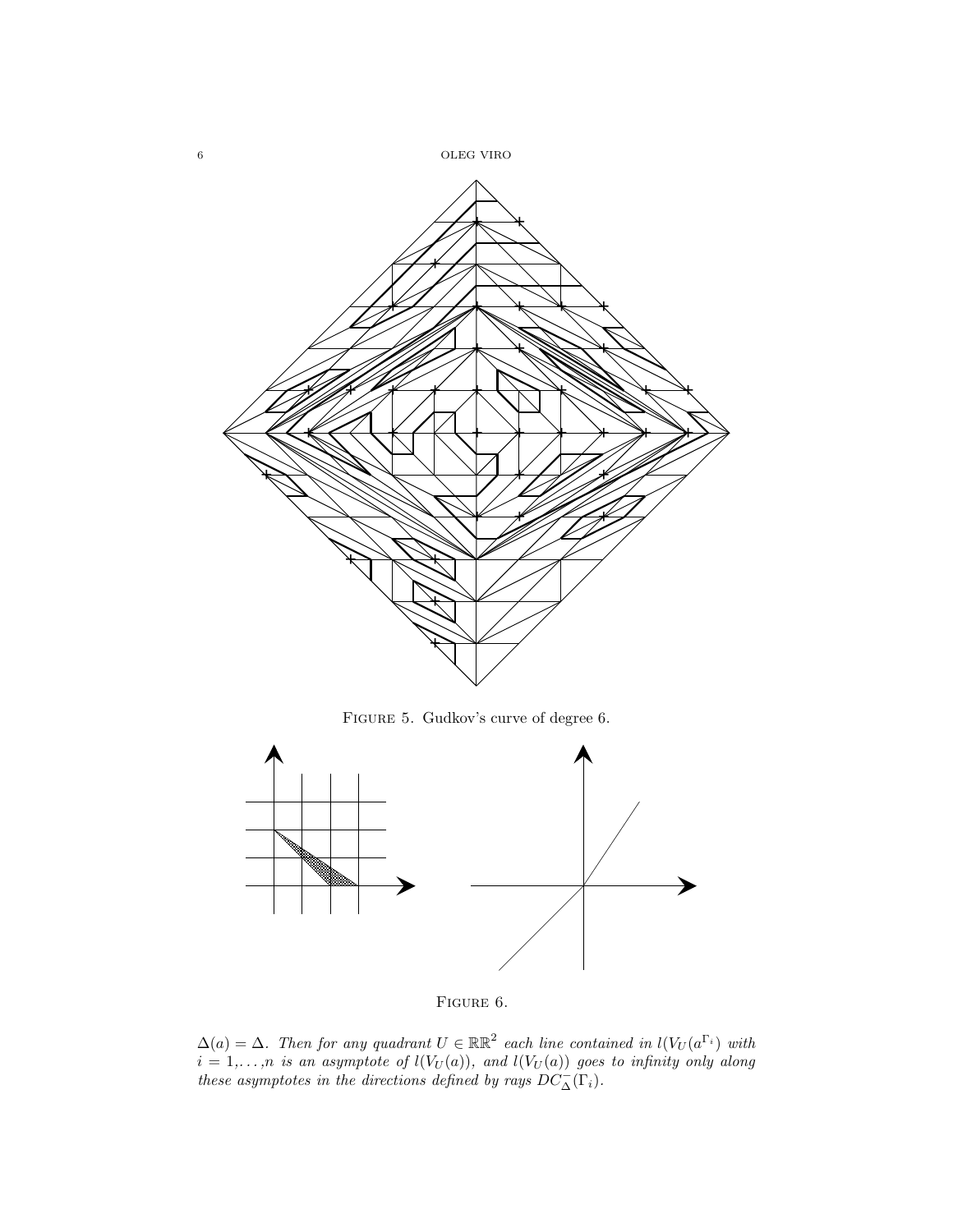

<span id="page-7-1"></span>



<span id="page-7-2"></span>

Theorem generalizing this proposition is formulated in Section [6.3](#page-42-0) and proved in Section [6.4.](#page-42-1) Here we restrict ourselves to the following elementary example illustrating [1.2.A.](#page-19-0)

*Example* 1.2.B. Consider the polynomial  $a(x, y) = 8x^3 - x^2 + 4y^2$ . Its Newton polygon is shown in Figure [6.](#page-6-1) In Figure [7](#page-7-1) the curve  $V_{\mathbb{R}^2}(a)$  is shown. In Figure [8](#page-7-2) the rays  $DC_{\Delta}^{-}(\Gamma_i)$  and the images of  $V_U(a)$  and  $V_U(a^{\Gamma_i})$  under diffeomorphisms  $l|_U: U \to \mathbb{R}^2$  are shown, where U runs over the set of components of  $\mathbb{R} \mathbb{R}^2$  (i.e. quadrants). In Figure [9](#page-8-0) the images of  $DC_{\Delta}^{-}(\Gamma_i)$  under l and the curves  $V_{\mathbb{R}^2}(a)$  and  $V_{\mathbb{R}}^{2}(a^{\Gamma_i})$  are shown.

<span id="page-7-0"></span>1.3. Charts of polynomials. The notion of a chart of a polynomial is fundamental for what follows. It is introduced naturally via the theory of toric varieties (see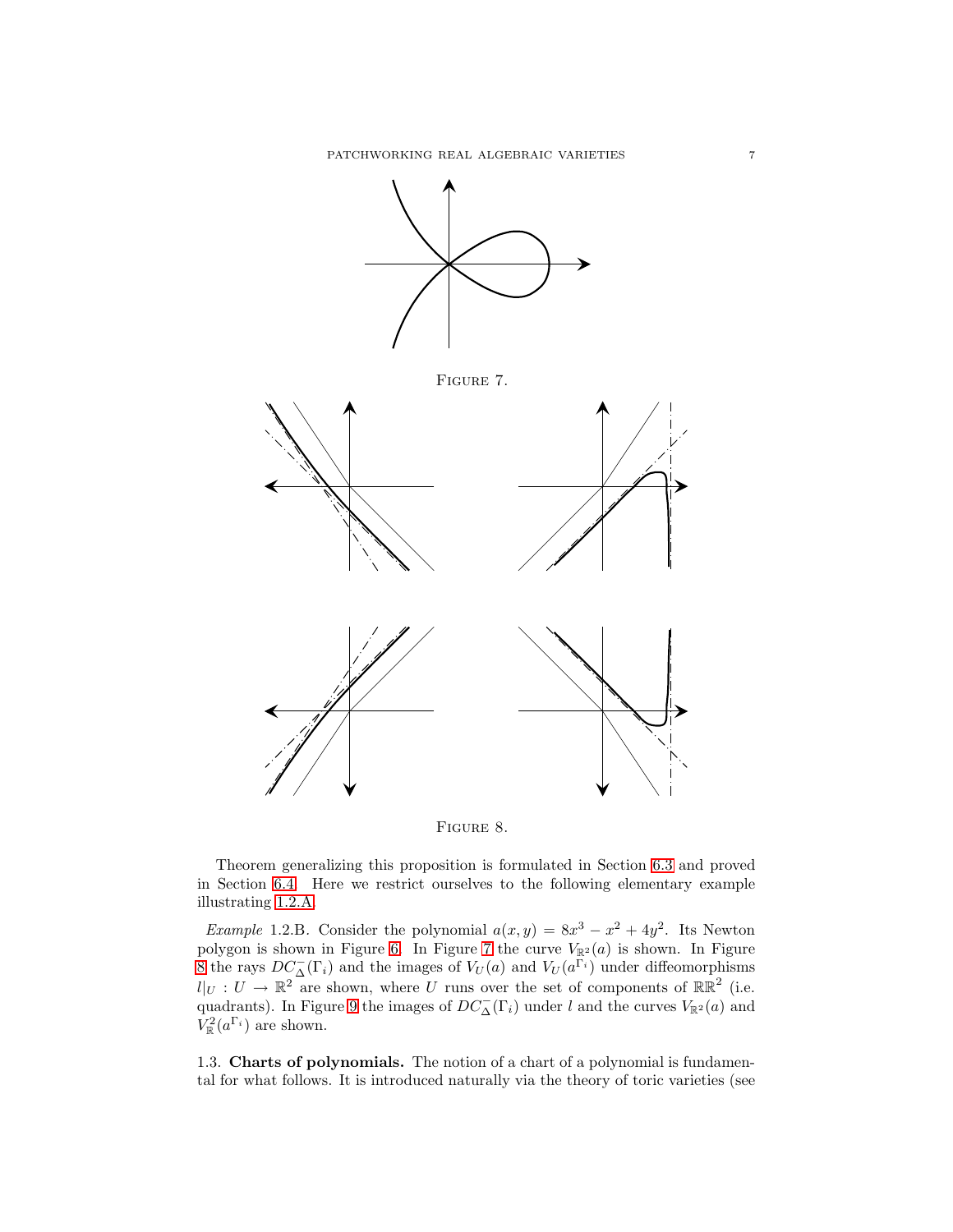Section [3\)](#page-29-0). Another definition, which is less natural and applicable to a narrower class of polynomials, but more elementary, can be extracted from the results generalizing Theorem [1.2.A](#page-19-0) (see Section [6\)](#page-39-0). In this Section, first, I try to give a rough idea about the definition related with toric varieties, and then I give the definitions related with Theorem [1.2.A](#page-19-0) with all details.

To any convex closed polygon  $\Delta \subset \mathbb{R}^2$  with vertices whose coordinates are integers, a real algebraic surface R∆ is associated. This surface is a completion of  $\mathbb{RR}^2$  (=  $(\mathbb{R} \setminus 0)^2$ ). The complement  $\mathbb{R}\Delta \setminus \mathbb{RR}^2$  consists of lines corresponding to sides of  $\Delta$ . From the topological viewpoint  $\mathbb{R}\Delta$  can be obtained from four copies of  $\Delta$  by pairwise gluing of their sides. For a real polynomial a in two variables we denote the closure of  $V_{\mathbb{R}\mathbb{R}^2}(a)$  in  $\mathbb{R}\Delta$  by  $V_{\mathbb{R}\Delta}(a)$ . Let a be a real polynomial in two variables which is not quasi-homogeneous. (The latter assumption is not necessary, it is made for the sake of simplicity.) Cut the surface  $\mathbb{R}\Delta(a)$  along lines of  $\mathbb{R}\Delta(a)\setminus\mathbb{R}\mathbb{R}^2$  (i.e. replace each of these lines by two lines). The result is four copies of  $\Delta(a)$  and a curve lying in them obtained from  $V_{\mathbb{R}\Delta(a)}(a)$ . The pair consisting of these four polygons and this curve is a chart of a.

Recall that for  $\varepsilon, \delta = \pm 1$  we denote the reflection  $\mathbb{R}^2 \to \mathbb{R}^2 : (x, y) \mapsto (\varepsilon x, \delta y)$ by  $S_{\varepsilon,\delta}$ . For a set  $A \subset \mathbb{R}^2$  we denote  $S_{\varepsilon,\delta}(A)$  by  $A_{\varepsilon,\delta}$  (see Figure [2\)](#page-2-3). Denote a quadrant  $\{(x, y) \in \mathbb{R}^2 \mid \varepsilon x > 0, \delta y > 0\}$  by  $Q_{\varepsilon, \delta}$ .

Now define the charts for two classes of real polynomials separately.

First, consider the case of quasi-homogeneous polynomials. Let a be a quasihomogeneous polynomial defining a nonsingular curve  $V_{\mathbb{R}\mathbb{R}^2}(a)$ . Let  $(w_1, w_2)$  be a vector orthogonal to  $\Delta = \Delta(a)$  with integer relatively prime coordinates. It is clear that in this case  $V_{\mathbb{R}^2}(a)$  is invariant under  $S_{(-1)^{w_1},(-1)^{w_2}}$ . A pair  $(\Delta_*, v)$  consisting of  $\Delta_*$  and a finite set  $v \subset \Delta_*$  is called *a chart* of *a*, if the number of points of  $v \cap \Delta_{\varepsilon,\delta}$  is equal to the number of components of  $V_{Q_{\varepsilon,\delta}}(a)$  and v is invariant under  $S_{(-1)^{w_1},(-1)^{w_2}}$  (remind that  $V_{\mathbb{R}^2}(a)$  is invariant under the same reflection).

*Example* 1.3.A. In Figure [10](#page-9-0) it is shown a curve  $V_{\mathbb{R}^2}(a)$  with  $a(x,y) = 2x^6y$  $x^4y^2 - 2x^2y^3 + y^4 = (x^2 - y)(x^2 + y)(2x^2 - y)y$ , and a chart of a. Now consider the case of peripherally nondegenerate polynomials with Newton polygons having nonempty interiors. Let  $\Delta, \Gamma_1, \ldots, \Gamma_n$  and a be as in [1.2.A.](#page-19-0) Then, as it follows from [1.2.A,](#page-19-0) there exist a disk  $D \subset \mathbb{R}^2$  with center at the origin and neighborhoods  $D_1, \ldots, D_n$  of rays  $DC_{\Delta}^{-}(\Gamma_1), \ldots, DC_{\Delta}^{-}(\Gamma_n)$  such that the curve  $V_{\mathbb{RR}^2}(a)$  lies in  $l^{-1}(D\cup D_1\cup\cdots\cup D_n)$  and for  $i=1,\ldots,n$  the curve  $V_{l^{-1}(D_i\setminus D)}(a)$  is approximated by  $V_{l^{-1}(D_i \setminus D)}(a^{\Gamma_i})$  and can be contracted (in itself) to  $V_{l^{-1}(D_i \cap \partial D)}(a)$ .



<span id="page-8-0"></span>Figure 9.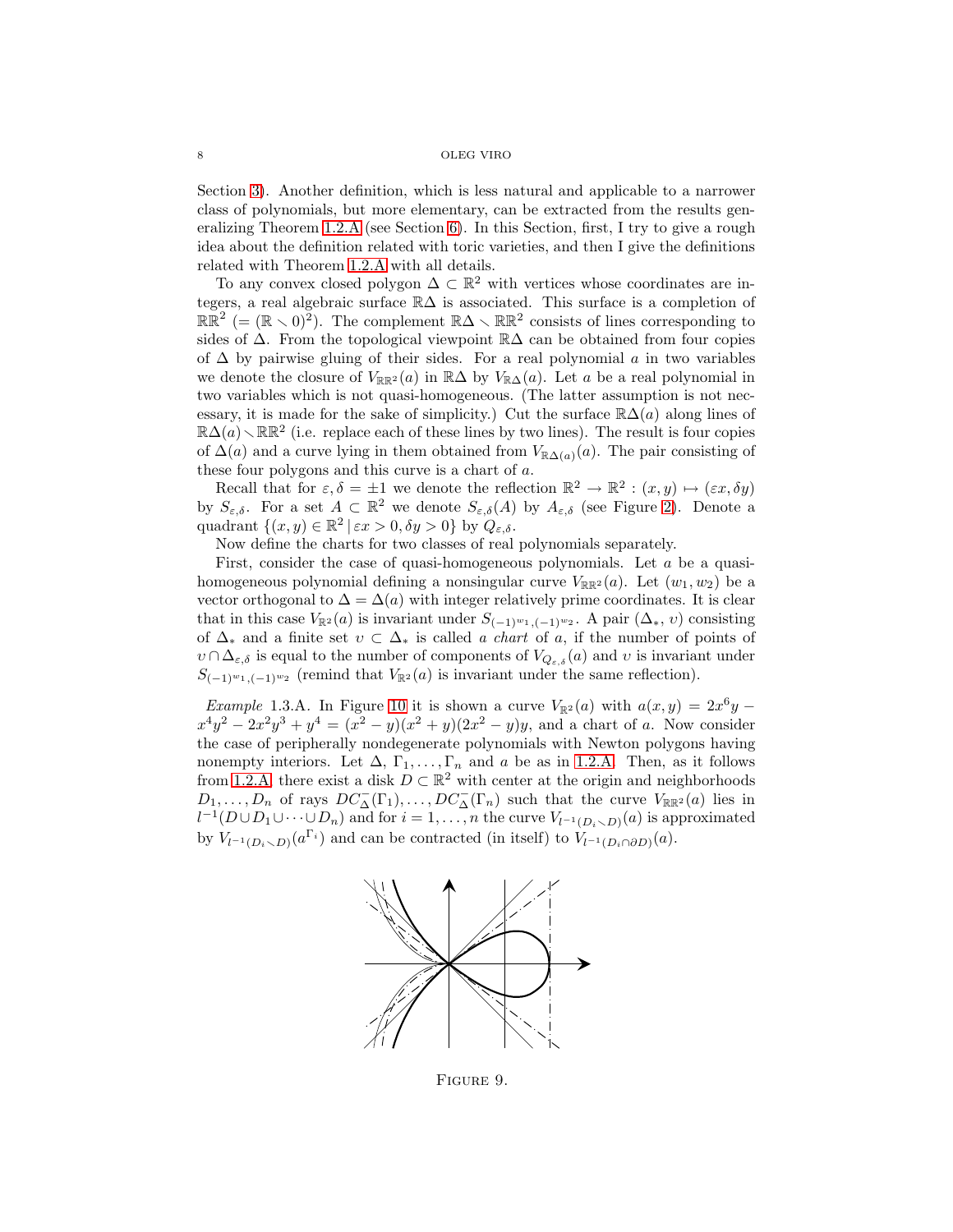

<span id="page-9-1"></span><span id="page-9-0"></span>FIGURE 11.

- A pair  $(\Delta_*, v)$  consisting of  $\Delta_*$  and a curve  $v \subset \Delta_*$  is called a *chart* of a if
- (1) for  $i = 1, ..., n$  the pair  $(\Gamma_{i*}, \Gamma_{i*} \cap v)$  is a chart of  $a^{\Gamma_i}$  and
- (2) for  $\varepsilon$ ,  $\delta = \pm 1$  there exists a homeomorphism  $h_{\varepsilon,\delta} : D \to \Delta$  such that  $v \cap \Delta_{\varepsilon,\delta} = S_{\varepsilon,\delta} \circ h_{\varepsilon,\delta} \circ l(V_{l^{-1}(D) \cap Q_{\varepsilon,\delta}}(a))$  and  $h_{\varepsilon,\delta}(\partial D \cap D_i) \subset \Gamma_i$  for  $i =$  $1, \ldots, n$ .

It follows from [1.2.A](#page-19-0) that any peripherally nondegenerate real polynomial  $\alpha$ with Int  $\Delta(a) \neq \emptyset$  has a chart. It is easy to see that the chart is unique up to a homeomorphism  $\Delta_* \to \Delta_*$  preserving the polygons  $\Delta_{\varepsilon,\delta}$ , their sides and their vertices.

*Example* 1.3.B. In Figure [11](#page-9-1) it is shown a chart of  $8x^3 - x^2 + 4y^2$  which was considered in [1.2.B.](#page-14-2)

1.3.C (Generalization of Example [1.3.B\)](#page-14-2). *Let*

$$
a(x,y) = a_1 x^{i_1} y^{j_1} + a_2 x^{i_2} y^{j_2} + a_3 x^{i_3} y^{j_3}
$$

*be a non-quasi-homogeneous real polynomial (i. e., a real trinomial whose the Newton polygon has nonempty interior). For*  $\varepsilon, \delta = \pm 1$  *set* 

$$
\sigma_{\varepsilon i_k, \delta j_k} = sign(a_k \varepsilon^{i_k} \delta^{j_k}).
$$

*Then the pair consisting of*  $\Delta_*$  *and the midlines of*  $\Delta_{\varepsilon,\delta}$  *separating the vertices*  $(\varepsilon i_k, \delta j_k)$  *with opposite signs*  $\sigma_{\varepsilon i_k, \delta j_k}$  *is a chart of a.* 

*Proof.* Consider the restriction of a to the quadrant  $Q_{\varepsilon,\delta}$ . If all signs  $\sigma_{\varepsilon i_k,\delta j_k}$  are the same, then  $aQ_{\varepsilon,\delta}$  is a sum of three monomials taking values of the same sign on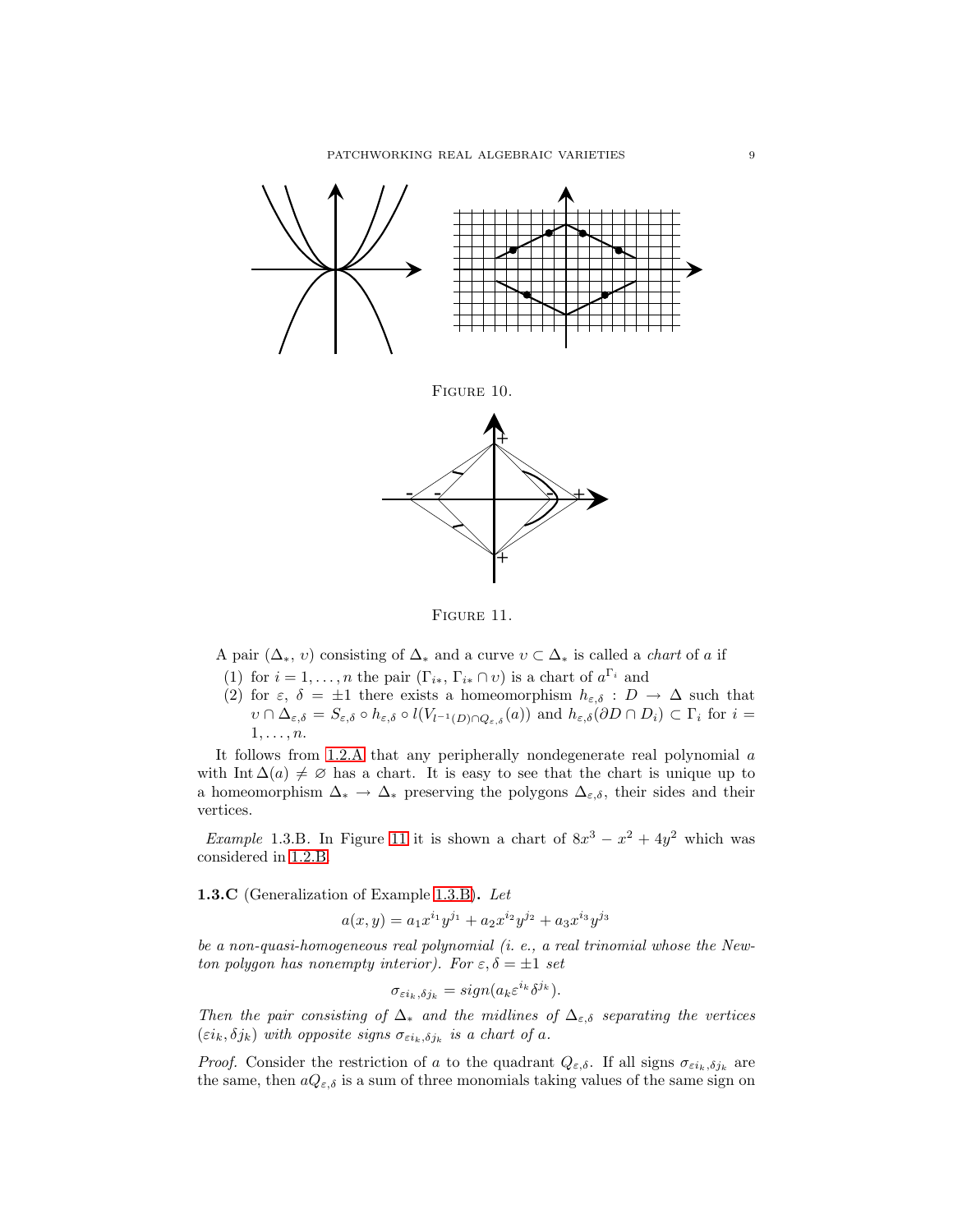$Q_{\varepsilon,\delta}$ . In this case  $V_{Q_{\varepsilon,\delta}}(a)$  is empty. Otherwise, consider the side Γ of the triangle  $\Delta$  on whose end points the signs coincide. Take a vector  $(w_1, w_2)$  orthogonal to  $\Gamma$ . Consider the curve defined by parametric equation  $t \mapsto (x_0 t^{w_1}, y_0 t^{w_2})$ . It is easy to see that the ratio of the monomials corresponding to the end points of  $\Gamma$  does not change along this curve, and hence the sum of them is monotone. The ratio of each of these two monomials with the third one changes from 0 to  $-\infty$  monotonically. Therefore the trinomial divided by the monomial which does not sit on  $\Gamma$  changes from  $-\infty$  to 1 continuously and monotonically. Therefore it takes the zero value once. Curves  $t \mapsto (x_0 t^{w_1}, y_0 t^{w_2})$  are disjoint and fill  $Q_{\varepsilon,\delta}$ . Therefore, the curve  $V_{Q_{\varepsilon,\delta}}(a)$  is isotopic to the preimage under  $S_{\varepsilon,\delta} \circ h_{\varepsilon,\delta} \circ l$  of the midline of the triangle  $\Delta_{\varepsilon,\delta}$  separating the vertices with opposite signs.

1.3.D. *If* a *is a peripherally nondegenerate real polynomial in two variables then* the topology of a curve  $V_{\mathbb{R}\mathbb{R}^2}(a)$  (i.e. the topological type of pair  $(\mathbb{R}\mathbb{R}^2, V_{\mathbb{R}\mathbb{R}^2}(a))$ ) and the topology of its closure in  $\mathbb{R}^2$ ,  $\mathbb{R}P^2$  and other toric extensions of  $\mathbb{R} \mathbb{R}^2$  can *be recovered from a chart of* a*.*

The part of this proposition concerning to  $V_{\mathbb{R}\mathbb{R}^2}(a)$  follows from [1.2.A.](#page-19-0) See below Sections [2](#page-21-0) and [3](#page-29-0) about toric extensions of  $\mathbb{RR}^2$  and closures of  $V_{\mathbb{RR}^2}(a)$  in them. In the next Subsection algorithms recovering the topology of closures of  $V_{\mathbb{R}\mathbb{R}^2}(a)$  in  $\mathbb{R}^2$  and  $\mathbb{R}P^2$  from a chart of a are described.

<span id="page-10-0"></span>1.4. Recovering the topology of a curve from a chart of the polynomial. First, I shall describe an auxiliary algorithm which is a block of two main algorithms of this Section.

**1.4.A** (Algorithm. Adjoining a side with normal vector  $(\alpha, \beta)$ ). Initial data: *a chart*  $(\Delta_*, v)$  *of a polynomial.* 

*If*  $\Delta$  (=  $\Delta_{++}$ ) *has a side*  $\Gamma$  *with*  $(\alpha, \beta) \in DC_{\Delta}(\Gamma)$  *then the algorithm does not change* (∆∗, υ)*. Otherwise:*

*1. Drawn the lines of support of*  $\Delta$  *orthogonal to*  $(\alpha, \beta)$ *.* 

*2. Take the point belonging to* ∆ *on each of the two lines of support, and join these points with a segment.*

*3. Cut the polygon* ∆ *along this segment.*

*4. Move the pieces obtained aside from each other by parallel translations defined by vectors whose difference is orthogonal to*  $(\alpha, \beta)$ *.* 

*5. Fill the space obtained between the pieces with a parallelogram whose opposite sides are the edges of the cut.*

6. Extend the operations applied above to  $\Delta$  to  $\Delta_*$  *using symmetries*  $S_{\varepsilon,\delta}$ .

*7. Connect the points of edges of the cut obtained from points of* υ *with segments which are parallel to the other pairs of the sides of the parallelograms inserted, and adjoin these segments to what is obtained from* υ*. The result and the polygon obtained from* ∆<sup>∗</sup> *constitute the chart produced by the algorithm.*

*Example* 1.4.B*.* In Figure [12](#page-11-0) the steps of Algorithm [1.4.A](#page-19-0) are shown. It is applied to  $(\alpha, \beta) = (-1, 0)$  and the chart of  $8x^3 - x^2 + 4y^2$  shown in Figure [11.](#page-9-1)

Application of Algorithm [1.4.A](#page-19-0) to a chart of a polynomial  $\alpha$  (in the case when it does change the chart) gives rise a chart of polynomial

$$
(x^{\beta}y^{-\alpha}+x^{-\beta}y^{\alpha})x^{|\beta|}y^{|\alpha|}a(x,y).
$$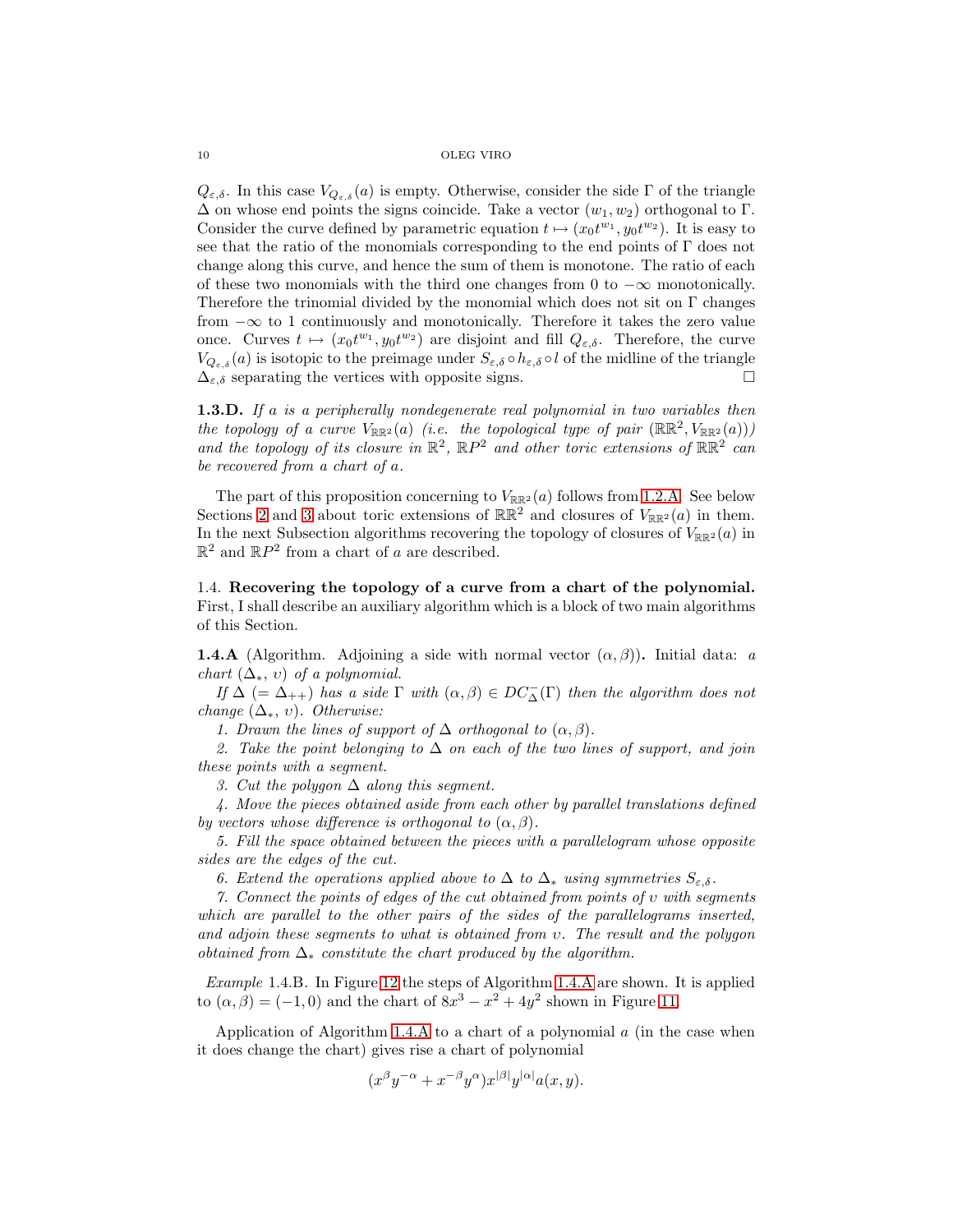

<span id="page-11-0"></span>FIGURE 12.

If  $\Delta$  is a segment (i.e. the initial polynomial is quasi-homogeneous) and this segment is not orthogonal to the vector  $(\alpha, \beta)$  then Algorithm [1.4.A](#page-19-0) gives rise to a chart consisting of four parallelograms, each of which contains as many parallel segments as components of the curve are contained in corresponding quadrant.

<span id="page-11-1"></span>1.4.C (Algorithm). Recovering the topology of an affine curve from a CHART OF THE POLYNOMIAL. Initial data: *a chart*  $(\Delta_*, v)$  *of a polynomial.* 

*1. Apply Algorithm [1.4.A](#page-19-0)* with  $(\alpha, \beta) = (0, -1)$  to  $(\Delta_*, v)$ *. Assign the former notation*  $(\alpha, \beta)$  *to the result obtained.* 

*2. Apply Algorithm [1.4.A](#page-19-0)* with  $(\alpha, \beta) = (0, -1)$  to  $(\Delta_*, v)$ *. Assign the former notation*  $(\alpha, \beta)$  *to the result obtained.* 

*3. Glue by* S+,<sup>−</sup> *the sides of* ∆+,δ*,* ∆−,δ *which are faced to each other and parallel to* (0, 1) *(unless the sides coincide).*

*4. Glue by* S−,<sup>+</sup> *the sides of* ∆ε,+*,* ∆ε,<sup>−</sup> *which are faced to each other and parallel to* (1, 0) *(unless the sides coincide).*

*5. Contract to a point all sides obtained from the sides of* ∆ *whose normals are directed into quadrant* P−,−*.*

*6. Remove the sides which are not touched on in blocks 3, 4 and 5.*

Algorithm [1.4.C](#page-11-1) turns the polygon  $\Delta_*$  to a space  $\Delta'$  which is homeomorphic to  $\mathbb{R}^2$ , and the set v to a set  $v' \subset \Delta'$  such that the pair  $(\Delta', v')$  is homeomorphic to  $(\mathbb{R}^2, \text{Cl } V_{\mathbb{R}\mathbb{R}^2}(a))$ , where Cl denotes closure and a is a polynomial whose chart is  $(\Delta_*, v).$ 

<span id="page-11-2"></span>*Example* 1.4.D*.* In Figure [13](#page-12-0) the steps of Algorithm [1.4.C](#page-11-1) applying to a chart of polynomial  $8x^3y - x^2y + 4y^3$  are shown.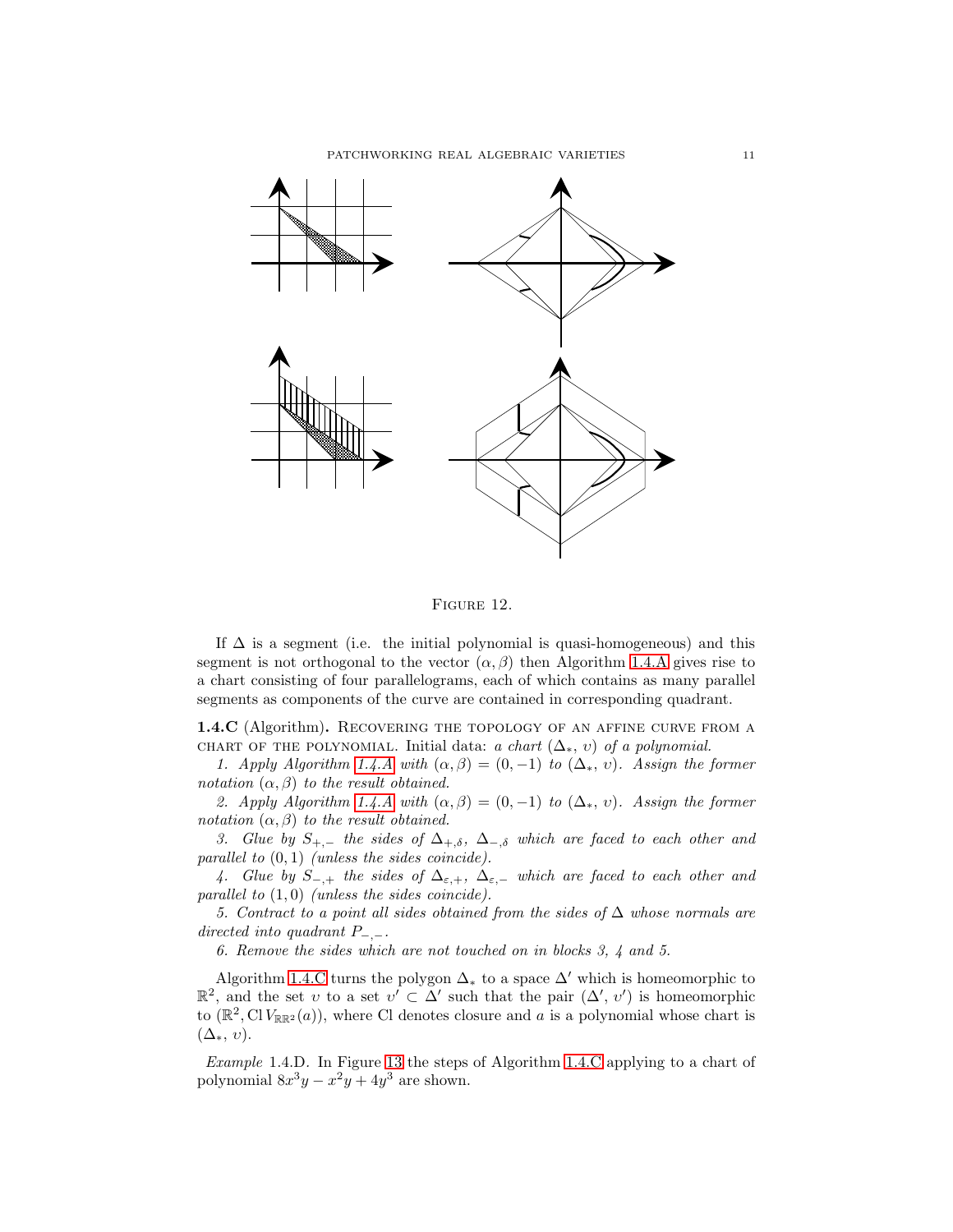

<span id="page-12-0"></span>FIGURE 13.

<span id="page-12-1"></span>1.4.E (Algorithm). Recovering the topology of a projective curve from A CHART OF THE POLYNOMIAL. Initial data: *a chart*  $(\Delta_*, v)$  *of a polynomial.* 

*1. Block 1 of Algorithm [1.4.C.](#page-11-1)*

*2. Block 2 of Algorithm [1.4.C.](#page-11-1)*

*3. Apply Algorithm [1.4.A](#page-19-0)* with  $(\alpha, \beta) = (1, 1)$  to  $(\Delta_*, v)$ *. Assign the former notation*  $(\Delta_*, v)$  *to the result obtained.* 

*4. Block 3 of Algorithm [1.4.C.](#page-11-1)*

*5. Block 4 of Algorithm [1.4.C.](#page-11-1)*

*6. Glue by*  $S_{-,-}$  *the sides of*  $\Delta_{++}$  *and*  $\Delta_{--}$  *which are faced to each other and orthogonal to* (1, 1)*.*

*7. Glue by* S−,<sup>−</sup> *the sides of* ∆<sup>+</sup><sup>−</sup> *and* ∆−<sup>+</sup> *which are faced to each other and orthogonal to*  $(1, -1)$ *.* 

*8. Block 5 of Algorithm [1.4.C.](#page-11-1)*

*9. Contract to a point all sides obtained from the sides of* ∆ *with normals directed into the angle*  $\{(x, y) \in \mathbb{R}^2 \mid x < 0, y + x > 0\}.$ 

*10. Contract to a point all sides obtained from the sides of* ∆ *with normals directed into the angle*  $\{(x, y) \in \mathbb{R}^2 \mid y < 0, y + x > 0\}.$ 

Algorithm [1.4.E](#page-12-1) turns polygon  $\Delta_{*}$  to a space  $\Delta'$  which is homeomorphic to projective plane  $\mathbb{R}P^2$ , and the set v to a set v' such that the pair  $(\Delta', v')$  is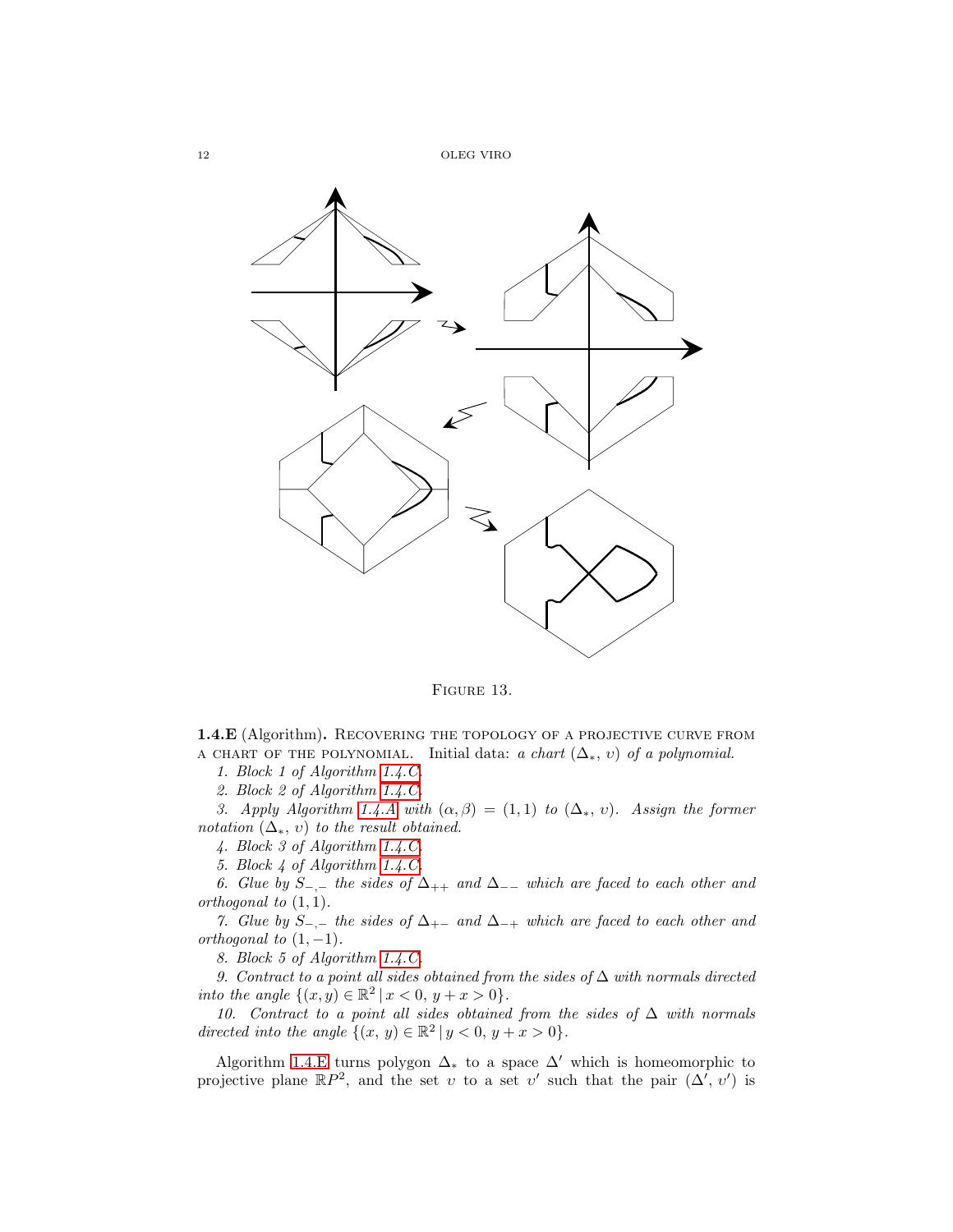homeomorphic to  $(\mathbb{R}P^2, V_{\mathbb{R}R^2}(a))$ , where a is the polynomial whose chart is the initial pair  $(\Delta_*, v)$ .

<span id="page-13-0"></span>1.5. Patchworking charts. Let  $a_1, \ldots, a_s$  be peripherally nondegenerate real polynomials in two variables with Int  $\Delta(a_i) \cap \text{Int } \Delta(a_j) = \emptyset$  for  $i \neq j$ . A pair  $(\Delta_*, v)$ is said to be obtained by *patchworking* if  $\Delta = \bigcup_{i=1}^{s} \Delta(a_i)$  and there exist charts  $(\Delta(a_i)_*, v_i)$  of  $a_1, \ldots, a_s$  such that  $v = \bigcup_{i=1}^s v_i$ .

*Example* 1.5.A. In Figure [11](#page-9-1) and Figure [14](#page-13-2) charts of polynomials  $8x^3 - x^2 + 4y^2$ and  $4y^2 - x^2 + 1$  are shown. In Figure [15](#page-13-3) the result of patchworking these charts is shown.



<span id="page-13-2"></span><span id="page-13-1"></span>1.6. Patchworking polynomials. Let  $a_1, \ldots, a_s$  be real polynomials in two variables with  $\text{Int }\Delta(a_i) \cap \text{Int }\Delta(a_j) = \varnothing$  for  $i \neq j$  and  $a_i^{\Delta(a_i) \cap \Delta(a_j)} = a_j^{\Delta(a_i) \cap \Delta(a_j)}$  for any *i*, *j*. Suppose the set  $\Delta = \bigcup_{i=1}^{s} \Delta(a_i)$  is convex. Then, obviously, there exists the unique polynomial a with  $\Delta(a) = \Delta$  and  $a^{\Delta(a_i)} = a_i$  for  $i = 1, ..., s$ . Let  $\nu : \Delta \to \mathbb{R}$  be a convex function such that:

<span id="page-13-5"></span><span id="page-13-4"></span>(1) restrictions  $\nu|_{\Delta(a_i)}$  are linear;

- (2) if the restriction of  $\nu$  to an open set is linear then the set is contained in one of  $\Delta(a_i);$
- <span id="page-13-6"></span>(3)  $\nu(\Delta \cap \mathbb{Z}^2) \subset \mathbb{Z}$ .

Then  $\nu$  is said to *convexify* the partition  $\Delta(a_1), \ldots, \Delta(a_s)$  of  $\Delta$ . If  $a(x, y) = \sum_{\omega \in \mathbb{Z}^2} a_{\omega} x^{\omega_1} y^{\omega_2}$  then we put

<span id="page-13-3"></span>
$$
b_t(x,y) = \sum_{\omega \in \mathbb{Z}^2} a_{\omega} x^{\omega_1} y^{\omega_2} t^{\nu(\omega_1,\omega_2)}
$$

and say that polynomials  $b_t$  are obtained by patchworking  $a_1, \ldots, a_s$  by  $\nu$ .

*Example* 1.6.A. Let  $a_1(x, y) = 8x^3 - x^2 + 4y^2$ ,  $a_2(x, y) = 4y^2 - x^2 + 1$  and

$$
\nu(\omega_1, \omega_2) = \begin{cases} 0, & \text{if } \omega_1 + \omega_2 \ge 2 \\ 2 - \omega_1 - \omega_2, & \text{if } \omega_1 + \omega_2 \le 2. \end{cases}
$$

Then  $b_t(x, y) = 8x^3 - x^2 + 4y^2 + t^2$ .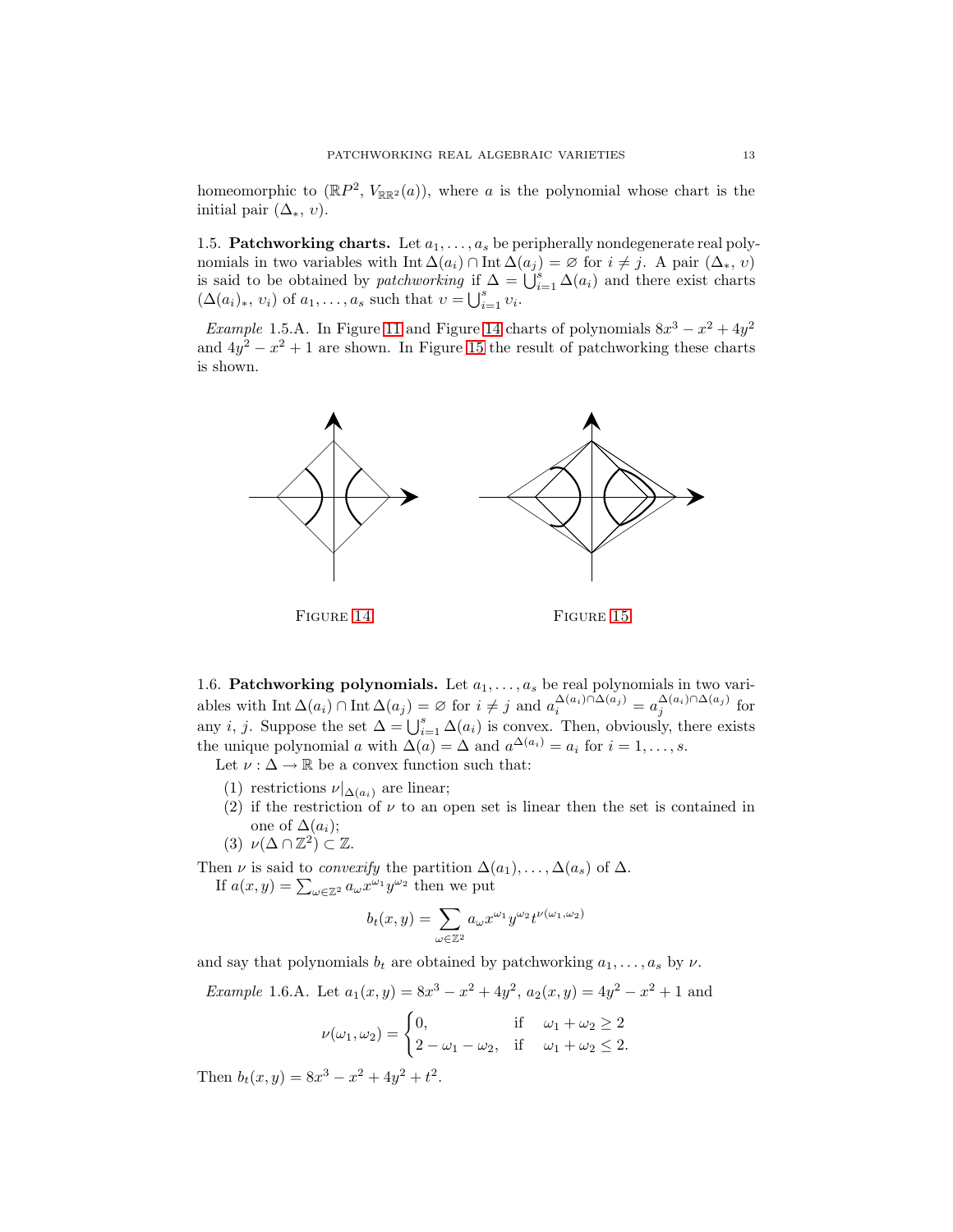

<span id="page-14-3"></span>FIGURE 16.

<span id="page-14-0"></span>1.7. The Main Patchwork Theorem. A real polynomial  $a$  in two variables is said to be *completely nondegenerate* if it is peripherally nondegenerate (i.e. for any side  $\Gamma$  of its Newton polygon the curve  $V_{\mathbb{R}\mathbb{R}^2}(a^{\Gamma})$  is nonsingular) and the curve  $V_{\mathbb{R}\mathbb{R}^2}(a)$  is nonsingular.

**1.7.A.** If  $a_1, \ldots, a_s$  are completely nondegenerate polynomials satisfying all condi-*tions of Section [1.6,](#page-13-1) and*  $b_t$  *are obtained from them by patchworking by some nonnegative convex function*  $\nu$  *convexifying*  $\Delta(a_1), \ldots, \Delta(a_s)$ *, then there exists*  $t_0 > 0$ *such that for any*  $t \in (0, t_0]$  *the polynomial*  $b_t$  *is completely nondegenerate and its chart is obtained by patchworking charts of*  $a_1, \ldots, a_s$ .

<span id="page-14-2"></span>By [1.3.C,](#page-11-1) Theorem [1.7.A](#page-19-0) generalizes Theorem [1.1.D.](#page-11-2) Theorem generalizing Theorem [1.7.A](#page-19-0) is proven in Section [4.3.](#page-32-3) Here we restrict ourselves to several examples.

*Example* 1.7.B. Polynomial  $8x^3 - x^2 + 4y^2 + t^2$  with  $t > 0$  small enough has the chart shown in Figure [15.](#page-13-3) See examples [1.5.A](#page-19-0) and [1.6.A.](#page-19-0)

In the next Section there are a number of considerably more complicated examples demonstrating efficiency of Theorem [1.7.A](#page-19-0) in the topology of real algebraic curves.

<span id="page-14-1"></span>1.8. Construction of M-curves of degree 6. One of central points of the well known 16th Hilbert's problem [\[Hil01\]](#page-47-8) is the problem of isotopy classification of curves of degree 6 consisting of 11 components (by the Harnack inequality [\[Har76\]](#page-47-9) the number of components of a curve of degree 6 is at most 11). Hilbert conjectured that there exist only two isotopy types of such curves. Namely, the types shown in Figure [16](#page-14-3) (a) and (b). His conjecture was disproved by Gudkov [\[GU69\]](#page-47-10) in 1969. Gudkov constructed a curve of degree 6 with ovals' disposition shown in Figure [16](#page-14-3) (c) and completed solution of the problem of isotopy classification of nonsingular curves of degree 6. In particular, he proved, that any curve of degree 6 with 11 components is isotopic to one of the curves of Figure [16.](#page-14-3)

Gudkov proposed twice  $-$  in [\[Gud73\]](#page-47-11) and [\[Gud71\]](#page-47-12)  $-$  simplified proofs of realizability of the third isotopy type. His constructions, however, are essentially more complicated than the construction described below, which is based on [1.7.A](#page-19-0) and besides gives rise to realization of the other two types, and, after a small modification, realization of almost all isotopy types of nonsingular plane projective real algebraic curves of degree 6 (see [\[Vir89\]](#page-47-5)).

Construction In Figure [17](#page-15-1) two curves of degree 6 are shown. Each of them has one singular point at which three nonsingular branches are second order tangent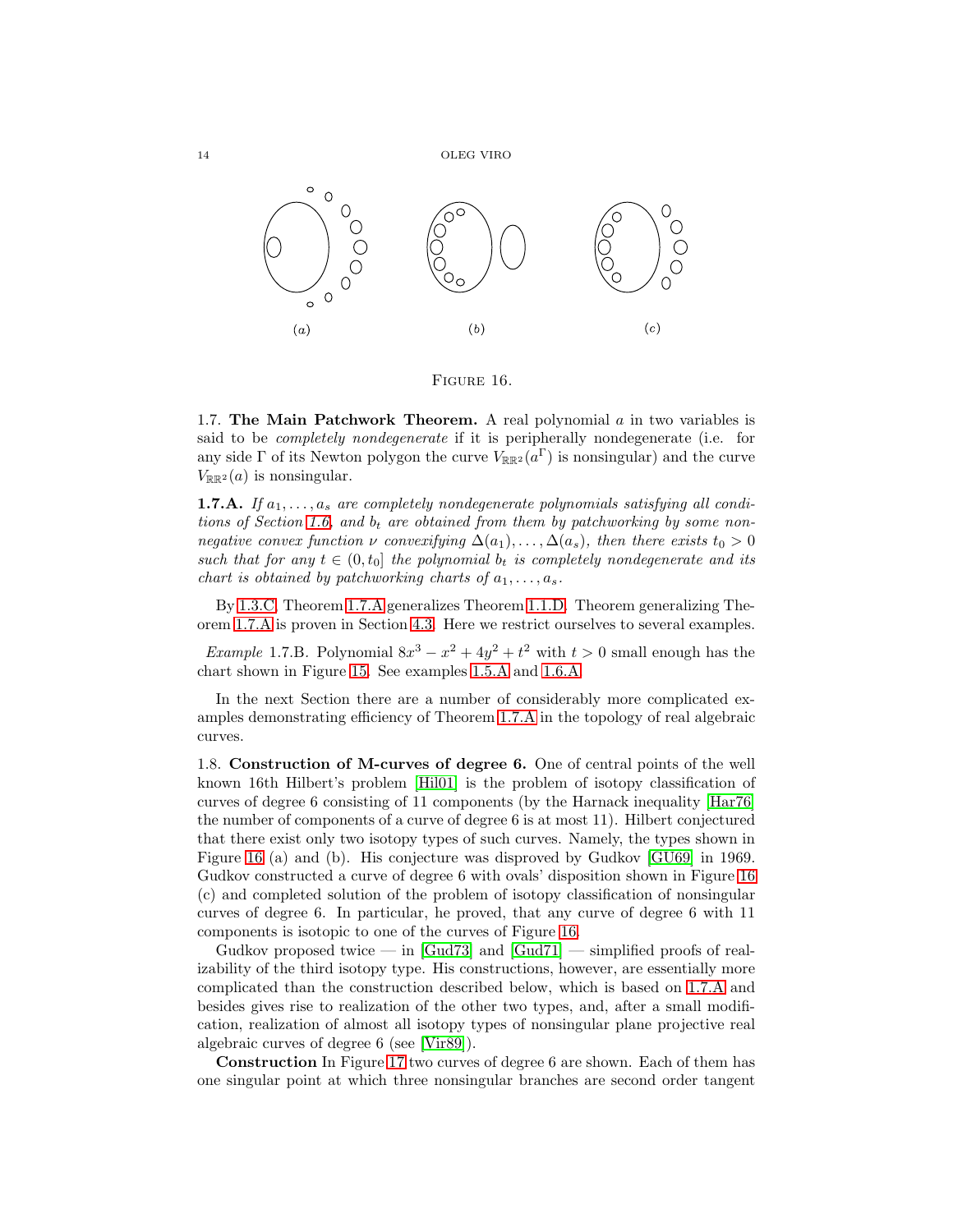

<span id="page-15-1"></span>FIGURE 17.

to each other (i.e. this singularity belongs to type  $J_{10}$  in the Arnold classification [\[AVGZ82\]](#page-47-13)). The curves of Figure [17](#page-15-1) (a) and (b) are easily constructed by the Hilbert method [\[Hil91\]](#page-47-14), see in [\[Vir89\]](#page-47-5), Section 4.2.

Choosing in the projective plane various affine coordinate systems, one obtains various polynomials defining these curves. In Figures [18](#page-16-0) and [19](#page-16-1) charts of four polynomials appeared in this way are shown. In Figure [20](#page-16-2) the results of patchworking charts of Figures [18](#page-16-0) and [19](#page-16-1) are shown. All constructions can be done in such a way that Theorem [1.7.A](#page-19-0) (see [\[Vir89\]](#page-47-5), Section 4.2) may be applied to the corresponding polynomials. It ensures existence of polynomials with charts shown in Figure [20.](#page-16-2)

<span id="page-15-0"></span>1.9. **Behavior of curve**  $V_{\mathbb{R}\mathbb{R}^2}(b_t)$  as  $t \to 0$ . Let  $a_1, \ldots, a_s$ ,  $\Delta$  and  $\nu$  be as in Section [1.6.](#page-13-1) Suppose that polynomials  $a_1, \ldots, a_s$  are completely nondegenerate and  $\nu|_{\Delta(a_1)} = 0$ . According to Theorem [1.7.A,](#page-19-0) the polynomial  $b_t$  with sufficiently small  $t > 0$  has a chart obtained by patchworking charts of  $a_1, \ldots, a_s$ . Obviously,  $b_0 = a_1$  since  $\nu|_{\Delta(a_1)} = 0$ . Thus when t comes to zero the chart of  $a_1$  stays only, the other charts disappear.

How do the domains containing the pieces of  $V_{\mathbb{R}\mathbb{R}^2}(b_t)$  homeomorphic to  $V_{\mathbb{R}\mathbb{R}^2}(a_1)$ ,  $\ldots$ ,  $V_{\mathbb{R}\mathbb{R}^2}(a_s)$  behave when t approaches zero? They are moving to the coordinate axes and infinity. The closer  $t$  to zero, the more place is occupied by the domain, where  $V_{\mathbb{RR}^2}(b_t)$  is organized as  $V_{\mathbb{RR}^2}(a_1)$  and is approximated by it (cf. Section [6.7\)](#page-44-1).

It is curious that the family  $b_t$  can be changed by a simple geometric transformation in such a way that the role of  $a_1$  passes to any one of  $a_2, \ldots, a_s$  or even to  $a_k^{\Gamma}$ , where  $\Gamma$  is a side of  $\Delta(a_k)$ ,  $k = 1, \ldots, s$ . Indeed, let  $\lambda : \mathbb{R}^2 \to \mathbb{R}$  be a linear function,  $\lambda(x, y) = \alpha x + \beta y + \gamma$ . Let  $\nu' = \nu - \lambda$ . Denote by  $b'_t$  the result of patchworking  $a_1, \ldots, a_s$  by  $\nu'$ . Denote by  $q h_{(a,b),t}$  the linear transformation  $\mathbb{RR}^2 \to \mathbb{RR}^2 : (x, y) \mapsto (xt^a, yt^b)$ . Then

$$
V_{\mathbb{RR}^2}(b'_t) = V_{\mathbb{RR}^2}(b_t \circ q h_{(-\alpha, -\beta), t}) = q h_{(\alpha, \beta), t} V_{\mathbb{RR}^2}(b_t).
$$

Indeed,

$$
b'_t(x,y) = \sum a_{\omega} x^{\omega_1} y^{\omega_2} t^{\nu(\omega_1,\omega_2) - \alpha \omega_1 - \beta \omega_2 - \gamma}
$$
  
=  $t^{-\gamma} \sum a_{\omega} (xt^{-\alpha})^{\omega_1} (yt^{-\beta})^{\omega_2} t^{\nu(\omega_1,\omega_2)}$   
=  $t^{-\gamma} b_t (xt^{-\alpha}, yt^{-\beta})$   
=  $t^{-\gamma} b_t \circ q h_{(-\alpha,-\beta),t}(x,y).$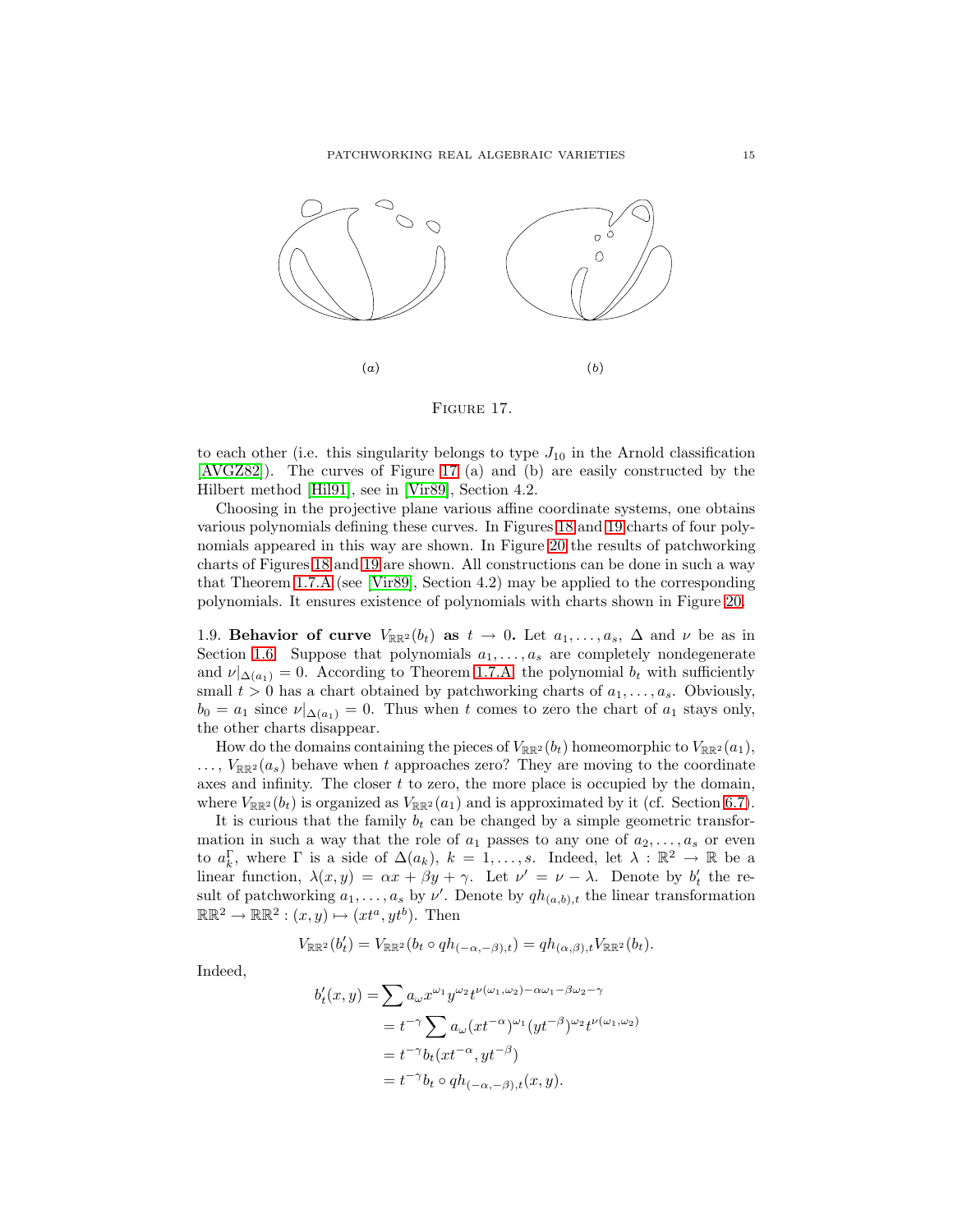

<span id="page-16-0"></span>FIGURE [18](#page-16-0)



<span id="page-16-2"></span><span id="page-16-1"></span>Thus the curves  $V_{\mathbb{RR}^2}(b_t)$  and  $V_{\mathbb{RR}^2}(b_t)$  are transformed to each other by a linear transformation. However the polynomial  $b'_t$  does not tend to  $a_1$  as  $t \to 0$ . For example, if  $\lambda|_{\Delta(a_k)} = \nu|_{\Delta(a_k)}$  then  $\nu'|_{\Delta(a_k)} = 0$  and  $b'_t \to a_k$ . In this case as  $t \to 0$ , the domains containing parts of  $V_{\mathbb{R}\mathbb{R}^2}(b'_t)$ , which are homeomorphic to  $V_{\mathbb{R}\mathbb{R}^2}(a_i)$ , with  $i \neq k$ , run away and the domain in which  $V_{\mathbb{RR}^2}(b'_t)$  looks like  $V_{\mathbb{RR}^2}(a_k)$  occupies more and more place. If the set, where  $\nu$  coincides with  $\lambda$  (or differs from  $\lambda$  by a constant), is a side  $\Gamma$  of  $\Delta(a_k)$ , then the curve  $V_{\mathbb{RR}^2}(b'_t)$  turns to  $V_{\mathbb{RR}^2}(a_k^{\Gamma})$  (i.e. collection of quasilines) as  $t \to 0$  similarly.

The whole picture of evolution of  $V_{\mathbb{R}\mathbb{R}^2}(b_t)$  when  $t \to 0$  is the following. The fragments which look as  $V_{\mathbb{R}\mathbb{R}^2}(a_i)$  with  $i = 1, \ldots, s$  become more and more explicit, but these fragments are not staying. Each of them is moving away from the others. The only fragment that is growing without moving corresponds to the set where  $\nu$  is constant. The other fragments are moving away from it. From the metric viewpoint some of them (namely, ones going to the origin and axes) are contracting, while the others are growing. But in the logarithmic coordinates, i.e. being transformed by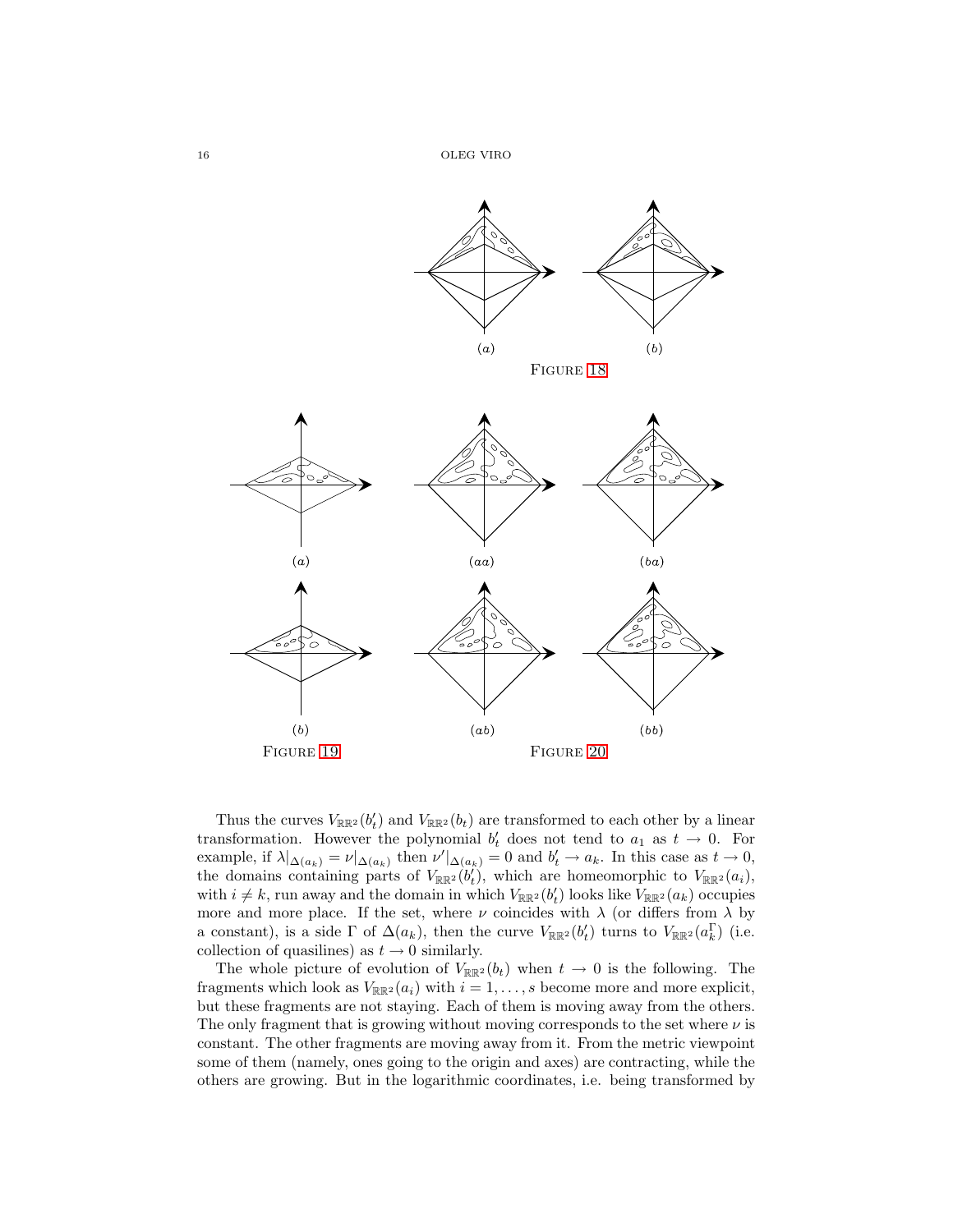

<span id="page-17-1"></span>FIGURE 21.



<span id="page-17-2"></span>Figure 22.

 $l : (x, y) \mapsto (\ln |x|, \ln |y|)$ , all the fragments are growing (see Section [6.7\)](#page-44-1). Changing  $\nu$  we are applying linear transformation, which distinguishes one fragment and casts away the others. The transformation turns our attention to a new piece of the curve. It is as if we would transfer a magnifying lens from one fragment of the curve to another. Naturally, under such a magnification the other fragments disappear at the moment  $t = 0$ .

<span id="page-17-0"></span>1.10. Patchworking as smoothing of singularities. In the projective plane the passage from curves defined by  $b_t$  with  $t > 0$  to the curve defined by  $b_0$  looks quite differently. Here, the domains, in which the curve defined by  $b_t$  looks like curves defined by  $a_1, \ldots, a_s$  are not running away, but pressing more closely to the points  $(1:0:0)$ ,  $(0:1:0)$ ,  $(0:0:1)$  and to the axes joining them. At  $t = 0$ , they are pressed into the points and axes. It means that under the inverse passage (from  $t = 0$  to  $t > 0$ ) the full or partial smoothing of singularities concentrated at the points  $(1:0:0)$ ,  $(0:1:0)$ ,  $(0:0:1)$  and along coordinate axes happens.

*Example* 1.10.A. Let  $a_1$ ,  $a_2$  be polynomials of degree 6 with  $a_1^{\Delta(a_1)\cap\Delta(a_2)}$  =  $a_2^{\Delta(a_1)\cap\Delta(a_2)}$  and charts shown in Figure [18](#page-16-0) (a) and [19](#page-16-1) (b). Let  $\nu_1$ ,  $\nu_2$  and  $\nu_3$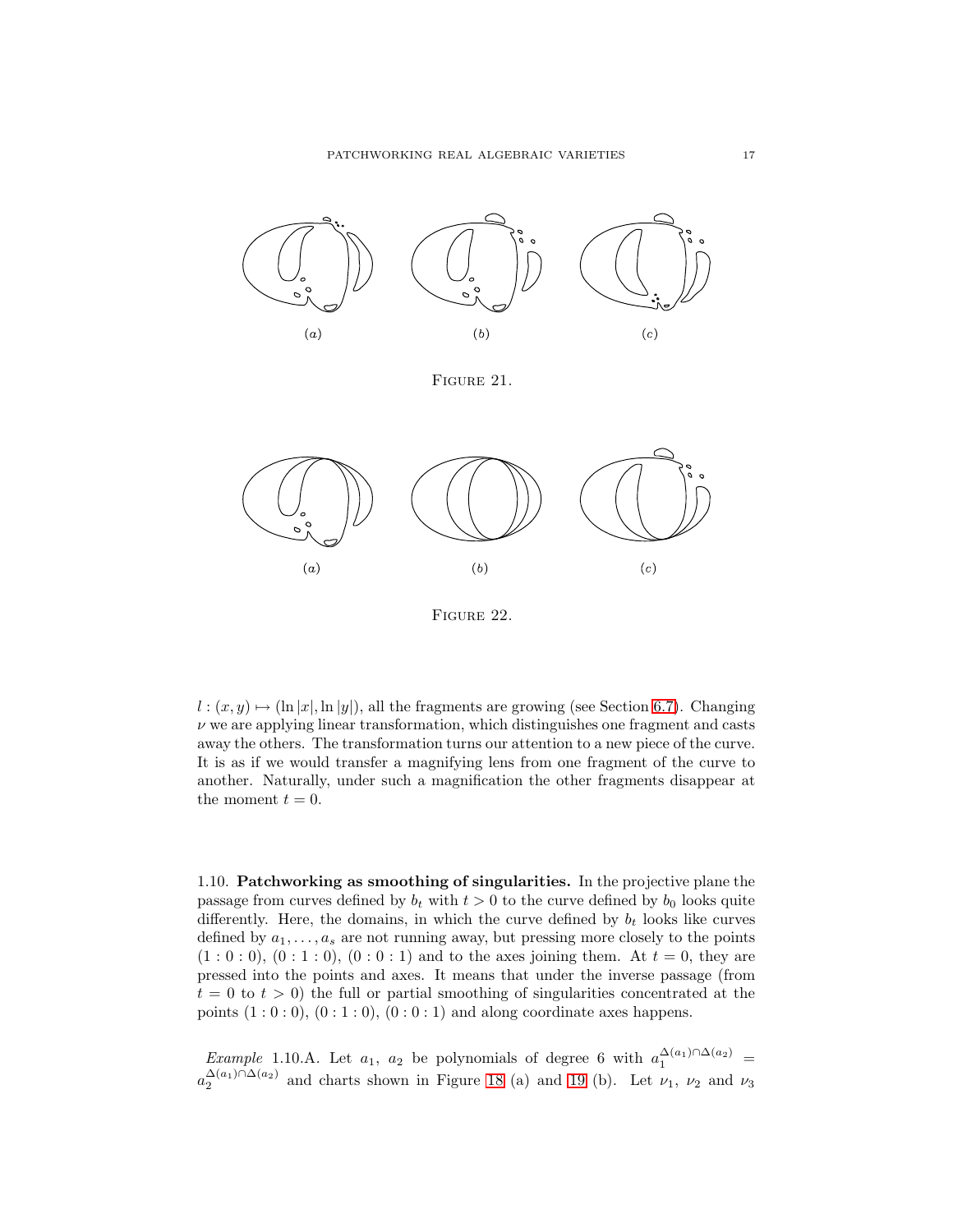be defined by the following formulas:

$$
\nu_1(\omega_1, \omega_2) = \begin{cases}\n0, & \text{if } \omega_1 + 2\omega_2 \le 6 \\
2(\omega_1 + 2\omega_2 - 6), & \text{if } \omega_1 + 2\omega_2 \ge 6\n\end{cases}
$$
\n
$$
\nu_2(\omega_1, \omega_2) = \begin{cases}\n6 - \omega_1 - 2\omega_2, & \text{if } \omega_1 + 2\omega_2 \le 6 \\
\omega_1 + 2\omega_2 - 6, & \text{if } \omega_1 + 2\omega_2 \ge 6\n\end{cases}
$$
\n
$$
\nu_3(\omega_1, \omega_2) = \begin{cases}\n2(6 - \omega_1 - 2\omega_2), & \text{if } \omega_1 + 2\omega_2 \le 6 \\
0, & \text{if } \omega_1 + 2\omega_2 \ge 6\n\end{cases}
$$

(note, that  $\nu_1$ ,  $\nu_2$  and  $\nu_3$  differ from each other by a linear function). Let  $b_t^1$ ,  $b_t^2$  and  $b_t^3$  be the results of patchworking  $a_1$ ,  $a_2$  by  $\nu_1$ ,  $\nu_2$  and  $\nu_3$ . By Theorem [1.7.A](#page-19-0) for sufficiently small  $t > 0$  the polynomials  $b_t^1$ ,  $b_t^2$  and  $b_t^3$  have the same chart shown in Figure [20](#page-16-2) (ab), but as  $t \to 0$  they go to different polynomials, namely,  $a_1$ ,  $a_1^{\Delta(a_1)\cap\Delta(a_2)}$  and  $a_2$ . The closure of  $V_{\mathbb{RR}^2}(b_i^i)$  with  $i=1, 2, 3$  in the projective plane (they are transformed to one another by projective transformations) are shown in Figure [21.](#page-17-1) The limiting projective curves, i.e. the projective closures of  $V_{\mathbb{R}\mathbb{R}^2}(a_1)$ ,  $V_{\mathbb{RR}^2}(a_1^{\Delta(a_1)\cap\Delta(a_2)}), V_{\mathbb{RR}^2}(a_2)$  are shown in Figure [22.](#page-17-2) The curve shown in Figure [22](#page-17-2) (b) is the union of three nonsingular conics which are tangent to each other in two points.

Curves of degree 6 with eleven components of all three isotopy types can be obtained from this curve by small perturbations of the type under consideration (cf. Section [1.8\)](#page-14-1). Moreover, as it is proven in [\[Vir89\]](#page-47-5), Section 5.1, nonsingular curves of degree 6 of almost all isotopy types can be obtained.

<span id="page-18-0"></span>1.11. Evolvings of singularities. Let  $f$  be a real polynomial in two variables. (See Section 5, where more general situation with an analytic function playing the role of f is considered.) Suppose its Newton polygon  $\Delta(f)$  intersects both coordinate axes (this assumption is equivalent to the assumption that  $V_{\mathbb{R}^2}(f)$  is the closure of  $V_{\mathbb{R}\mathbb{R}^2}(f)$ . Let the distance from the origin to  $\Delta(f)$  be more than 1 or, equivalently, the curve  $V_{\mathbb{R}^2}(f)$  has a singularity at the origin. Let this singularity be isolated. Denote by  $B$  a disk with the center at the origin having sufficiently small radius such that the pair  $(B, V_B(f))$  is homeomorphic to the cone over its boundary  $(\partial B, V_{\partial B}(f))$  and the curve  $V_{\mathbb{R}^2}(f)$  is transversal to  $\partial B$  (see [\[Mil68\]](#page-47-15), Theorem 2.10).

Let f be included into a continuous family  $f_t$  of polynomials in two variables:  $f = f_0$ . Such a family is called a *perturbation* of f. We shall be interested mainly in perturbations for which curves  $V_{\mathbb{R}^2}(f_t)$  have no singular points in B when t is in some segment of type  $(0, \varepsilon]$ . One says about such a perturbation that it *evolves* the singularity of  $V_{\mathbb{R}^2}(f_t)$  at zero. If perturbation  $f_t$  evolves the singularity of  $V_{\mathbb{R}^2}(f)$ at zero then one can find  $t_0 > 0$  such that for  $t \in (0, t_0]$  the curve  $V_{\mathbb{R}^2}(f_t)$  has no singularities in B and, moreover, is transversal to  $\partial B$ . Obviously, there exists an isotopy  $h_t : B \to B$  with  $t_0 \in (0, t_0]$  such that  $h_{t_0} = id$  and  $h_t(V_B(f_0)) = V_B(f_t)$ , so all pairs  $(B, V_B(f_t))$  with  $t \in (0, t_0]$  are homeomorphic to each other. A family  $(B, V_{\mathbb{R}^2}(f_t))$  of pairs with  $t \in (0, t_0]$  is called an *evolving* of singularity of  $V_{\mathbb{R}^2}(f)$ at zero, or an *evolving* of germ of  $V_{\mathbb{R}^2}(f)$ .

Denote by  $\Gamma_1, \ldots, \Gamma_n$  the sides of Newton polygon  $\Delta(f)$  of the polynomial f, faced to the origin. Their union  $\Gamma(f) = \bigcup_{i=1}^n \Gamma_i$  is called the *Newton diagram* of f.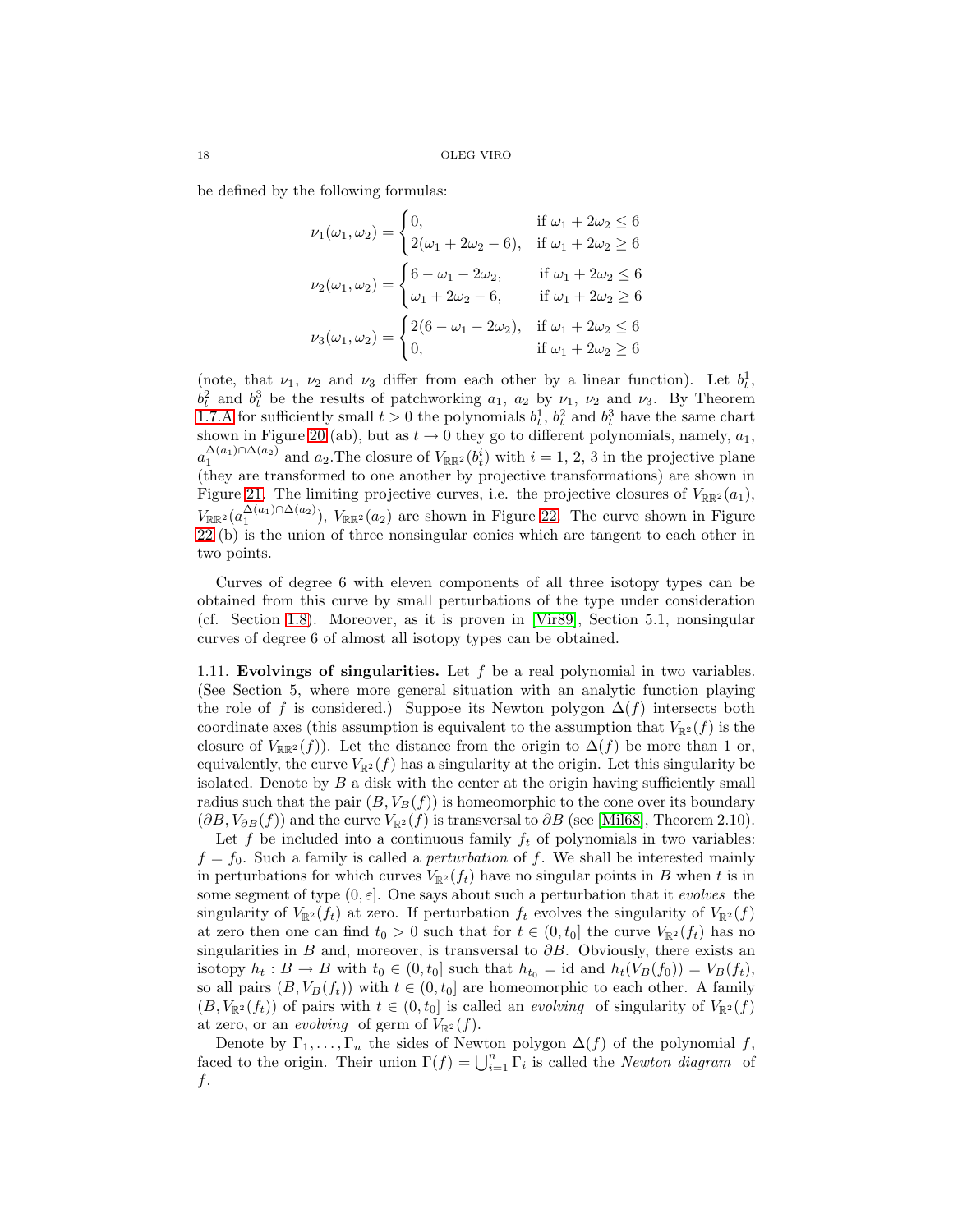Suppose the curves  $V_{\mathbb{RR}^2}(f^{\Gamma_i})$  with  $i=1,\ldots,n$  are nonsingular. Then, according to Newton [\[New67\]](#page-47-7), the curve  $V_{\mathbb{R}^2}(f)$  is approximated by the union of Cl  $V_{\mathbb{R}\mathbb{R}^2}(f^{\Gamma_i})$ with  $i = 1, \ldots, n$  in a sufficiently small neighborhood of the origin. (This is a local version of Theorem [1.2.A;](#page-19-0) it is, as well as [1.2.A,](#page-19-0) a corollary of Theorem [6.3.A.](#page-45-0)) Disk B can be taken so small that  $V_{\partial B}(f)$  is close to  $\partial B \cap V_{\mathbb{R} \mathbb{R}^2}(f^{\Gamma_i})$ , so the number and disposition of these points are defined by charts  $(\Gamma_{i*}, v_i)$  of  $f_i^{\Gamma}$ . The union  $(\Gamma(f)_*, v) = (\bigcup_{i=1}^n \Gamma_{i*}, \bigcup_{i=1}^n v_i)$  of these charts is called a *chart of germ* of  $V_{\mathbb{R}^2}(f)$ at zero. It is a pair consisting of a simple closed polygon  $\Gamma(f_*)$ , which is symmetric with respect to the axes and encloses the origin, and finite set  $v$  lying on it. There is a natural bijection of this set to  $V_{\partial B}(f)$ , which is extendable to a homeomorphism  $(\Gamma(f)_*, v) \to (\partial B, V_{\partial B}(f)).$  Denote this homeomorphism by g.

Let  $f_t$  be a perturbation of f, which evolves the singularity at the origin. Let B,  $t_0$  and  $h_t$  be as above. It is not difficult to choose an isotopy  $h_t : B \to B$ ,  $t \in (0, t_0]$ such that its restriction to  $\partial B$  can be extended to an isotopy  $h'_t : \partial B \to \partial B$  with  $t \in [0, t_0]$  and  $h'_0(V_{\partial B}(f_{t_0})) = V_{\partial B}(f)$ . A pair  $(\Pi, \tau)$  consisting of the polygon Π bounded by Γ(f)<sup>∗</sup> and an 1-dimensional subvariety τ of Π is called a *chart of evolving*  $(B, V_B(f_t)), t \in [0, t_0]$  if there exists a homeomorphism  $\Pi \to B$ , mapping  $\tau$  to  $V_{\partial B}(f_{t_0})_*$ , whose restriction  $\partial \Pi \to \partial \Pi$  is the composition  $\Gamma(f)_* @>g>>$  $\partial B @>h'_0>> \partial B$ . It is clear that the boundary  $(\partial \Pi, \partial \tau)$  of a chart of germ's evolving is a chart of the germ. Also it is clear that if polynomial  $f$  is completely nondegenerate and polygons  $\Delta(f_t)$  are obtained from  $\Delta(f)$  by adjoining the region restricted by the axes and  $\Pi(f)$ , then charts of  $f_t$  with  $t \in (0, t_0]$  can be obtained by patchworking a chart of f and chart of evolving  $(B, V_B(f_t)), t \in [0, t_0].$ 

The patchworking construction for polynomials gives a wide class of evolvings whose charts can be created by the modification of Theorem [1.7.A](#page-19-0) formulated below.

Let  $a_1, \ldots, a_s$  be completely nondegenerate polynomials in two variables with Int  $\Delta(a_i) \cap \text{Int } \Delta(a_j) = \emptyset$  and  $a_i^{\Delta(a_i) \cap \Delta(a_j)} = a_j^{\Delta(a_i) \cap \Delta(a_j)}$  for  $i \neq j$ . Let  $\bigcup_{i=1}^s \Delta(a_i)$ be a polygon bounded by the axes and  $\Gamma(f)$ . Let  $a_i^{\Delta(a_i)\cap \Delta(f)} = f^{\Delta(a_i)\cap \Delta(f)}$  for  $i = a, \ldots, s$ . Let  $\nu : \mathbb{R}^2 \to \mathbb{R}$  be a nonnegative convex function which is equal to zero on  $\Delta(f)$  and whose restriction on  $\bigcup_{i=1}^{s} \Delta(a_i)$  satisfies the conditions [1,](#page-13-4) [2](#page-13-5) and [3](#page-13-6) of Section [1.6](#page-13-1) with respect to  $a_1, \ldots, a_s$ . Then a result  $f_t$  of patchworking  $f$ ,  $a_1, \ldots, a_s$  by  $\nu$  is a perturbation of f.

Theorem [1.7.A](#page-19-0) cannot be applied in this situation because the polynomial  $f$ is not supposed to be completely nondegenerate. This weakening of assumption implies a weakening of conclusion.

<span id="page-19-0"></span>1.11.A (Local version of Theorem [1.7.A\)](#page-19-0). *Under the conditions above perturbation*  $f_t$  *of* f *evolves a singularity of*  $V_{\mathbb{R}^2}(f)$  *at the origin. A chart of the evolving can be obtained by patchworking charts of*  $a_1, \ldots, a_s$ .

An evolving of a germ, constructed along the scheme above, is called a *patchwork evolving*.

If  $\Gamma(f)$  consists of one segment and the curve  $V_{\mathbb{R}\mathbb{R}^2}(f^{\Gamma(f)})$  is nonsingular then the germ of  $V_{\mathbb{R}^2}(f)$  at zero is said to be *semi-quasi-homogeneous*. In this case for construction of evolving of the germ of  $V_{\mathbb{R}^2}(f)$  according the scheme above we need only one polynomial; by [1.11.A,](#page-19-0) its chart is a chart of evolving. In this case geometric structure of  $V_B(f_t)$  is especially simple, too: the curve  $V_B(f_t)$  is approximated by  $q h_{w,t}(V_{\mathbb{R}^2}(a_1))$ , where w is a vector orthogonal to  $\Gamma(f)$ , that is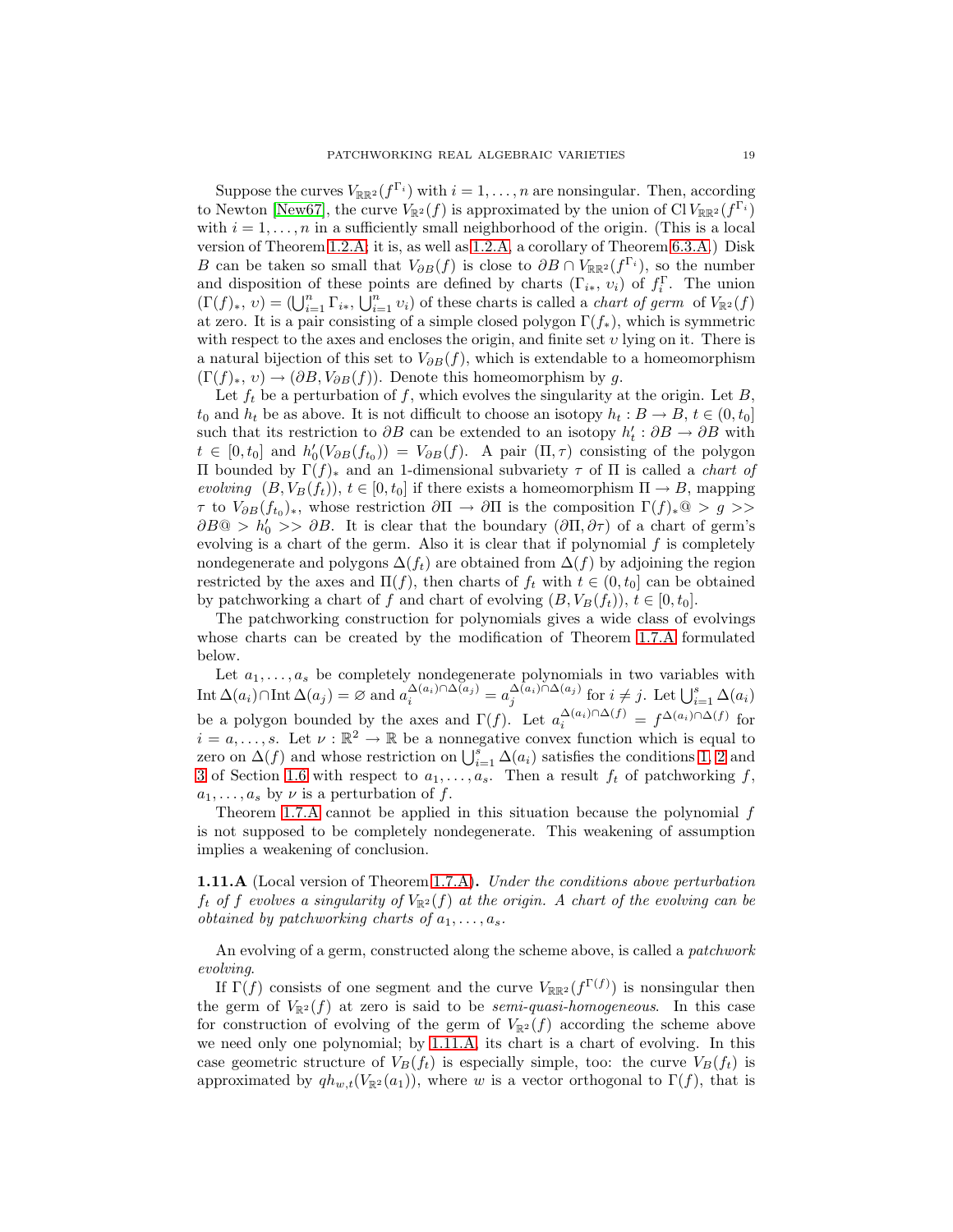by the curve  $V_{\mathbb{R}^2}(a_1)$  contracted by the quasihomothety  $q h_{w,t}$ . Such evolvings were described in my paper [\[Vir80\]](#page-47-2). It is clear that any patchwork evolving of semiquasi-homogeneous germ can be replaced, without changing its topological models, by a patchwork evolving, in which only one polynomial is involved (i.e.  $s = 1$ ).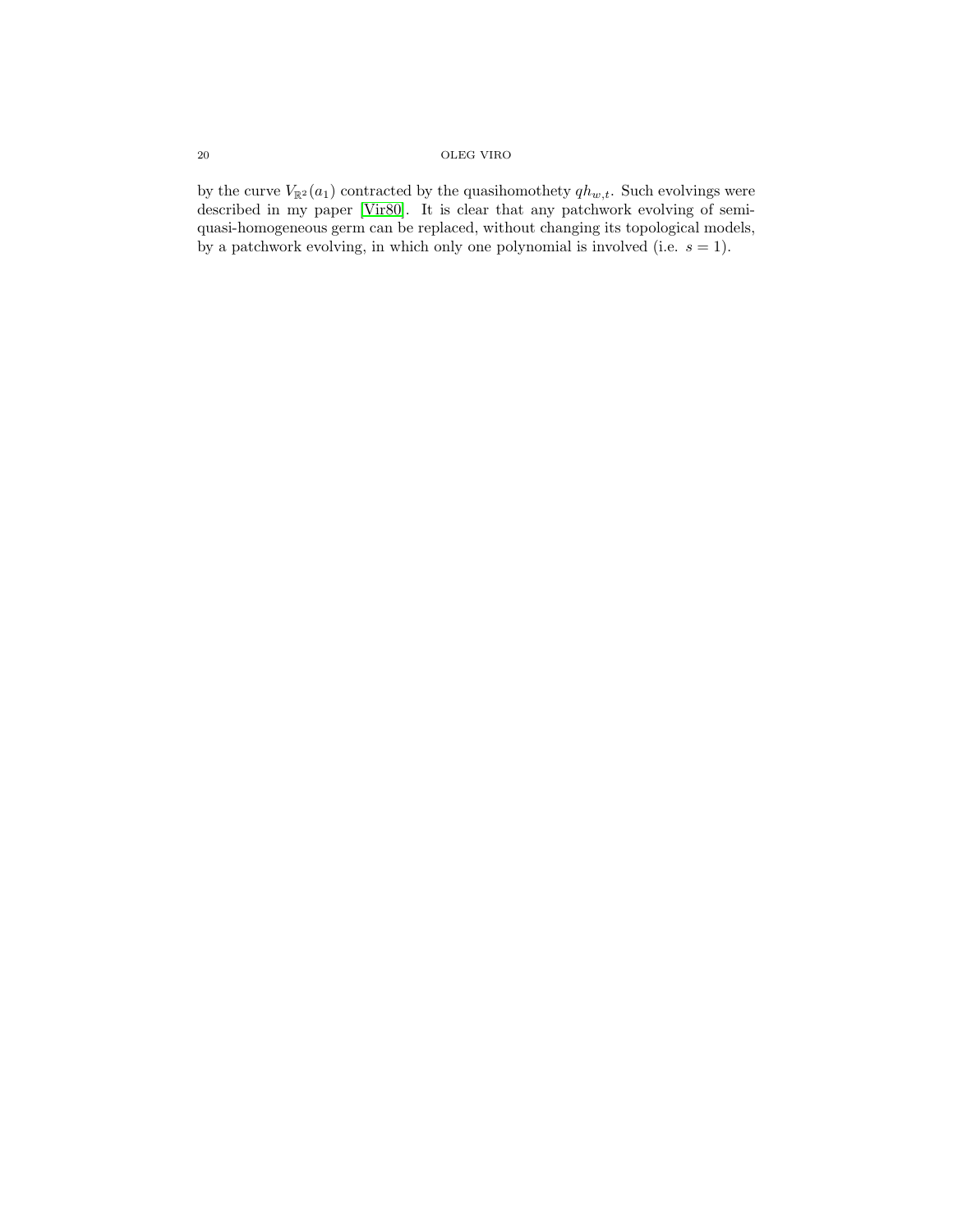### 2. Toric varieties and their hypersurfaces

<span id="page-21-1"></span><span id="page-21-0"></span>2.1. Algebraic tori  $K\mathbb{R}^n$ . In the rest of this chapter K denotes the main field, which is either the real number field  $\mathbb{R}$ , or the complex number field  $\mathbb{C}$ .

For  $\omega = (\omega_1, \ldots, \omega_n) \in \mathbb{Z}^n$  and ordered collection x of variables  $x_1, \ldots, x_n$  the product  $x_1^{\omega_1} \dots x_n^{\omega_n}$  is denoted by  $x^{\omega}$ . A linear combination of products of this sort with coefficients from K is called a *Laurent polynomial* or, briefly, *L-polynomial* over K. Laurent polynomials over K in n variables form a ring  $K[x_1, x_1^{-1}, \ldots, x_n, x_n^{-1}]$ naturally isomorphic to the ring of regular functions of the variety  $(K \setminus 0)^n$ .

Below this variety, side by side with the affine space  $K<sup>n</sup>$  and the projective space  $KP<sup>n</sup>$ , is one of the main places of action. It is an algebraic torus over K. Denote it by  $K\mathbb{R}^n$ .

Denote by l the map  $K\mathbb{R}^n \to \mathbb{R}^n$  defined by formula  $l(x_1,\ldots,x_n) = (\ln |x_1|, \ldots, x_n)$  $\ln |x_n|$ ).

Put  $U_K = \{x \in K \mid |x| = 1\}$ , so  $U_{\mathbb{R}} = S^0$  and  $U_{\mathbb{C}} = S^1$ . Denote by ar the map  $K\mathbb{R}^n \to U_K^n$  (=  $U_K \times \cdots \times U_K$ ) defined by  $ar(x_1, \ldots, x_n) = (\frac{x_1}{|x_1|}, \ldots, \frac{x_n}{|x_n|})$  $\frac{1}{|x_n|}$ ).

Denote by la the map

$$
x \mapsto (l(x), ar(x)) : K\mathbb{R}^n \to \mathbb{R}^n \times U_K^n.
$$

It is clear that this is a diffeomorphism.

 $K\mathbb{R}^n$  is a group with respect to the coordinate-wise multiplication, and l, ar, la are group homomorphisms; la is an isomorphism of  $K\mathbb{R}^n$  to the direct product of (additive) group  $\mathbb{R}^n$  and (multiplicative) group  $U_R^n$ .

Being Abelian group,  $K\mathbb{R}^n$  acts on itself by translations. Let us fix notations for some of the translations involved into this action.

For  $w \in \mathbb{R}^n$  and  $t > 0$  denote by  $q h_{w,t}$  and call a *quasi-homothety* with weights  $w = (w_1, \ldots, w_n)$  and coefficient t the transformation  $K\mathbb{R}^n \to K\mathbb{R}^n$  defined by formula  $q h_{w,t}(x_1,...,x_n) = (t^{w_1} x_1,...,t^{w_n} x_n)$ , i.e. the translation by  $(t^{w_1},...,t^{w_n})$ . If  $w = (1, \ldots, 1)$  then it is the usual homothety with coefficient t. It is clear that  $q h_{w,t} = q h_{\lambda^{-1}w,t}$  for  $\lambda > 0$ . Denote by  $q h_w$  a quasi-homothety  $q h_{w,e}$ , where e is the base of natural logarithms. It is clear,  $q h_{w,t} = q h_{(\ln t)w}$ .

For  $w = (w_1, \ldots, w_n) \in U_K^n$  denote by  $S_w$  the translation  $K \mathbb{R}^n \to K \mathbb{R}^n$  defined by formula

$$
S_w(x_1,\ldots,x_n)=(w_1x_1,\ldots,w_nx_n),
$$

i. e. the translation by w.

For  $w \in \mathbb{R}^n$  denote by  $T_w$  the translation  $x \mapsto x + w : \mathbb{R}^n \to \mathbb{R}^n$  by the vector w.

**2.1.A.** Diffeomorphism  $la: K\mathbb{R}^n \to \mathbb{R}^n \times U_K^n$  transforms  $q h_{w,t}$  to  $T_{(\ln t)w} \times id_{U_K^n}$ , and  $S_w$  to  $\mathrm{id}_{\mathbb{R}^n} \times (S_w|_{U_K^n}),$  *i.e.* 

$$
la \circ qh_{w,t} \circ la^{-1} = T_{(\ln t)w} \times \mathrm{id}_{U_K^n} \quad \text{and}
$$

$$
la \circ S_w \circ la^{-1} = \mathrm{id}_{\mathbb{R}^n} \times (S_w|_{U_K^n}).
$$

In particular,  $la \circ q h_w \circ la^{-1} = T_w \times id$ .

A hypersurface of  $K\mathbb{R}^n$  defined by  $a(x) = 0$ , where a is a Laurent polynomial over K in *n* variables is denoted by  $V_{K\mathbb{R}^n}(a)$ .

If  $a(x) = \sum_{\omega \in \mathbb{Z}^n} a_{\omega} x^{\omega}$  is a Laurent polynomial, then by its *Newton polyhedron*  $\Delta(a)$  is the convex hull of  $\{\omega \in \mathbb{R}^n \mid a_\omega \neq 0\}.$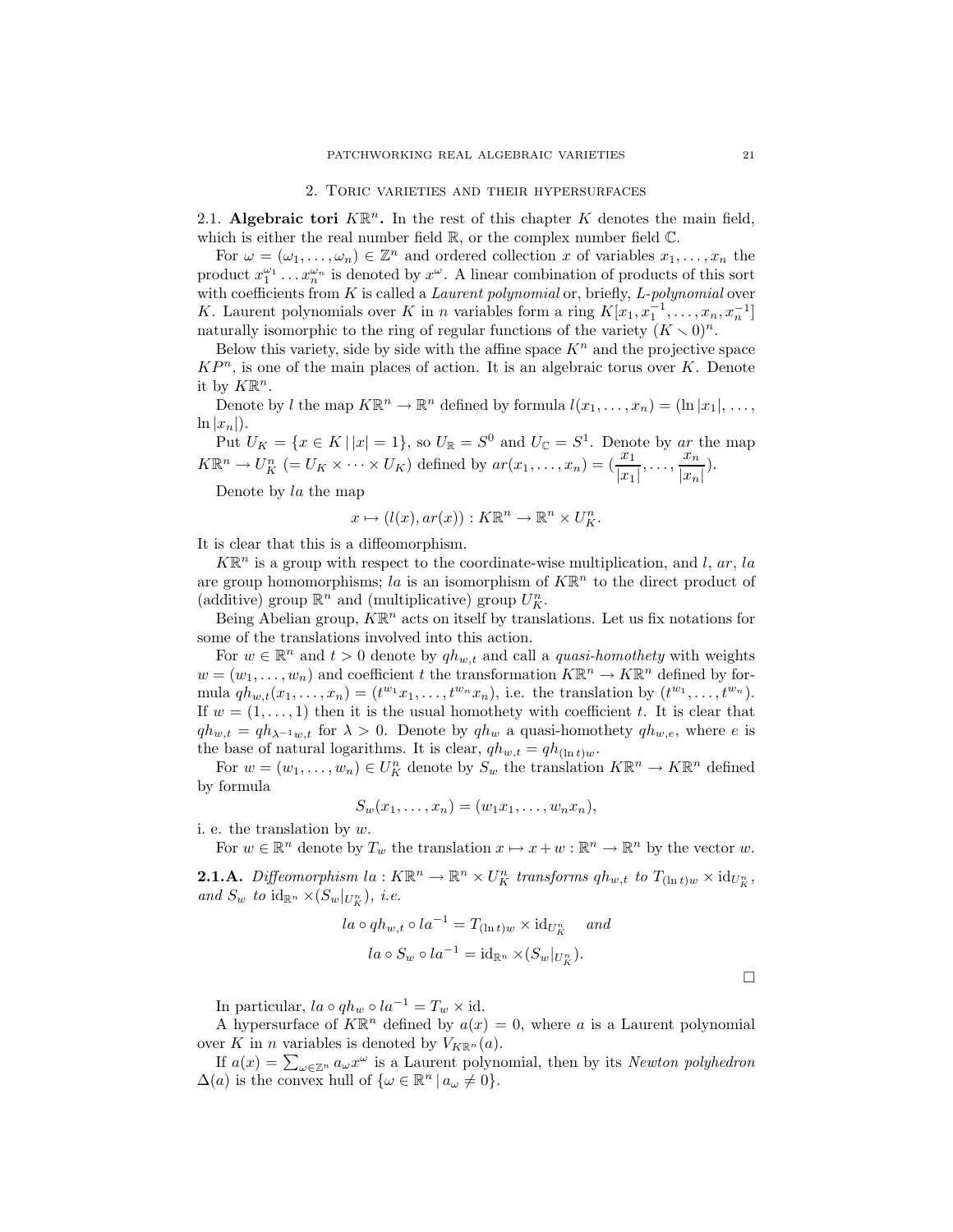**2.1.B.** Let a be a Laurent polynomial over K. If  $\Delta(a)$  lies in an affine subspace  $\Gamma$  *of*  $\mathbb{R}^n$  *then for any vector*  $w \in \mathbb{R}^n$  *orthogonal to*  $\Gamma$ *, a hypersurface*  $V_{K\mathbb{R}^n}(a)$  *is invariant under*  $q h_{w,t}$ *.* 

*Proof.* Since  $\Delta(a) \subset \Gamma$  and  $\Gamma \perp w$ , then for  $\omega \in \Delta(a)$  the scalar product  $w\omega$  does not depend on  $\omega$ . Hence

$$
a(qh_{w,t}^{-1}(x)) = \sum_{\omega \in \Delta(a)} a_{\omega} (t^{-w}x)^{\omega} = t^{-w\omega} \sum_{\omega \in \Delta(a)} a_{\omega} x^{\omega} = t^{-w\omega} a(x),
$$

and therefore

$$
qh_{w,t}(V_{K\mathbb{R}^n}(a)) = V_{K\mathbb{R}^n}(a \circ qh_{w,t}^{-1}) = V_{K\mathbb{R}^n}(t^{-w\omega}a) = V_{K\mathbb{R}^n}(a).
$$

Proposition [2.1.B](#page-27-1) is equivalent, as it follows from [2.1.A,](#page-27-2) to the assertion that under hypothesis of [2.1.B](#page-27-1) the set  $la(V_{K\mathbb{R}^n}(a))$  contains together with each point  $(x, y) \in \mathbb{R}^n \times U_K^n$  all points  $(x', y) \in \mathbb{R}^n \times U_K^n$  with  $x' - x \perp \Gamma$ . In other words, in the case  $\Delta(a) \subset \Gamma$  the intersections of  $la(V_{K\mathbb{R}^n}(a))$  with fibers  $\mathbb{R}^n \times y$  are cylinders, whose generators are affine spaces of dimension  $n - \dim \Gamma$  orthogonal to  $\Gamma$ .

The following proposition can be proven similarly to [2.1.B.](#page-27-1)

**2.1.C.** Under the hypothesis of [2.1.B](#page-27-1) a hypersurface  $V_{K\mathbb{R}^n}(a)$  is invariant under *transformations*  $S_{(e^{\pi i w_1},...,e^{\pi i w_n})}$ , where  $w \perp \Gamma$ ,

$$
w \in \begin{cases} \mathbb{Z}^n, & \text{if } K = \mathbb{R} \\ \mathbb{R}^n, & \text{if } K = \mathbb{C}. \end{cases}
$$

In other words, under the hypothesis of [2.1.B](#page-27-1) the hypersurface  $V_{K\mathbb{R}^n}(a)$  contains together with each its point  $(x_1, \ldots, x_n)$ :

- (1) points  $((-1)^{w_1}x_1, \ldots, (-1)^{w_n}x_n)$  with  $w \in \mathbb{Z}^n$ ,  $w ⊥ Γ$ , if  $K = \mathbb{R}$ ,
- (2) points  $(e^{iw_1}x_1,\ldots,e^{iw_n}x_n)$  with  $w \in \mathbb{R}^n$ ,  $w \perp \Gamma$ , if  $K = \mathbb{C}$ .

<span id="page-22-0"></span>2.2. Polyhedra and cones. Below by a *polyhedron* we mean *closed convex* polyhedron lying in  $\mathbb{R}^n$ , which are not necessarily bounded, but have a finite number of faces. A polyhedron is said to be *integer* if on each of its faces there are enough points with integer coordinates to define the minimal affine space containing this face. All polyhedra considered below are assumed to be integer, unless the contrary is stated.

The set of faces of a polyhedron  $\Delta$  is denoted by  $\mathcal{G}(\Delta)$ , the set of its k-dimensional faces by  $\mathcal{G}_k(\Delta)$ , the set of all its proper faces by  $\mathcal{G}'(\Delta)$ .

By a *halfspace* of vector space  $V$  we will mean the preimage of the closed halfline  $\mathbb{R}_+$   $(=\{x \in \mathbb{R} : x > 0\})$  under a non-zero linear functional  $V \to \mathbb{R}$  (so the boundary hyperplane of a halfspace passes necessarily through the origin). By a *cone* it is called an intersection of a finite collection of halfspaces of  $\mathbb{R}^n$ . A cone is a polyhedron (not necessarily integer), hence all notions and notations concerning polyhedra are applicable to cones.

The minimal face of a cone is the maximal vector subspace contained in the cone. It is called a *ridge* of the cone.

For  $v_1, \ldots, v_k \in \mathbb{R}^n$  denote by  $\langle v_1, \ldots, v_k \rangle$  the minimal cone containing  $v_1, \ldots, v_k$  $v_k$ ; it is called the *cone generated by*  $v_1, \ldots, v_k$ . A cone is said to be *simplicial*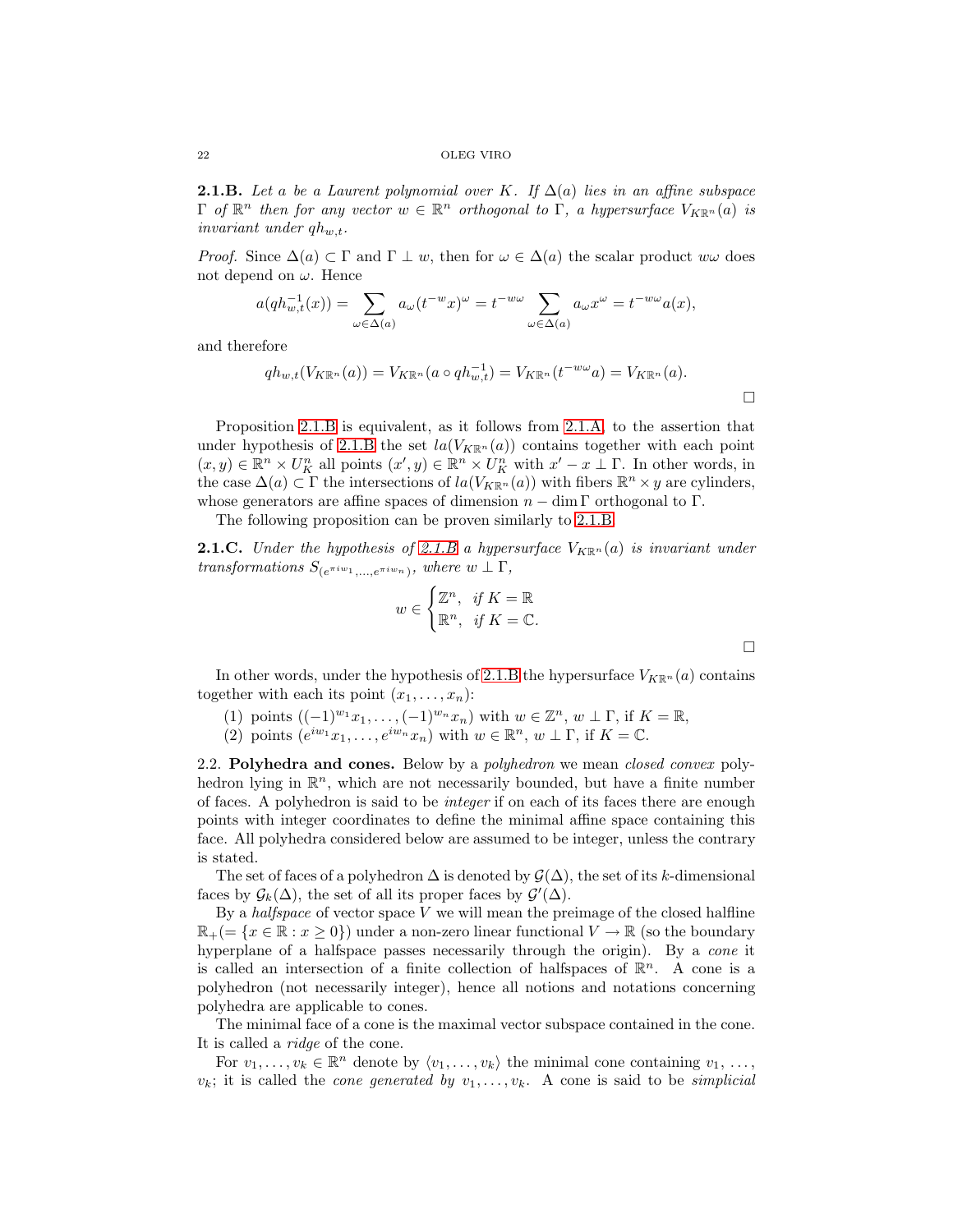if it is generated by a collection of linear independent vectors, and *simple* if it is generated by a collection of integer vectors, which is a basis of the free Abelian group of integer vectors lying in the minimal vector space which contains the cone.

Let  $\Delta \subset \mathbb{R}^n$  be a polyhedron and  $\Gamma$  its face. Denote by  $C_{\Delta}(\Gamma)$  the cone  $\bigcup_{r \in \mathbb{R}_+} r$ .  $(\Delta-y)$ , where y is a point of  $\Gamma \setminus \partial \Gamma$ . The cone  $C_{\Delta}(\Delta)$  is clearly the vector subspace of  $\mathbb{R}^n$  which corresponds to the minimal affine subspace containing  $\Delta$ . The cone  $C_{\Gamma}(\Gamma)$  is the ridge of  $C_{\Delta}(\Gamma)$ . If  $\Gamma$  is a face of  $\Delta$  with dim  $\Gamma = \dim \Delta - 1$ , then  $C_{\Delta}(\Gamma)$  is a halfspace of  $C_{\Delta}(\Delta)$  with boundary parallel to  $\Gamma$ .

For cone  $C \subset \mathbb{R}^n$  we put

$$
D^{+}C = \{x \in \mathbb{R}^{n} \mid \forall a \in C \quad ax \ge 0\},\
$$
  

$$
D^{-}C = \{x \in \mathbb{R}^{n} \mid \forall a \in C \quad ax \le 0\}.
$$

These are cones, which are said to be *dual* to C. The cones  $D^+C$  and  $D^-C$ are symmetric to each other with respect to 0. The cone  $D^-C$  permits also the following more geometric description. Each hyperplane of support of C defines a ray consisting of vectors orthogonal to this hyperplane and directed to that of two open halfspaces bounded by it, which does not intersect  $C$ . The union of all such rays is  $D^{\dagger}C$ .

It is clear that  $D^+D^+C = C = D^-D^-C$ . If  $v_1, \ldots, v_n$  is a basis of  $\mathbb{R}^n$ , then the cone  $D^{\dagger} \langle v_1, \ldots, v_n \rangle$  is generated by dual basis  $v_1^*, \ldots, v_n^*$  (which is defined by conditions  $v_i \cdot v_j^* = \Delta_{ij}$ .

<span id="page-23-0"></span>2.3. Affine toric variety. Let  $\Delta \subset \mathbb{R}^n$  be an (integer) cone. Consider the semigroup K-algebra  $K[\Delta \cap \mathbb{Z}^n]$  of the semigroup  $\Delta \cap \mathbb{Z}^n$ . It consists of Laurent polynomials of the form  $\sum_{\omega \in \Delta \cap \mathbb{Z}^n} a_{\omega} x^{\omega}$ . According to the well known Gordan Lemma (see, for example,  $\overline{[Dan78]}$ , 1.3), the semigroup  $\Delta \cap \mathbb{Z}^n$  is generated by a finite number of elements and therefore the algebra  $K[\Delta \cap \mathbb{Z}^n]$  is generated by a finite number of monomials. If this number is greater than the dimension of  $\Delta$ , then there are nontrivial relations among the generators; the number of relations of minimal generated collection is equal to the difference between the number of generators and the dimension of  $\Delta$ .

*An affine toric variety*  $K\Delta$  is the affine scheme Spec  $K[\Delta \cap \mathbb{Z}^n]$ . Its less invariant, but more elementary definition looks as follows. Let

$$
\{\alpha_1, \dots, \alpha_p \mid \sum_{i=1}^p u_{1,i}\alpha_i = \sum_{i=1}^p v_{i,1}\alpha_i, \dots, \sum_{i=1}^p u_{p-n,i}\alpha_i = \sum_{i=1}^p v_{p-n,i}\alpha_i\}
$$

be a presentation of  $\Delta \cap \mathbb{Z}^n$  by generators and relations (here  $u_{ij}$  and  $v_{ij}$  are nonnegative); then the variety  $K\Delta$  is isomorphic to the affine subvariety of  $K^p$ defined by the system

$$
\begin{cases}\ny_1^{u_{11}}\dots y_p^{u_{1p}} = y_1^{v_{11}}\dots y_p^{v_{1p}} \\
\dots \\
y_1^{u_{p-n,1}}\dots y_p^{u_{p-n,p}} = y_1^{v_{p-n,1}}\dots y_p^{v_{p-n,p}}.\n\end{cases}
$$

For example, if  $\Delta = \mathbb{R}^n$ , then  $K\Delta = \text{Spec } K[x_1, x_1^{-1}, \dots, x_n, x_n^{-1}]$  can be presented as the subvariety of  $K^{2n}$  defined by the system

$$
\begin{cases}\ny_1y_{n+1} = 1 \\
\ldots \\
y_ny_{2n} = 1\n\end{cases}
$$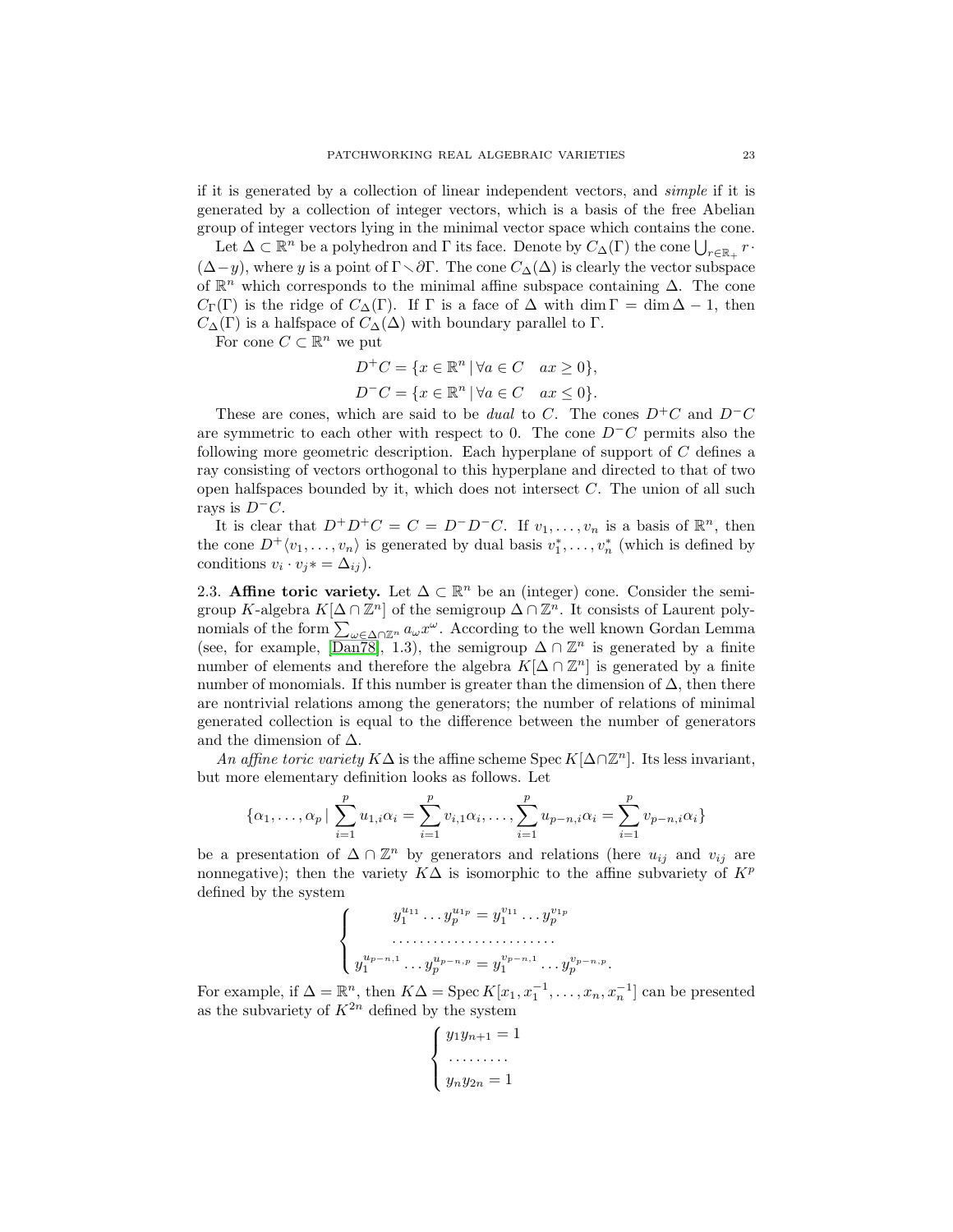

<span id="page-24-0"></span>Figure 23.

Projection  $K^{2n} \to K^n$  induces an isomorphism of this subvariety to  $(K \setminus 0)^n =$  $K\mathbb{R}^n$ . This explains the notation  $K\mathbb{R}^n$  introduced above.

If  $\Delta$  is the positive orthant  $A^n = \{x \in \mathbb{R}^n \mid x_1 \geq 0, \ldots, x_n \geq 0\}$ , then  $K\Delta$  is isomorphic to the affine space  $K<sup>n</sup>$ . The same takes place for any simple cone. If cone is not simple, then corresponding toric variety is necessarily singular. For example, the angle shown in Figure [23](#page-24-0) corresponds to the cone defined in  $K^3$  by  $xy = z^2$ .

Let a cone  $\Delta_1$  lie in a cone  $\Delta_2$ . Then the inclusion in :  $\Delta_1 \rightarrow \Delta_2$  defines an inclusion  $K[\Delta_1 \cap \mathbb{Z}^n] \hookrightarrow K[\Delta_2 \cap \mathbb{Z}^n]$  which, in turn, defines a regular map

$$
\mathrm{in}^* : \mathrm{Spec} K[\Delta_2 \cap \mathbb{Z}^n] \to \mathrm{Spec} K[\Delta_1 \cap \mathbb{Z}^n],
$$

i.e. a regular map in<sup>\*</sup> :  $K\Delta_2 \rightarrow K\Delta_1$ . The latter can be described in terms of subvarieties of affine spaces in the following way. The formulas, defining coordinates of point in<sup>\*</sup>(y) as functions of coordinates of y, are the multiplicative versions of formulas, defining generators of semigroup  $\Delta_1 \cap \mathbb{Z}^n$  as linear combinations of generators of the ambient semigroup  $\Delta_2 \cap \mathbb{Z}^n$ .

In particular, for any  $\Delta$  there is a regular map of  $KC_{\Delta}(\Delta) \cong K\mathbb{R}^{\dim \Delta}$  to  $K\Delta$ . It is not difficult to prove that it is an open embedding with dense image, thus  $K\Delta$ can be considered as a completion of  $K\mathbb{R}^{\dim \Delta}$ .

An action of algebraic torus  $KC_{\Delta}(\Delta)$  in itself by translations is extended to its action in  $K\Delta$ . This extension can be obtained, for example, in the following way. Note first, that for defining an action in  $K\Delta$  it is sufficient to define an action in the ring  $K[\Delta \cap \mathbb{Z}^n]$ . Define an action of  $K\mathbb{R}^n$  on monomials  $x^{\omega} \in K[\delta \cap \mathbb{Z}^n]$  by formula  $(\alpha_1, \ldots, \alpha_n)x^{\omega} = \alpha_1^{\omega_1} \ldots \alpha_n^{\omega_n}$  and extend it to the whole ring  $K[\Delta \cap \mathbb{Z}^n]$  by linearity. Further, note that if  $V \subset \mathbb{R}^n$  is a vector space, then the map  $\text{in}^* : K\mathbb{R}^n \to KV$  is a group homomorphism. Elements of kernel of  $\text{in}^* : K\mathbb{R}^n \to KC_\Delta(\Delta)$  act identically in  $K[\Delta \cap \mathbb{Z}^n]$ . It allows to extract from the action of  $K\mathbb{R}^n$  in  $K\Delta$  an action of  $KC^{\Delta}(\Delta)$  in K $\Delta$ , which extends the action of  $KC_{\Delta}(\Delta)$  in itself by translations.

With each face  $\Gamma$  of a cone  $\Delta$  one associates (as with a smaller cone) a variety KT and a map in<sup>∗</sup>:  $K\Delta \to K\Gamma$ . On the other hand there exists a map in<sub>∗</sub>:  $K\Gamma \to K\Delta$ for which  $in^* \circ in_*$  is the identity map  $K\Gamma \to K\Gamma$ . Therefore,  $in_*$  is an embedding whose image is a retract of K $\Delta$ . From the viewpoint of schemes the map in<sub>\*</sub> should be defined by the homomorphism  $K[\Delta \cap \mathbb{Z}^n] \to K[\Gamma \cap \mathbb{Z}^n]$  which maps a Laurent polynomial  $\sum_{\omega \in \Delta \cap \mathbb{Z}^n} a_{\omega} x^{\omega}$  to its Γ-truncation  $\sum_{\omega \in \Gamma \cap \mathbb{Z}^n} a_{\omega} x^{\omega}$ . In terms of subvarieties of affine space, KΓ is the intersection of  $K\Delta$  with the subspace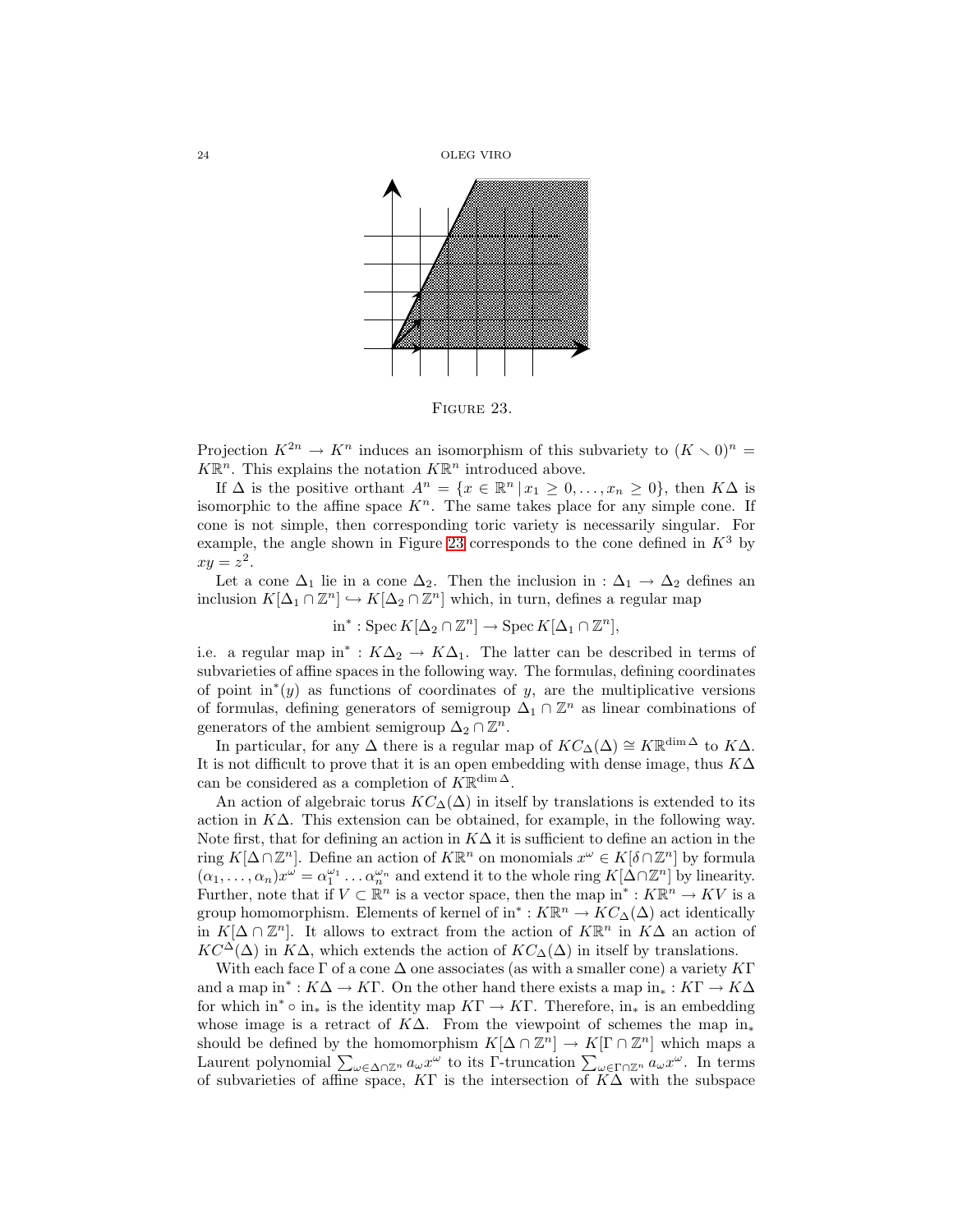

<span id="page-25-1"></span>FIGURE 24.

 $y_{i_1} = y_{i_2} = \cdots = y_{i_s} = 0$ , where  $y_{i_1}, \ldots, y_{i_s}$  are the coordinates corresponding to generators of semigroup  $\Delta \cap \mathbb{Z}^n$  which do not lie in  $\Gamma$ .

Varieties in<sub>\*</sub>(KΓ) with  $\Gamma \in \mathcal{G}_{\dim \Delta - 1}(\Delta)$  cover  $K\Delta \setminus \text{in}^*(KC_{\Delta}(\Delta))$ . Images of algebraic tori  $KC<sub>\Gamma</sub>(\Gamma)$  with  $\Gamma \in \mathcal{G}(\Delta)$  under the composition

$$
KC_{\Gamma}(\Gamma) \xrightarrow{\text{in}^*} KT \xrightarrow{\text{in}^*} K\Delta
$$

of embeddings form a partition of  $K\Delta$ , which is a smooth stratification of  $K\Delta$ . Closure of the stratum  $in_* in^*(KC_\Gamma(\Gamma))$  in  $K\Delta$  is  $in_*(KT)$ . Below in the cases when it does not lead to confusion we shall identify KΓ with in<sub>\*</sub> KΓ and  $KC<sub>\Gamma</sub>(Γ)$ with in<sub>\*</sub> in<sup>\*</sup>  $KC<sub>\Gamma</sub>(\Gamma)$  (i.e. we shall consider K $\Gamma$  and  $KC<sub>\Gamma</sub>(\Gamma)$  as lying in  $K\Delta$ ).

<span id="page-25-0"></span>2.4. Quasi-projective toric variety. Let  $\Delta \subset \mathbb{R}^n$  be a polyhedron. If  $\Gamma$  is its face and  $\Sigma$  is a face of Γ, then  $C_{\Gamma}(\Sigma)$  is a face of  $C_{\Delta}(\Gamma)$  parallel to Γ, and  $C_{C_{\Delta}(\Sigma)}(C_{\Gamma}(\Sigma)) = C_{\Delta}(\Gamma)$ , see Figure [24.](#page-25-1) In particular,  $C_{\Delta}(\Sigma) \subset C_{\Delta}(\Gamma)$  and, hence, the map in<sup>\*</sup>:  $\overline{KC_{\Delta}(\Gamma)} \rightarrow \overline{KC_{\Delta}(\Sigma)}$  is defined. It is easy to see that this is an open embedding. Let us glue all  $KC<sub>\Delta</sub>(\Gamma)$  with  $\Gamma \in \mathcal{G}(\Delta)$  together by these embeddings. The result is denoted by K∆ and called the *toric variety* associated with ∆. This definition agrees with the corresponding definition from the previous Section: if  $\Delta$  is a cone and  $\Sigma$  is its ridge then  $C_{\Delta}(\Sigma) = \Delta$  and, since the ridge is the minimal face, all  $KC_{\Delta}(\Gamma)$  with  $\Gamma \in \mathcal{G}(\Delta)$  are embedded in  $KC_{\Delta}(\Sigma)$  and the gluing gives  $KC_{\Delta}(\Sigma) = K\Delta$ .

For any polyhedron  $\Delta$  the toric variety  $K\Delta$  is quasi-projective. If  $\Delta$  is bounded, it is projective (see [\[GK73\]](#page-47-17) and [\[Dan78\]](#page-47-16)).

A polyhedron  $\Delta \subset \mathbb{R}^n$  is said to be *permissible* if dim  $\Delta = n$ , each face of  $\Delta$  has a vertex and for any vertex  $\Gamma \in \mathcal{G}_0(\Delta)$  the cone  $C_{\Delta}(\Gamma)$  is simple. If polyhedron  $\Delta$  is permissible then variety  $K\Delta$  is nonsingular and it can be obtained by gluing affine spaces  $KC_{\Delta}(\Gamma)$  with  $\Gamma \in \mathcal{G}_0(\Delta)$ . The gluing allows the following description. Let us associate with each cone  $C_{\Delta}(\Gamma)$  where  $\Gamma \in \mathcal{G}_0(\Delta)$  an automorphism  $f_{\Gamma}: K \mathbb{R}^n \to$  $K\mathbb{R}^n$ : if  $C_{\Delta}(\Gamma) = \langle v_1, \ldots, v_n \rangle$  and  $v_i = (v_{i1}, \ldots, v_{in})$  for  $i = 1, \ldots, n$ , then we put  $f_{\Gamma}(x_1,\ldots,x_n)=(x_1^{v_{11}}\ldots x_n^{v_{1n}},\ldots,x_1^{v_{n1}}\ldots x_n^{v_{nn}})$ . The variety  $K\Delta$  is obtained by gluing to  $K\mathbb{R}^n$  copies of  $K^n$  by maps  $K\mathbb{R}^n \longrightarrow K\mathbb{R}^n \hookrightarrow K^n$  for all vertices  $\Gamma$ of  $\Delta$ . (Cf. Khovansky [\[Kho77\]](#page-47-18).)

The variety  $K\Delta$  is defined by  $\Delta$ , but does not define it. Indeed, if  $\Delta_1$  and  $\Delta_2$  are polyhedra such that there exists a bijection  $\mathcal{G}(\Delta_1) \to \mathcal{G}(\Delta_2)$ , preserving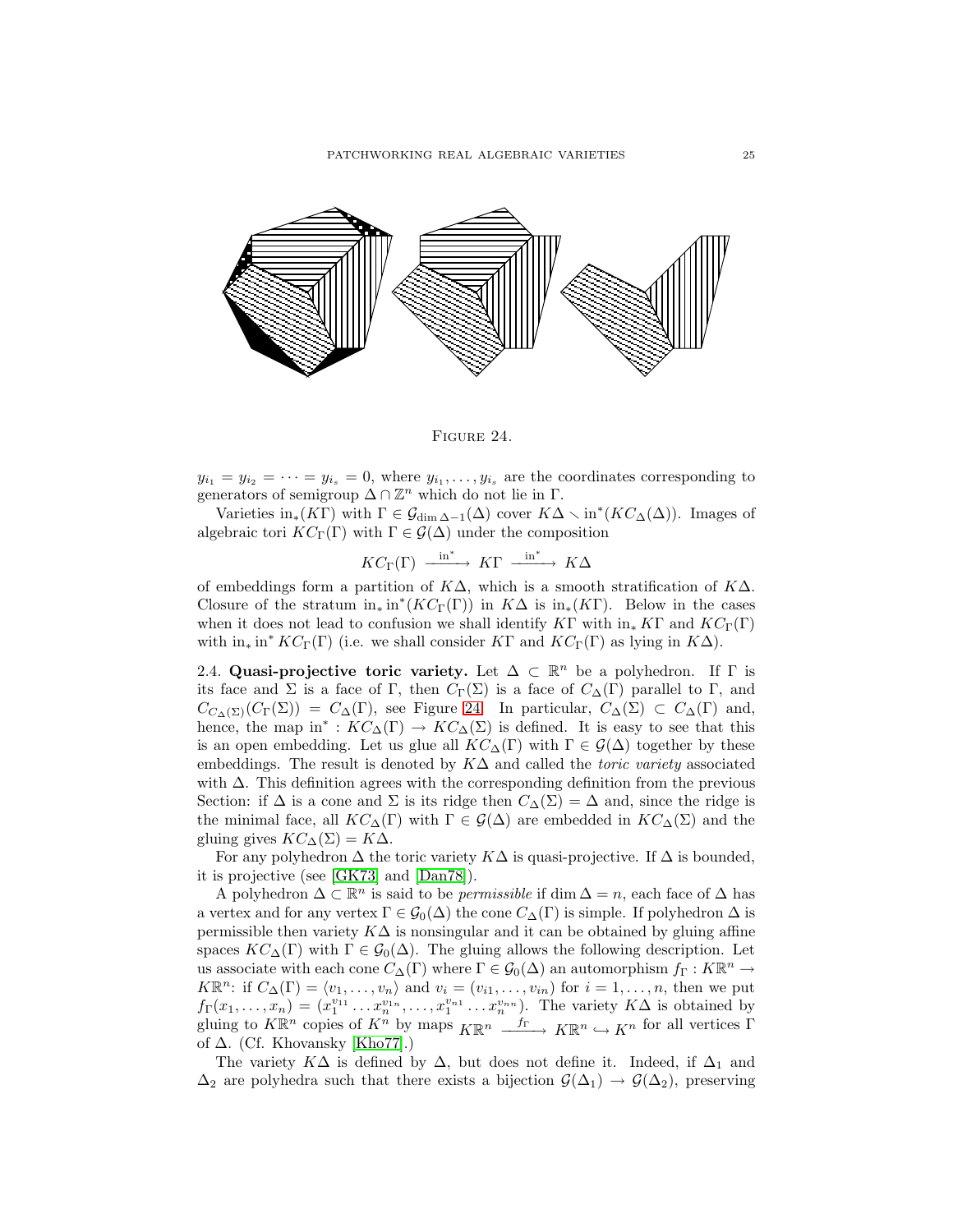

<span id="page-26-0"></span>

dimensions and inclusions and assigning to each face of  $\Delta_1$  a parallel face of  $\Delta_2$ , then  $K\Delta_1 = K\Delta_2$ .

Denote by  $P<sup>n</sup>$  the simplex of dimension n with vertices

 $(0, 0, \ldots, 0), (1, 0, \ldots, 0), (0, 1, 0, \ldots, 0), \ldots, (0, 0, \ldots, 1).$ 

It is permissible polyhedron.  $KP<sup>n</sup>$  is the n-dimensional projective space (this agrees with its usual notation).

Evidently,  $K(\Delta_1 \times \Delta_2) = K\Delta_1 \times K\Delta_2$ . In particular, if  $\Delta \subset \mathbb{R}^2$  is a square with vertices  $(0,0)$ ,  $(1,0)$ ,  $(0,1)$  and  $(1,1)$ , i.e. if  $\Delta = P^1 \times P^1$ , then  $K\Delta$  is a surface isomorphic to nonsingular projective surface of degree 2 (to hyperboloid in the case of  $K = \mathbb{R}^2$ .

Polyhedra shown in Figure [25](#page-26-0) define the following surfaces:  $K\Delta_1$  is the affine plane with a point blown up;  $K\Delta_2$  is projective plane with a point blown up ( $\mathbb{R}\Delta_2$  is the Klein bottle);  $K\Delta_3$  is the linear surface over  $KP^1$ , defined by sheaf  $\mathcal{O} + \mathcal{O}(-2)$  $(\mathbb{R}\Delta_3)$  is homeomorphic to torus).

The variety  $KC_{\Delta}(\Delta)$  is isomorphic to  $K\mathbb{R}^{\dim \Delta}$ , open and dense in  $K\Delta$ , so  $K\Delta$ can be considered as a completion of  $K\mathbb{R}^{\dim \Delta}$ . Actions of  $KC_{\Delta}(\Delta)$  in affine parts  $KC<sub>\Delta</sub>(\Gamma)$  of  $K\Delta$  correspond to each other and define an action in  $K\Delta$  which is an extension of the action of  $KC_{\Delta}(\Delta)$  in itself by translations. Transformations of  $K\Delta$  extending  $q h_{w,t}$  and  $S_w$  are denoted by the same symbols  $q h_{w,t}$  and  $S_w$ .

The complement  $K\Delta \setminus KC_\Delta(\Delta)$  is covered by  $K\Sigma$  with  $\Sigma \in \mathcal{G}(C_\Delta(\Gamma)), \Gamma \in$  $\mathcal{G}'(\Delta)$  or, equivalently, by varieties  $KC_{\Gamma}(\Sigma)$  with  $\Sigma \in \mathcal{G}(\Gamma)$ ,  $\Gamma \in \mathcal{G}'(\Delta)$ . They comprise varieties KΓ with  $\Gamma \in \mathcal{G}'(\Delta)$ , which also cover  $K\Delta \setminus KC_\Delta(\Delta)$ . The varieties KΓ are situated with respect to each other in the same manner as the corresponding faces in the polyhedron:  $K(\Gamma_1 \cap \Gamma_2) = K\Gamma_1 \cap K\Gamma_2$ . Algebraic tori  $KC_{\Gamma}(\Gamma) = KT \setminus \bigcup_{\Sigma \in \mathcal{G}'(\Gamma)} \overline{K\Sigma}$  form partition of  $K\Delta$ , which is a smooth stratification; they are orbits of the action of  $KC_\Delta(\Delta)$  in  $K\Delta$ .

We shall say that a polyhedron  $\Delta_2$  is *richer* than a polyhedron  $\Delta_1$  if for any face  $\Gamma_2 \in \mathcal{G}(\Delta_2)$  there exists a face  $\Gamma_1 \in \mathcal{G}(\Delta_1)$  such that  $C_{\Delta_2}(\Gamma_2) \supset C_{\Delta_1}(\Gamma_1)$  (such a face  $\Gamma_1$  is automatically unique), and for each face  $\Gamma_1 \in \mathcal{G}(\Delta_1)$  the cone  $C_{\Delta_1}(\Gamma_1)$ can be presented as the intersection of several cones  $C_{\Delta_2}(\Gamma_2)$  with  $\Gamma_1 \in \mathcal{G}(\Delta_2)$ . This definition allows a convenient reformulation in terms of dual cones: a polyhedron  $\Delta_2$  is richer than polyhedron  $\Delta_1$  iff the cones  $D^+C_{\Delta_2}(\Gamma_2)$  with  $\Gamma_2 \in \mathcal{G}(\Delta_2)$  cover the set, which is covered by  $D^+C_{\Delta_1}(\Gamma_1)$  with  $\Gamma_1 \in \mathcal{G}(\Delta_1)$ , and the first covering is a refinement of the second.

Let a polyhedron  $\Delta_2$  be richer than  $\Delta_1$ . Then the inclusions  $C_{\Delta_1}(\Gamma_1) \hookrightarrow C_{\Delta_2}(\Gamma_2)$ define for any  $\Gamma_2 \in \mathcal{G}(\Delta_2)$  a regular map  $KC_{\Delta_2}(\Gamma_2) \xrightarrow{\text{in}^*} KC_{\Delta_1}(\Gamma_1) \hookrightarrow K\Delta_1$ .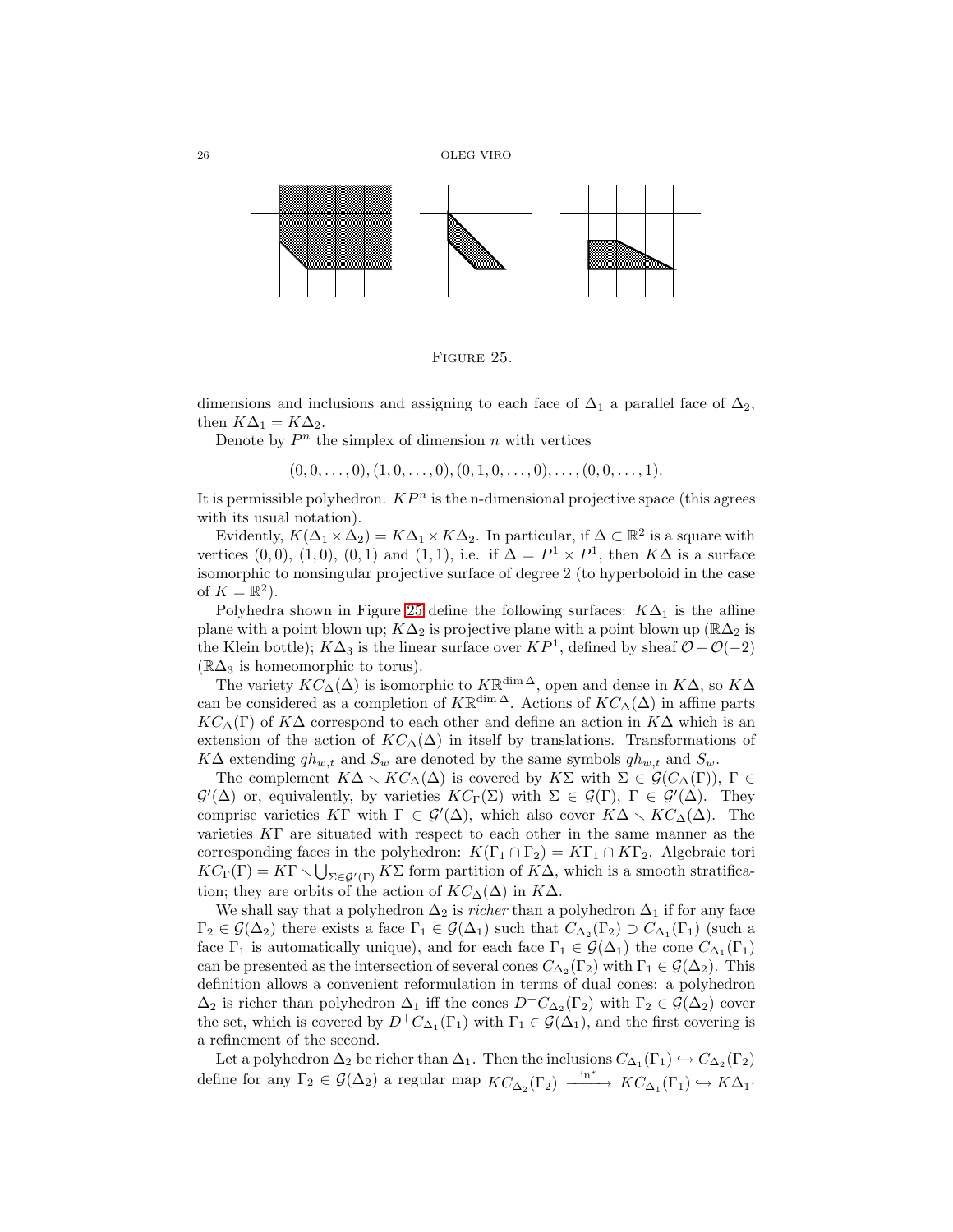Obviously, these maps commute with the embeddings, by which  $K\Delta_2$  and  $K\Delta_1$ are glued from affine pieces, thus a regular map  $K\Delta_2 \rightarrow K\Delta_1$  appears.

One can show (see, for example, [\[GK73\]](#page-47-17)) that for any polyhedron  $\Delta_1$  there exists a richer polyhedron  $\Delta_2$ , defining a nonsingular toric variety  $K\Delta_2$ . Such a polyhedron is called a *resolution* of  $\Delta_1$  (because it gives a resolution of singularities of  $K\Delta_1$ ). If dim  $\Delta = n$  (= the dimension of the ambient space  $\mathbb{R}^n$ ), then a resolution of  $\Delta$  can be found among permissible polyhedra.

<span id="page-27-0"></span>2.5. Hypersurfaces of toric varieties. Let  $\Delta \subset \mathbb{R}^n$  be a polyhedron and a be a Laurent polynomial over K in n variables. Let  $C_{\Delta(a)}(\Delta(a)) \subset C_{\Delta}(\Delta)$ . Then there exists a monomial  $x^{\omega}$  such that  $\Delta(x^{\omega}a) \subset C_{\Delta}(\Delta)$ . The hypersurface  $V_{KC_{\Delta}(\Delta)}$ does not depend on the choice of  $x^{\omega}$  and is denoted simply by  $V_{KC_{\Delta}(\Delta)}(a)$ . Its closure in  $K\Delta$  is denoted by  $V_{K\Delta}(a)$ . <sup>[4](#page-27-3)</sup> Thus, to any Laurent polynomial a over K with  $C_{\Delta(a)}(\Delta(a)) \subset C_{\Delta}(\Delta)$ , a hypersurface  $V_{K\Delta}(a)$  of  $K\Delta$  is related. For Laurent polynomial  $a(x) = \sum_{\omega \in \mathbb{Z}^n} a_{\omega} x^{\omega}$  and a set  $\Gamma \subset \mathbb{R}^n$  a Laurent polynomial  $a(x) = \sum_{\omega \in \Gamma \cap \mathbb{Z}^n} a_{\omega} x^{\omega}$  is denoted by  $a^{\Gamma}$  and called the  $\Gamma$ -*truncation* of a.

<span id="page-27-2"></span>2.5.A. Let  $\Delta \subset \mathbb{R}^n$  be a polyhedron and a be a Laurent polynomial over K with  $C_{\Delta(a)}(\Delta(a)) \subset C_{\Delta}(\Delta)$ *.* If  $\Gamma_1 \in \mathcal{G}'(\Delta(a))$ *,*  $\Gamma_2 \in \mathcal{G}'(\Delta)$  and  $C_{\Delta(a)}(\Gamma_1) \subset C_{\Delta}(\Gamma_2)$ *then*  $K\Gamma_2 \cap V_{K\Delta}(a) = V_{K\Gamma_2}(a^{\Gamma_1}).$ 

*Proof.* Consider  $KC_{\Delta}(\Gamma_2)$ . It is a dense subset of  $KT_2$ . Since  $C_{\Delta(a)}(\Gamma_1) \subset C_{\Delta}(\Gamma_2)$ , there exists a monomial  $x^{\omega}$  such that  $\Delta(x^{\omega}a)$  lies in  $C_{\Delta}(\Gamma_2)$  and intersects its ridge exactly in the face obtained from  $\Gamma_1$ . Since on  $K\Gamma_2 \cap KC_\Delta(\Gamma_2)$  all monomials, whose exponents do not lie on ridge  $C_{\Gamma_2}(\Gamma_2)$  of  $C_{\Delta}(\Gamma_2)$ , equal zero, it follows that the intersection  $\{x \in KC_\Delta(\Gamma_2) | x^{\omega}a(x) = 0\} \cap K\Gamma_2$  coincides with  $\{x \in$  $KC_{\Delta}(\Gamma_2) \mid [x^{\omega}a]^{C_{\Gamma_2}(\Gamma_2)}(x) = 0$   $\cap$  K $\Gamma_2$ . Note finally, that the latter coincides with  $V_{K\Gamma_2}(a_1).$  $(a_1).$ 

<span id="page-27-1"></span>**2.5.B.** Let  $\Delta$  and a be as in [2.5.A](#page-27-2) and  $\Gamma_2$  be a proper face of the polyhedron  $\Delta$ . If *there is no face*  $\Gamma_1 \in \mathcal{G}'(\Delta(a))$  *with*  $C_{\Delta(a)}(\Gamma_1) \subset C_{\Delta}(\Gamma_2)$  *then*  $K\Gamma_2 \subset V_{K\Delta}(a)$ *.* 

The proof is analogous to the proof of the previous statement.  $\Box$ Denote by  $SV_{K\mathbb{R}^n}(a)$  the set of singular points of  $V_{K\mathbb{R}^n}(a)$ , i.e. a set  $V_{K\mathbb{R}^n}(a) \cap$  $\bigcap_{i=1}^n V_{K\mathbb{R}^n}(\frac{\partial a}{\partial x_i}).$ 

A Laurent polynomial a is said to be *completely nondegenerate* (over K) if, for any face  $\Gamma$  of its Newton polyhedron,  $SV_{K\mathbb{R}^n}(a^{\Gamma})$  is empty and, hence,  $V_{K\mathbb{R}^n}(a^{\Gamma})$ is a nonsingular hypersurface. A Laurent polynomial a is said to be *peripherally nondegenerate* if for any proper face  $\Gamma$  of its Newton polyhedron  $SV_{K\mathbb{R}^n}(a^{\Gamma}) = \emptyset$ .

It is not difficult to prove that completely nondegenerate L-polynomials form Zarisky open subset of the space of L-polynomials over K with a given Newton polyhedron, and the same holds true also for peripherally nondegenerate L-polynomials.

<span id="page-27-4"></span>**2.5.C.** If a Laurent polynomial a over K is completely nondegenerate and  $\Delta \subset \mathbb{R}^n$ *is a resolution of its Newton polyhedron*  $\Delta(a)$  *then the variety*  $V_{K\Delta}(a)$  *is nonsingular and transversal to all*  $KT$  *with*  $\Gamma \in \mathcal{G}'(\Delta)$ *. See, for example,* [\[Kho77\]](#page-47-18)*.* 

<span id="page-27-3"></span><sup>&</sup>lt;sup>4</sup>Here it is meant the closure of  $K\Delta$  in the Zarisky topology; in the case of  $K = \mathbb{C}$  the classic topology gives the same result, but in the case of  $K = \mathbb{R}$  the usual closure may be a nonalgebraic set.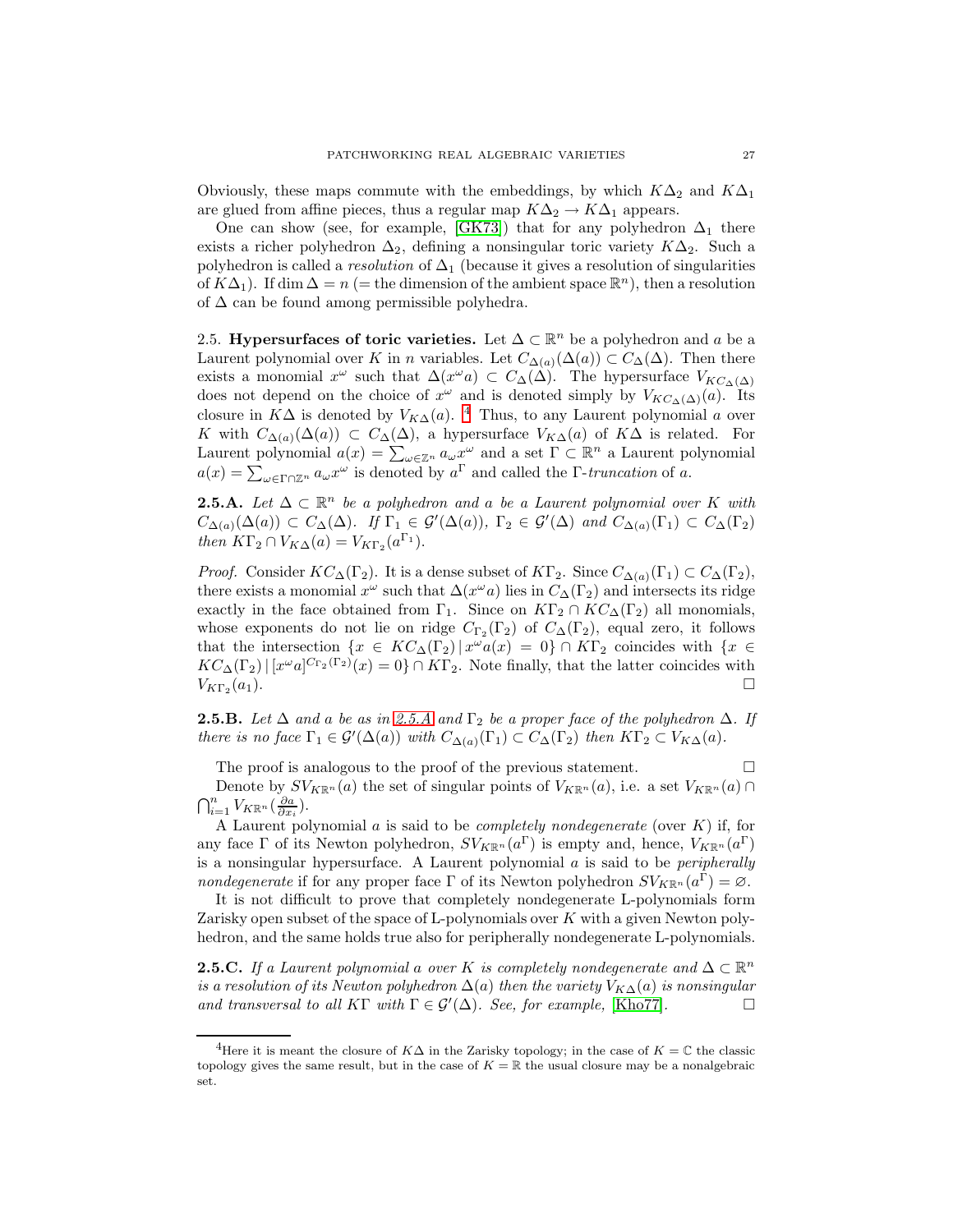Theorem [2.5.C](#page-27-4) allows various generalizations related with possibilities to consider singular  $K\Delta$  or only some faces of  $\Delta(a)$  (instead of all of them). For example, one can show that if under the hypothesis of [2.5.A](#page-27-2) a truncation  $a^{\Gamma}$  of a is completely nondegenerate then under an appropriate understanding of transversality (in the sense of stratified space theory)  $V_{K\Delta}(a)$  is transversal to  $K\Gamma_2$ . Without going into discussion of transversality in this situation, I formulate a special case of this proposition, generalizing Theorem [2.5.C.](#page-27-4)

<span id="page-28-0"></span>**2.5.D.** Let  $\Gamma$  be a face of a polyhedron  $\Delta \subset \mathbb{R}^n$  with nonempty  $\mathcal{G}_0(\Gamma)$  and with *simple cones*  $C_{\Delta}(\Sigma)$  *for all*  $\Sigma \in \mathcal{G}_0(\Gamma)$ *. Let a be a Laurent polynomial over* K *in n variables and*  $\Gamma_1$  *be a face of*  $\Delta(a)$  *with*  $C_{\Delta(a)}(\Gamma_1) \subset C_{\Delta}(\Gamma)$ *. If*  $a^{\Gamma}$  *is completely nondegenerate, then the set of singular points of*  $V_{K\Delta}(a)$  *does not intersect* KF *and*  $V_{K\Delta}(a)$  *is transversal to* KT.

<span id="page-28-1"></span>The proof of this proposition is a fragment of the proof of Theorem [2.5.C.](#page-27-4)  $\Box$ 

2.5.E ((Corollary of [2.1.B](#page-27-1) and [2.1.C\)](#page-27-4)). *Let* ∆ *and* a *be as in [2.5.A.](#page-27-2) Then for any vector*  $w \in C_{\Delta}(\Delta)$  *orthogonal to*  $C_{\Delta(a)}(\Delta(a))$ *, a hypersurface*  $V_{K\Delta}(a)$  *is invariant under transformations*  $q h_{w,t} : K\Delta \to K\Delta$  *and*  $S_{(e^{\pi i w_1},...,e^{\pi i w_n})} : K\Delta \to K\Delta$  (the *latter in the case of*  $K = \mathbb{R}$  *is defined only if*  $w \in \mathbb{Z}^n$ *)*. n<sub>)</sub>. □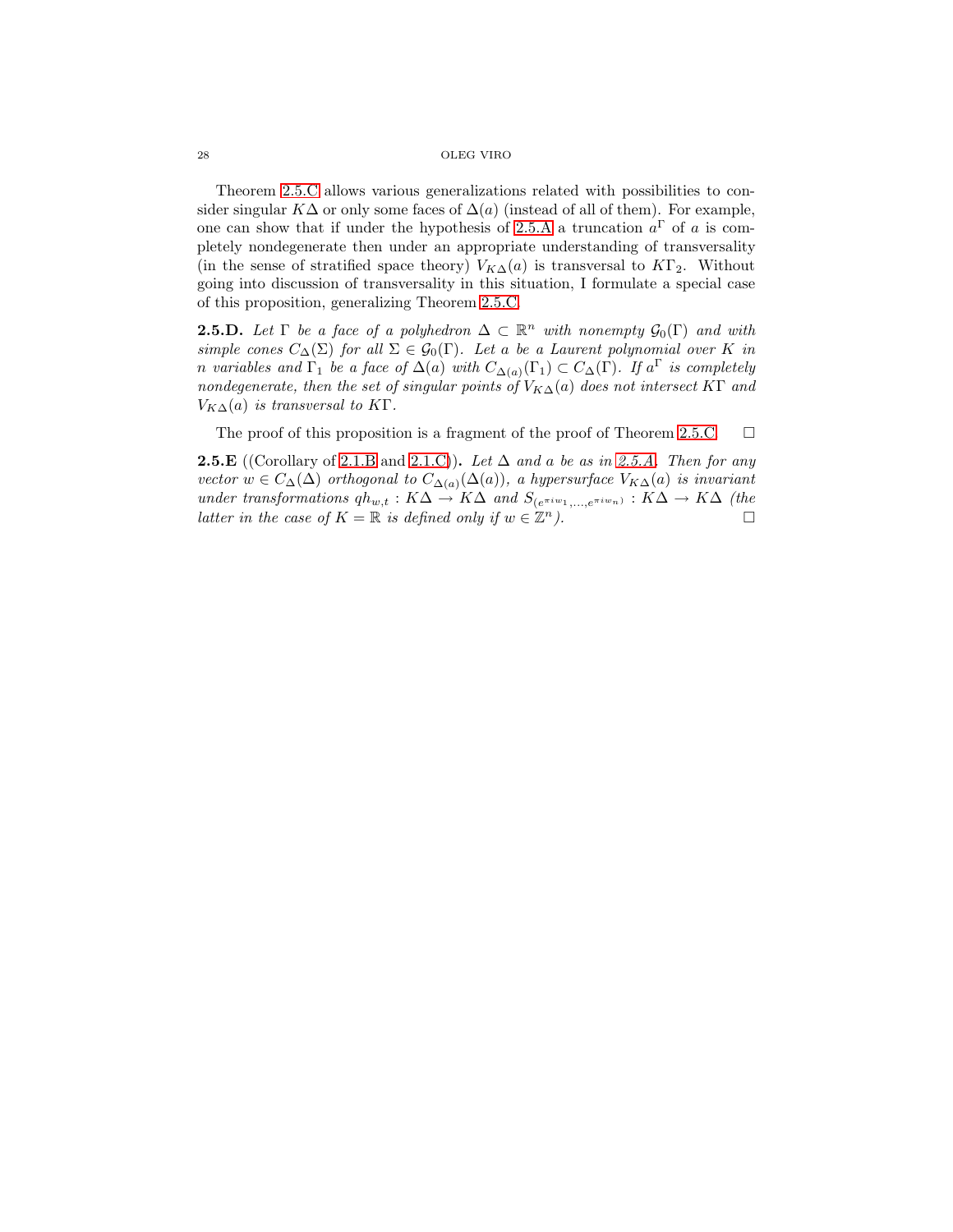### 3. Charts

<span id="page-29-1"></span><span id="page-29-0"></span>3.1. Space  $\mathbb{R}_+ \Delta$ . The aim of this Subsection is to distinguish in  $K\Delta$  an important subspace which looks like  $\Delta$ . More precisely, it is defined a stratified real semialgebraic variety  $\mathbb{R}_+ \Delta$ , which is embedded in  $K\Delta$  and homeomorphic, as a stratified space, to the polyhedron  $\Delta$  stratified by its faces. Briefly  $\mathbb{R}_+ \Delta$  can be described as the set of points with nonnegative real coordinates.

If  $\Delta$  is a cone then  $\mathbb{R}_+ \Delta$  is defined as a subset of  $K\Delta$  consisting of the points in which values of all monomials  $x^{\omega}$  with  $\omega \in \Delta \cap \mathbb{Z}^n$  are real and nonnegative. It is clear that for  $\Gamma \in \mathcal{G}'(\Delta)$  the set  $\mathbb{R}_+ \Gamma$  coincides with  $\mathbb{R}_+ \Delta \cap K\Gamma$  and for cones  $\Delta_1 \subset \Delta_2$  a preimage of  $\mathbb{R}_+ \Delta_1$  under in<sup>\*</sup>:  $K\Delta_2 \to K\Delta_1$  (see Section [2.3\)](#page-23-0) is  $\mathbb{R}_+ \Delta_2$ .

Now let  $\Delta$  be an arbitrary polyhedron. Embeddings, by which  $K\Delta$  is glued form  $KC_\Delta(\Gamma)$  with  $\Gamma \in \mathcal{G}(\Delta)$ , embed the sets  $\mathbb{R}_+ C_\Delta(\Gamma)$  in one another; a space obtained by gluing from  $\mathbb{R}_+ C_\Delta(\Gamma)$  with  $\Gamma \in \mathcal{G}(\Delta)$  is  $\mathbb{R}_+ \Delta$ . It is clear that if  $\Gamma \in \mathcal{G}'$  then  $\mathbb{R}_+ \Gamma = \mathbb{R}_+ \Delta \cap K \Gamma.$ 

 $\mathbb{R}_+\mathbb{R}^n$  is the open positive orthant  $\{x \in \mathbb{R}\mathbb{R}^n \mid x_1 > 0, \ldots, x_n > 0\}$ . It can be identified with the subgroup of quasi-homotheties of  $K\mathbb{R}^n$ : one assigns  $q h_{l(x)}$  to a point  $x \in \mathbb{R}_+ \mathbb{R}^n$ .

If  $A^n = \{x \in \mathbb{R}^n | x_1 \geq 0, \ldots, x_n \geq 0\}$  then  $KA^n = K^n$  (cf. Section [2.3\)](#page-23-0) and  $\mathbb{R}_+A^n=A^n$ .

If  $P^n$  is the *n*-simplex with vertexes  $(0, 0, \ldots, 0), (1, 0, \ldots, 0), (0, 1, 0, \ldots, 0), \ldots,$  $(0, 0, \ldots, 1)$ , then  $KP^n$  is the *n*-simplex consisting of points of projective space with nonnegative real homogeneous coordinates.

The set  $\mathbb{R}_+ \Delta$  is invariant under quasi-homotheties. Orbits of action in  $\mathbb{R}_+ \Delta$  of the group of quasi-homotheties of  $\mathbb{R}_+\mathbb{R}^n$  are sets  $\mathbb{R}_+C_\Gamma(\Gamma)$  with  $\Gamma \in \mathcal{G}(\Delta)$ . Orbit  $\mathbb{R}_+C_\Gamma(\Gamma)$  is homeomorphic to  $\mathbb{R}^{\dim\Gamma}$  or, equivalently, to the interior of  $\Gamma$ . Closures  $\mathbb{R}_+$ Γ of  $\mathbb{R}_+C_\Gamma(\Gamma)$  intersect one another in the same manner as the corresponding faces:  $\mathbb{R}_+\Gamma_1 \cap \mathbb{R}_+\Gamma_2 = \mathbb{R}_+(\Gamma_1 \cap \Gamma_2)$ . From this and from the fact that  $\mathbb{R}_+\Gamma$  is locally conic (see [\[Loj64\]](#page-47-19)) it follows that  $\mathbb{R}_+ \Delta$  is homeomorphic, as a stratified space, to ∆. However, there is an explicitly constructed homeomorphism. It is provided by the Atiyah moment map [\[Ati81\]](#page-47-20) and in the case of bounded  $\Delta$  can be described in the following way.

Choose a collection of points  $\omega_1, \ldots, \omega_k$  with integer coordinates, whose convex hull is  $\Delta$ . Then for  $\Gamma \in \mathcal{G}(\Delta)$  and  $\omega_0 \in \Gamma \setminus \partial \Gamma$  cone  $C_{\Delta}(\Gamma)$  is  $\langle \omega_1 - \omega_0, \ldots, \omega_k - \omega_0 \rangle$ . For  $y \in KC_\Delta(\Gamma)$  denote by  $y^\omega$  a value of monomial  $x^\omega$  where  $\omega \in C_\Delta(\Gamma) \cap \mathbb{Z}^n$  at this point. Put

$$
M(y) = \frac{\sum_{i=1}^k |y^{\omega_i - \omega_0}| \omega_i}{\sum_{i=1}^k |y^{\omega_i - \omega_0}|} \in \mathbb{R}^n.
$$

Obviously  $M(y)$  lies in  $\Delta$ , does non depend on the choice of  $\omega_0$  and for  $y \in$  $KC_{\Delta}(\Gamma_1) \cap KC_{\Delta}(\Gamma_2)$  does not depend on what face,  $\Gamma_1$  or  $\Gamma_2$ , is used for the definition of  $M(y)$ . Thus a map  $M : K\Delta \to \Delta$  is well defined. It is not difficult to show that  $M|_{\mathbb{R}_+ \Delta} : \mathbb{R}_+ \Delta \to \Delta$  is a stratified homeomorphism.

<span id="page-29-2"></span>3.2. Charts of K $\Delta$ . The space  $K\mathbb{R}^n$  can be presented as  $\mathbb{R}_+\mathbb{R}^n \times U_K^n$ . In this Section an analogous representation of  $K\Delta$  is described.

 $\mathbb{R}_+$ ∆ is a fundamental domain for the natural action of  $U_K^n$  in  $K\Delta$ , i.e. its intersection with each orbit of the action consists of one point.

For a point  $x \in \mathbb{R}_+ C_{\Gamma} \Gamma$  where  $\Gamma \in \mathcal{G}(\Delta)$ , the stationary subgroup of action of  $U_K^n$ consists of transformations  $S_{(e^{\pi i w_1},...,e^{\pi i w_n})}$ , where vector  $(w_1,...,w_n)$  is orthogonal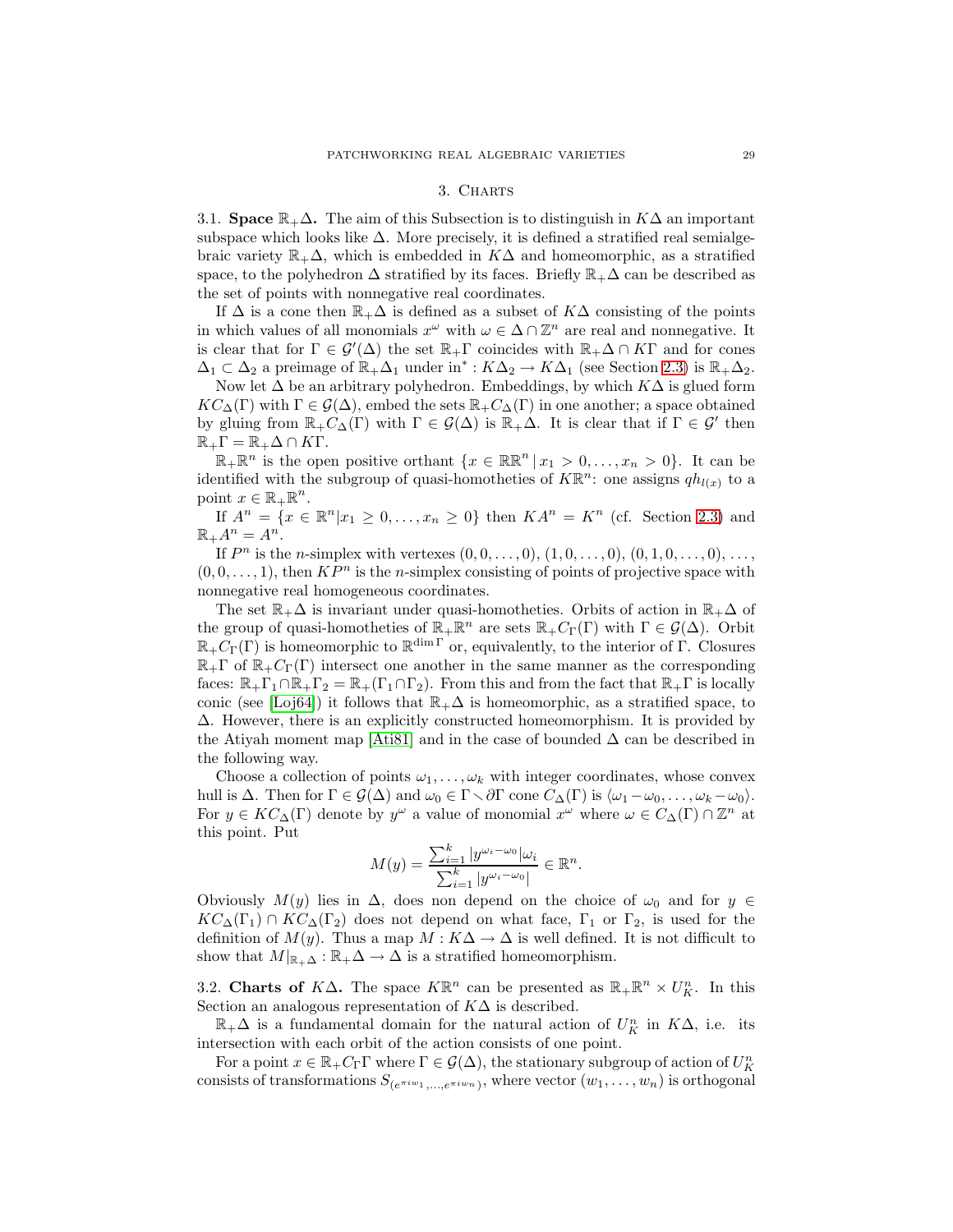

<span id="page-30-1"></span>FIGURE 26.

to  $C_{\Gamma}(\Gamma)$ . In particular, if dim  $\Gamma = n$  then the stationary subgroup is trivial. If  $\dim \Gamma = n - r$  then it is isomorphic to  $U_K^r$ . Denote by  $U_{\Gamma}$  a subgroup of  $U_K^n$ consisting of elements  $(e^{\pi i w_1}, \ldots, e^{\pi i w_n})$  with  $(w_1, \ldots, w_n) \perp C_{\Gamma}(\Gamma)$ .

Define a map  $\rho : \mathbb{R}_+ \Delta \times U_K^n \to K \Delta$  by formula  $(x, y) \mapsto S_y(x)$ . It is surjection and we know the partition of  $\mathbb{R}_+ \Delta \times U_K^n$  into preimages of points. Since  $\rho$  is proper and  $K\Delta$  is locally compact and Hausdorff, it follows that  $K\Delta$  is homeomorphic to the quotient<br>space of  $\mathbb{R}_+ \Delta \times U_K^n$  with respect to the partition into sets<br>  $x \times yU_\Gamma$  with  $x \in \mathbb{R}_+ C_{\Gamma}(\Gamma), y \in U_K^n$ .

Consider as an example the case of  $K = \mathbb{R}$  and  $n = 2$ . Let a polyhedron  $\Delta$  lies in the open positive quadrant. We place  $\Delta \times U^2_{\mathbb{R}}$  in  $\mathbb{R}^2$  identifying  $(x, y) \in \Delta \times U^2_{\mathbb{R}}$ with  $S_y(x) \in \mathbb{R}^2$ .  $\mathbb{R}_+ \Delta \times U^2_{\mathbb{R}}$  is homeomorphic  $\Delta \times U^2_{\mathbb{R}}$ , so the surface  $\mathbb{R} \Delta$  can be obtained by an appropriate gluing (namely, by transformations taken from  $U_{\Gamma}$ ) sides of four polygons consisting  $\Delta \times U_{\mathbb{R}}^2$ . Figure [26](#page-30-1) shows what gluings ought to be done in three special cases.

<span id="page-30-0"></span>3.3. Charts of L-polynomials. Let a be a Laurent polynomial over  $K$  in n variables and  $\Delta$  be its Newton polyhedron. Let h be a homeomorphism  $\Delta \to \mathbb{R}_+ \Delta$ , mapping each face to the corresponding subspace, and such that for any  $\Gamma \in \mathcal{G}(\Delta)$ ,  $x \in \Gamma$ ,  $y \in U_K^n$ ,  $z \in U_\Gamma$ 

$$
h(x, y, z) = (pr_{\mathbb{R}_+} \Gamma h(x, y), zpr_{U_K^n} h(x, y)).
$$

For h one can take, for example,  $(M|_{\mathbb{R}_+^{\Delta}})^-$ .

A pair consisting of  $\Delta \times U_K^n$  and its subset v which is the preimage of  $V_{K\Delta}(a)$ under

$$
\Delta \times U_K^n \xrightarrow{h \times \mathrm{id}} \mathbb{R}_+ \Delta \times U_K^n \xrightarrow{\quad \rho \quad} K \Delta
$$

is called a (nonreduced) K-*chart* of L-polynomial a.

It is clear that the set v is invariant under transformations id  $\times S$  with  $S \in U_{\Delta}$ and its intersection with  $\Gamma \times U_K^n$ , where  $\Gamma \in \mathcal{G}'(\Delta)$  is invariant under transformations id  $\times S$  with  $S \in U_{\Gamma}$ .

As it follows from [2.5.A,](#page-27-2) if  $\Gamma$  is a face of  $\Delta$ , and  $(\Delta \times U_K^n, v)$  is a nonreduced K-chart of L-polynomial a, then  $(\Gamma \times U_K^n, v \cap (\Gamma \times U_K^n))$  is a nonreduced K-chart of L-polynomial  $a^{\Gamma}$ .

A nonreduced  $K$ -chart of Laurent polynomial  $a$  is unique up to homeomorphism  $\Delta \times U_K^n \rightarrow \Delta \times U_K^n,$  satisfying the following two conditions:

(1) it map  $\Gamma \times y$  with  $\Gamma \in \mathcal{G}(\Delta)$  and  $y \in U_K^n$  to itself and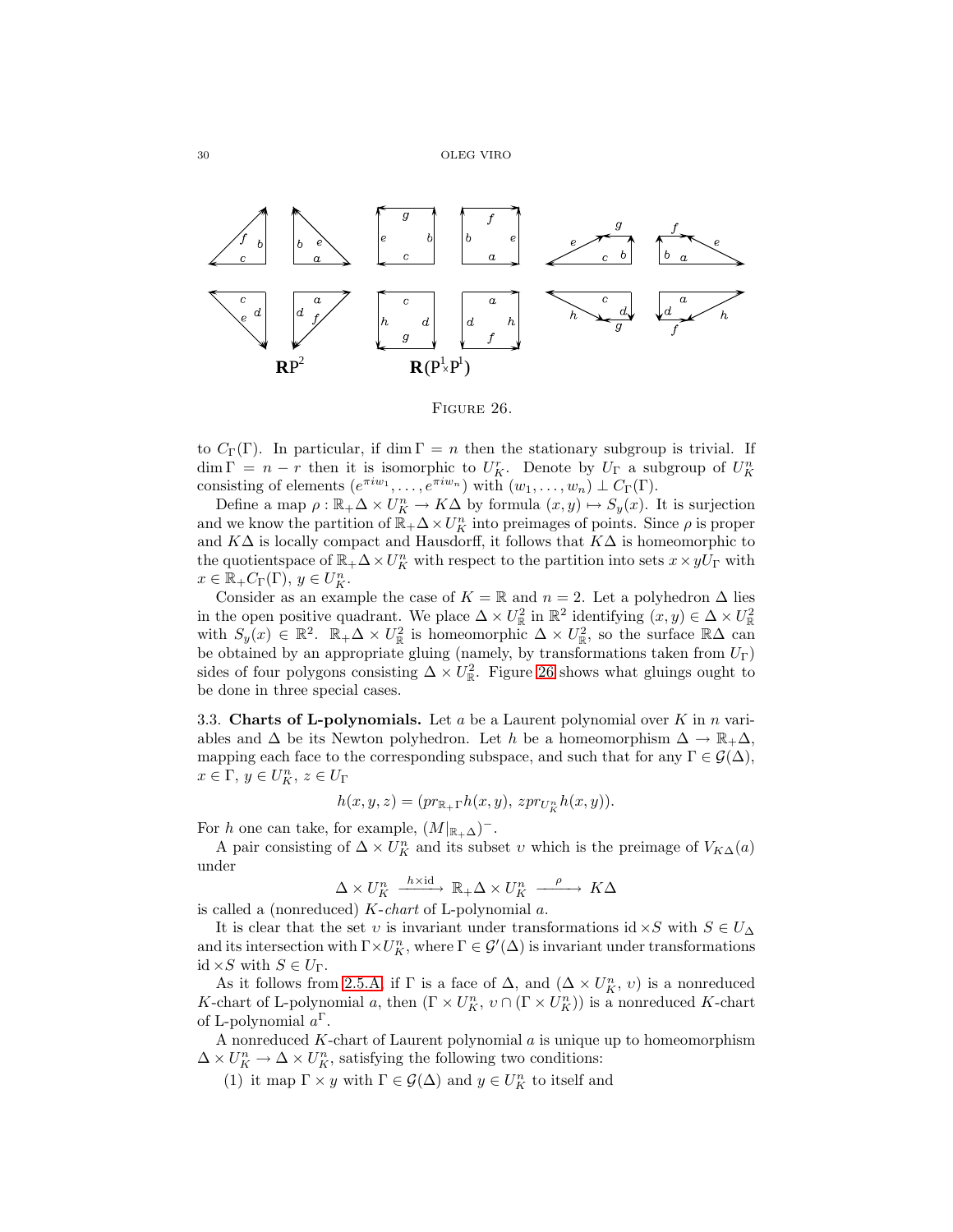(2) its restriction to  $\Gamma \times U_K^n$  with  $g \in \mathcal{G}(\Delta)$  commutes with transformations  $\mathrm{id} \times S : \Gamma \times U_K^n \to \Gamma \times U_K^n$  where  $S \in U_\Gamma$ .

In the case when  $a$  is a usual polynomial, it is convenient to place its  $K$ -chart into  $K^n$ . For this, consider a map  $A^n \times U_K^n \to K^n : (x, y) \mapsto S_y(x)$ . Denote by  $\Delta_K(a)$  the image of  $\Delta(a) \times U_K^n$  under this map. Call by a (reduced) K-*chart* of a the image of a nonreduced  $K$ -chart of  $a$  under this map. The charts of peripherally nondegenerate real polynomial in two variables introduced in Section [1.3](#page-7-0) are Rcharts in the sense of this definition.

<span id="page-31-0"></span>3.3.A. *Let* a *be a Laurent polynomial over* K *in* n *variables,* Γ *a face of its Newton polyhedron,*  $\rho : \mathbb{R}_+ \Delta(a) \times U_K^n \to K \Delta(a)$  *a natural projection. If the truncation* a <sup>Γ</sup> *is completely nondegenerate then the set of singular points of hypersurface*  $\rho^{-1}V_{K\Delta(a)}(a)$  of  $\mathbb{R}_+\Delta(a) \times U_K^n$  does not intersect  $\mathbb{R}_+\Gamma \times U_K^n$ , and  $\rho^{-1}V_{K\Delta(a)}(a)$ *is transversal to*  $\mathbb{R}_+ \Gamma \times U_K^n$ .

*Proof.* Let  $\Delta$  be a resolution of polyhedron  $\Delta(a)$ . Then a commutative diagram

$$
(\mathbb{R}_{+}\Delta \times U_{K}^{n}, \rho'^{-1}(V_{K\Delta}(a))) \xrightarrow{\rho'} \qquad (K\Delta, V_{K\Delta}(a))
$$
  

$$
(\mathbb{R}_{+}s \times id) \downarrow \qquad s \downarrow
$$
  

$$
(\mathbb{R}_{+}\Delta(a) \times U_{K}^{n}, \rho^{-1}(V_{K\Delta(a)}(a))) \xrightarrow{\rho} (K\Delta(a), V_{K\Delta(a)}(a))
$$

appears. Here s is the natural regular map resolving singularities of  $K\Delta(a)$ ,  $\rho$  and  $\rho'$  are natural projections and  $\mathbb{R}_+s$  is a map  $\mathbb{R}_+\Delta \to \mathbb{R}_+\Delta(a)$  defined by s. The preimage of KΓ under  $\rho$  is the union of KΣ with  $\Sigma \in \mathcal{G}'(\Delta)$  and  $C_{\Delta}(\Sigma) \supset C_{\Delta(a)}(\Gamma)$ . By [2.5.D,](#page-28-0) the set of singular points of  $V_{K\Delta}(a)$  does not intersect  $K\Sigma$ , and  $V_{K\Delta}(a)$ is transversal to  $K\Sigma$ .

If  $\Sigma \in \mathcal{G}'(\Delta)$ ,  $C_{\Delta}(\Sigma) \supset C_{\Delta(a)}(\Gamma)$  and dim  $\Sigma = \dim \Gamma$ , then  $\mathbb{R}_+ s$  defines an isomorphism  $\mathbb{R}_+ C_\Sigma(\Sigma) \to \mathbb{R}_+ C_\Gamma(\Gamma)$ , and if  $\Sigma \in \mathcal{G}'(\Delta)$ ,  $C_\Delta(\Sigma) \supset C_{\Delta(a)}(\Gamma)$  and  $\dim \Sigma > \dim \Gamma$ , then  $\mathbb{R}_+ s$  defines a map  $\mathbb{R}_+ C_{\Sigma}(\Sigma) \to \mathbb{R}_+ C_{\Gamma}(\Gamma)$  which is a factorization by the action of quasi-homotheties  $q h_{w,t}$  with  $w \in C_{\Sigma}(\Sigma)$ ,  $w \perp C_{\Gamma}(\Gamma)$ . By [2.5.E,](#page-28-1) in the latter case variety  $V_{K\Sigma}(a^{\Gamma})$  coinciding, by [2.5.A,](#page-27-2) with  $V_{K\Delta}(a) \cap K\Sigma$ is invariant under the same quasi-homotheties. Hence  $V_{K\Delta}(a) = s^{-1}V_{K\Delta}(a)(a)$ and hypersurface  $\rho^{-1}V_{K\Delta}(a)$ , being the image of  $\rho'^{-1}V_{K\Delta}(a)$  under  $\mathbb{R}_+ \times id$ , appears to be nonsingular along its intersection with  $\mathbb{R}_{+}\Gamma \times U_K^n$  and transversal to  $\mathbb{R}_+ \Gamma \times U_R^n$  $K$ .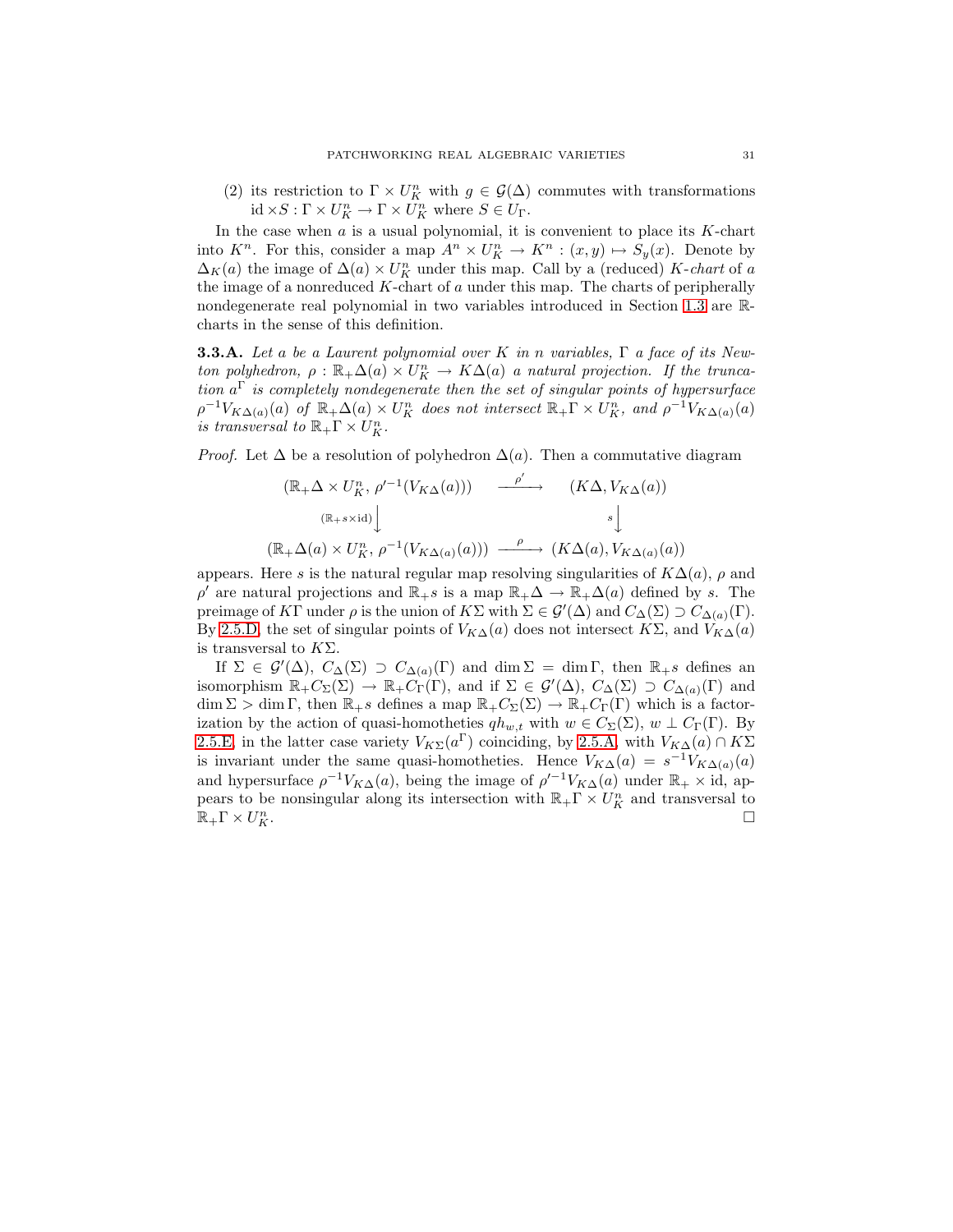#### 4. Patchworking

<span id="page-32-1"></span><span id="page-32-0"></span>4.1. Patchworking L-polynomials. Let  $\Delta, \Delta_1, \ldots, \Delta_s \subset \mathbb{R}^n$  be (convex integer) polyhedra with  $\Delta = \bigcup_{i=1}^s \Delta_i$  and  $\text{Int } \Delta_i \cap \text{Int } \Delta_j = \emptyset$  for  $i \neq j$ . Let  $\nu : \Delta \to \mathbb{R}$  be a nonnegative convex function satisfying to the following conditions:

- <span id="page-32-7"></span><span id="page-32-6"></span>(1) all the restrictions  $\nu|_{\Delta_i}$  are linear;
- (2) if the restriction of  $\nu$  to an open set is linear then this set is contained in one of  $\Delta_i$ ;
- <span id="page-32-8"></span>(3)  $\nu(\Delta \cap \mathbb{Z}^n) \subset \mathbb{Z}$ .

*Remark* 4.1.A. Existence of such a function  $\nu$  is a restriction on a collection  $\Delta_1, \ldots, \Delta_s$ . For example, the collection of convex polygons shown in Figure [27](#page-32-5) does not admit such a function.



<span id="page-32-5"></span>FIGURE 27.

Let  $a_1, \ldots, a_s$  be Laurent polynomials over K in n variables with  $\Delta(a_i) = \Delta$ . Let  $a_i^{\Delta_i \cap \Delta_j} = a_j^{\Delta_i \cap \Delta_j}$  for any i, j. Then, obviously, there exists an unique L-polynomial a with  $\Delta(a) = \Delta$  and  $a^{\Delta_i} = a_i$  for  $i = 1, \ldots, s$ . If  $a(x_1, \ldots, x_n) = \sum_{\omega \in \mathbb{Z}^n} a_{\omega} x^{\omega}$ , we put  $b(x,t) = \sum_{\omega \in \mathbb{Z}^n} a_{\omega} x^{\omega} t^{\nu(\omega)}$ . This L-polynomial in  $n+1$  variables is considered below also as a one-parameter family of L-polynomials in  $n$  variables. Therefore let me introduce the corresponding notation: put  $b_t(x_1, \ldots, x_n) = b(x_1, \ldots, x_n, t)$ . L-polynomials  $b_t$  are said to be obtained by *patchworking* L-polynomials  $a_1, \ldots, a_s$ by  $\nu$  or, briefly,  $b_t$  is a patchwork of L-polynomials  $a_1, \ldots, a_s$  by  $\nu$ .

<span id="page-32-2"></span>4.2. Patchworking charts. Let  $a_1, \ldots, a_s$  be Laurent polynomials over K in n variables with  $\text{Int }\Delta(a_i) \cap \text{Int }\Delta(a_j) = \varnothing$  for  $i \neq j$ . A pair  $(\Delta \times U_K^n, v)$  is said to be obtained by *patchworking* K-charts of Laurent polynomials  $a_1, \ldots, a_s$  and it is a *patchwork* of K-charts of L-polynomials  $a_1, \ldots, a_s$  if  $\Delta = \bigcup_{i=1}^s \Delta(a_i)$  and one can choose K-charts  $(\Delta(a_i) \times U_K^n, v_i)$  of Laurent polynomials  $a_1, \ldots, a_s$  such that  $v = \bigcup_{i=1}^s v_i.$ 

<span id="page-32-4"></span><span id="page-32-3"></span>4.3. The Main Patchwork Theorem. Let  $\Delta, \Delta_1, \ldots, \Delta_s, \nu, a_1, \ldots, a_s, b$  and  $b_t$  be as in Section [4.1](#page-32-1) ( $b_t$  is a patchwork of L-polynomials  $a_1, \ldots, a_s$  by  $\nu$ ).

**4.3.A.** If L-polynomials  $a_1, \ldots, a_s$  are completely nondegenerate then there exists  $t_0 > 0$  *such that for any*  $t \in (0, t_0]$  *a* K-chart of L-polynomial  $b_t$  *is obtained by* patchworking K-charts of L-polynomials  $a_1, \ldots, a_s$ .

*Proof.* Denote by G the union  $\bigcup_{i=1}^s \mathcal{G}(\Delta_i)$ . For  $\Gamma \in \mathcal{G}$  denote by  $\tilde{\Gamma}$  the graph of  $\nu|_{\Gamma}$ . It is clear that  $\Delta(b)$  is the convex hull of graph of  $\nu$ , so  $\tilde{\Gamma} \in \mathcal{G}(\Delta(b))$  and thus there is an injection  $\mathcal{G} \to \mathcal{G}(\Delta(b)) : \Gamma \mapsto \tilde{\Gamma}$ . Restrictions  $\tilde{\Gamma} \to \Gamma$  of the natural projection  $pr : \mathbb{R}^{n+1} \to \mathbb{R}^n$  are homeomorphisms, they are denoted by g.

Let  $p: \Delta(b) \times U_K^{n+1} \to K\Delta(b)$  be the composition of the homeomorphism

$$
\Delta(b) \times U_K^{n+1} \xrightarrow{h \times \text{id}} \mathbb{R}_+ \Delta(b) \times U_K^{n+1}
$$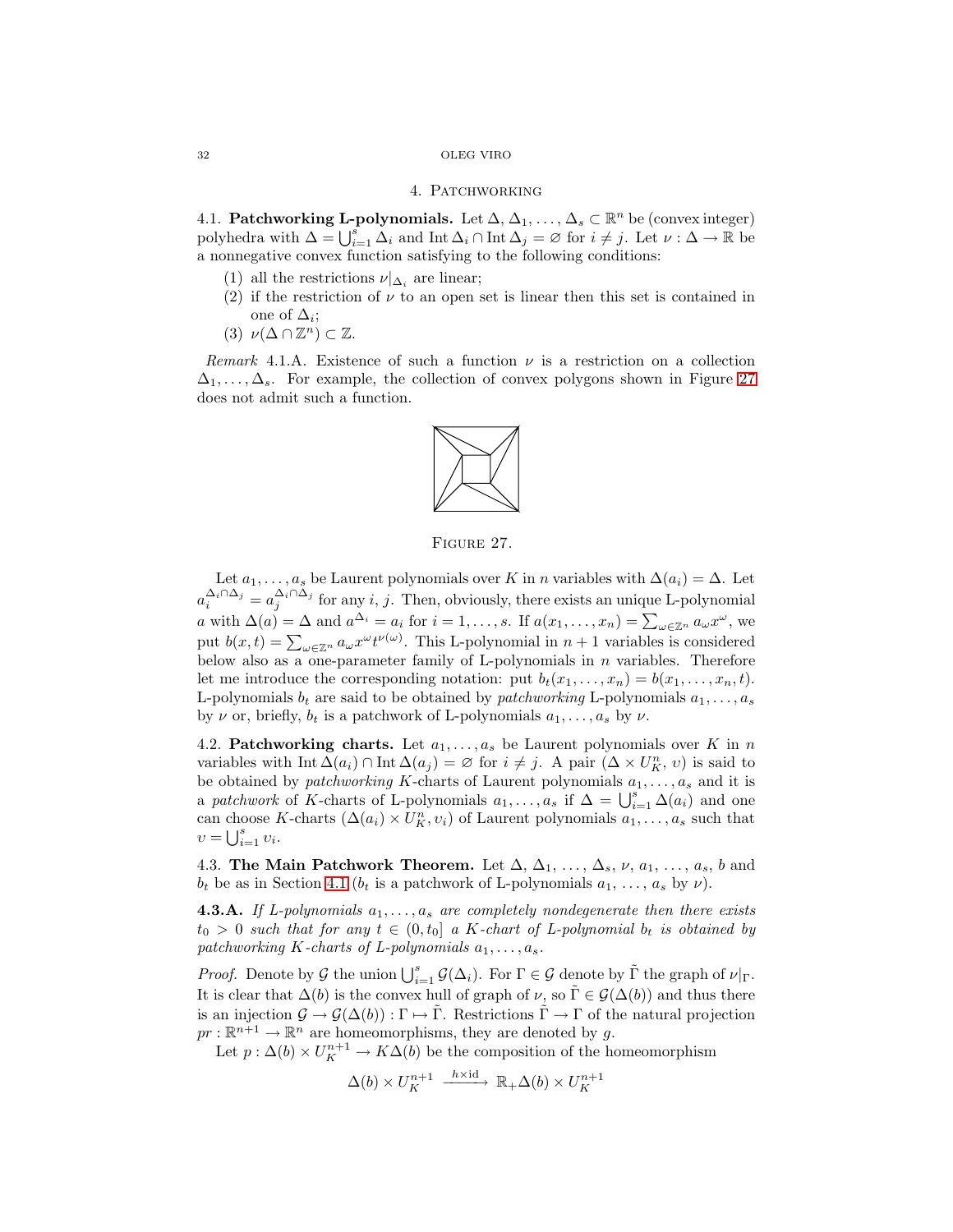and the natural projection  $\rho : \mathbb{R}_+ \Delta(b) \times U_K^{n+1} \to K \Delta(b)$  (cf. Section [3.3\)](#page-30-0), so the pair  $(\Delta(b) \times U_K^{n+1}, p^{-1}V_{K\Delta(b)}(b))$  is a K-chart of b. By [2.5.A,](#page-27-2) for  $i = 1, ..., s$  the pair

$$
\left(\widetilde{\Delta(a_i)} \times U_K^{n+1}, p^{-1}(V_{K\Delta(b)}(b) \cap \widetilde{\Delta(a_i)} \times U_K^n)\right)
$$

is a K-chart of L-polynomial  $\widetilde{b^{\Delta(a_i)}}$ .

The pair

$$
\left(\widetilde{\Delta(a_i)} \times U_K^n, \, p^{-1}(V_{K\Delta(b)}(b) \cap \widetilde{\Delta(a_i)} \times U_K^n)\right)
$$

which is cut out by this pair on  $\widetilde{\Delta(a_i)} \times U_K^n$  is transformed by  $g \times id : \widetilde{\Delta(a_i)} \times U_K^n \to$  $\Delta(a_i) \times U_K^n$  to a K-chart of  $a_i$ . Indeed,  $g : \widetilde{\Delta(a_i)} \to \Delta(a_i)$  defines an isomorphism  $g^*: K\Delta(a_i) \to \widetilde{K\Delta(a_i)}$  and since  $\widetilde{b^{\Delta(a_i)}}(x_1,\ldots,x_n,1) = a_i(x_1,\ldots,x_n)$ , it follows that  $g^*: V_{K\Delta(a_i)}(a_i) = V_{\widetilde{K\Delta(a_i)}}(b^{\widetilde{\Delta(a_i)}})$  and g defines a homeomorphism of the pair  $\left(\widetilde{\Delta(a_i)} \times U_K^n, p^{-1}(V_{K\Delta(b)}(b) \cap \widetilde{\Delta(a_i)} \times U_K^n)\right)$  to a K-chart of L-polynomial  $a_i$ .

Therefore the pair

$$
\left(\bigcup_{i=1}^s \widetilde{\Delta(a_i)} \times U_K^n, \, p^{-1}(V_{K\Delta(b)}(b) \cap \bigcup_{i=1}^s \widetilde{\Delta(a_i)} \times U_K^n)\right)
$$

is a result of patchworking K-charts of  $a_1, \ldots, a_s$ .

For  $t > 0$  and  $\Gamma \in \mathcal{G}'(\Delta)$  let us construct a ring homomorphism

$$
K[C_{\Delta(b)}(\Delta(b)\cap pr^{-1}(\Gamma))\cap \mathbb{Z}^{n+1}]\to K[C_{\Delta}(\Gamma)\cap \mathbb{Z}^n]
$$

which maps a monomial  $x_1^{\omega_1} \dots x_n^{\omega_n} x_{n+1}^{\omega_{n+1}}$  to  $t^{\omega_{n+1}} x_1^{\omega_1} \dots x_n^{\omega_n}$ . This homomorphism corresponds to the embedding

$$
KC_{\Delta}(\Gamma) \to KC_{\Delta(b)}(\Delta(b) \cap pr^{-1}(\Gamma))
$$

extending the embedding

$$
K\mathbb{R}^n \to K\mathbb{R}^{n+1} : (x_1, \ldots, x_n) \mapsto (x_1, \ldots, x_n, t)
$$

. The embeddings constructed in this way agree to each other and define an embedding  $K\Delta \to K\Delta(b)$ . Denote the latter embedding by  $i_t$ . It is clear that  $V_{K\Delta}(b_t) = i_t^{-1} V_{K\Delta(b)}(b).$ 

The sets  $\rho^{-1}i_t K\Delta$  are smooth hypersurfaces of  $\Delta(b) \times U_K^{n+1}$ , comprising a smooth isotopy. When  $t \to 0$ , the hypersurface  $\rho^{-1} i_t K \Delta$  tends (in  $C^1$ -sense) to

$$
\bigcup_{i=1}^s \widetilde{\Delta(a_i)} \times U_K^n.
$$

By [3.3.A,](#page-31-0)  $\rho^{-1}V_{K\Delta(b)}(b)$  is transversal to each of

$$
\mathbb{R}_+ \widetilde{\Delta(a_i)} \times U_K^{n+1}
$$

and hence, the intersection  $\rho^{-1}(i_t K\Delta) \cap \rho^{-1}(V_{K\Delta(b)}(b))$  for sufficiently small t is mapped to

$$
V_{K\Delta(b)}(b)\cap \bigcup_{i=1}^s\widetilde{\Delta(a_i)}\times U_K^n
$$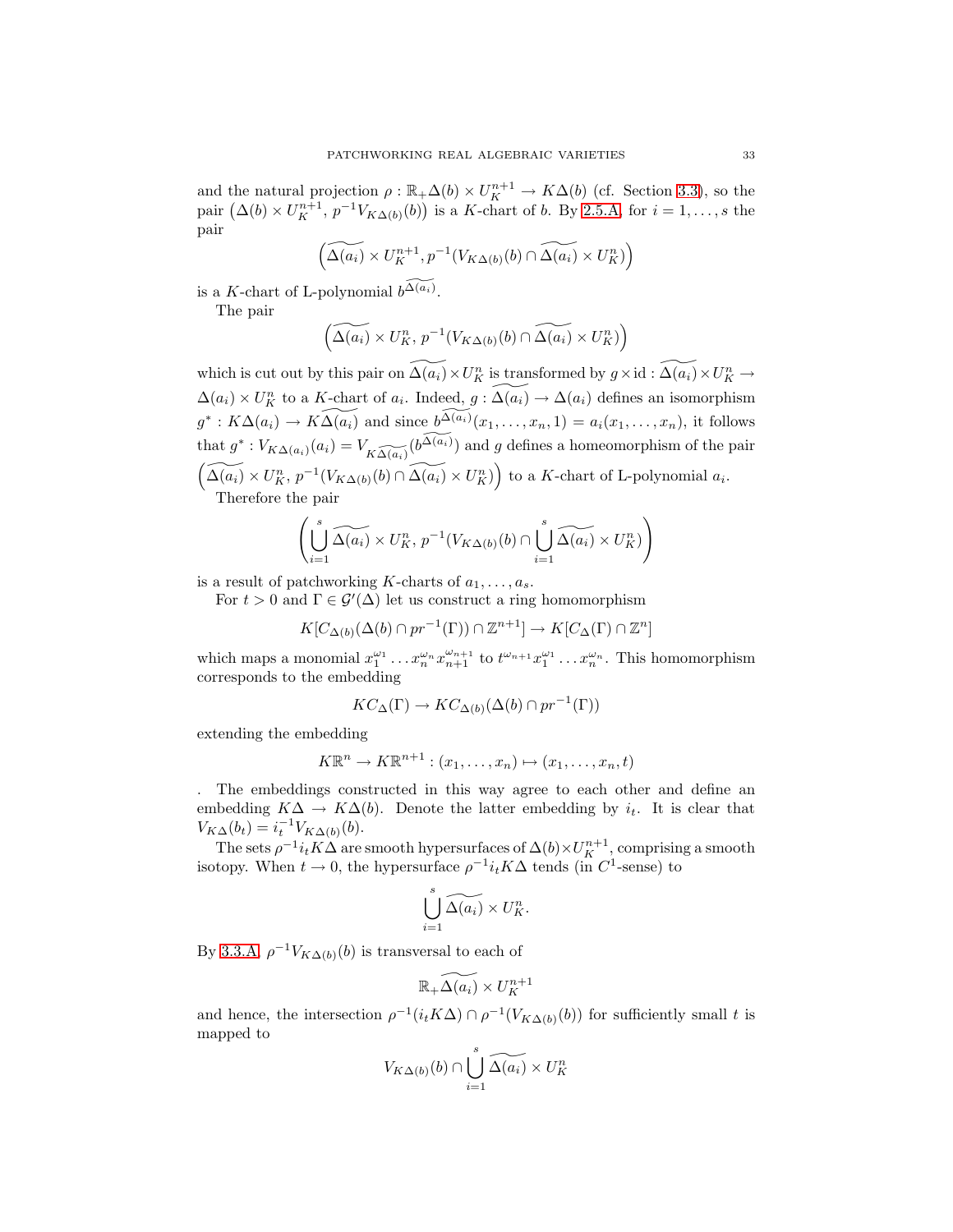by some homeomorphism

$$
\rho^{-1}i_t K \Delta \to \bigcup_{i=1}^s \widetilde{\Delta(a_i)} \times U_K^n.
$$

Thus the pair

$$
(\rho^{-1}i_t K\Delta, \rho^{-1}i_t K\Delta \cap \rho^{-1} V_{K\Delta(b)}(b))
$$

is a result of patchworking K-charts of L-polynomials  $a_1, \ldots, a_s$  if t belongs to a segment of the form  $(0, t_0]$ . On the other hand, since  $V_{K\Delta}(b_t) = i_t^{-1} V_{K\tilde{\Delta}}(b)$ ,

$$
\rho^{-1}i_t K\Delta \cap \rho^{-1}V_{K\Delta(b)}(b) = \rho^{-1}i_t V_{K\Delta}(b_t)
$$

and, hence, the pair

$$
\left(\rho^{-1}i_tK\Delta,\,\rho^{-1}i_tK\Delta\cap\rho^{-1}V_{K\Delta(b)}(b)\right)
$$

is homeomorphic to a  $K\text{-} \mathrm{chart}$  of L-polynomial  $b_t.$   $\hfill\Box$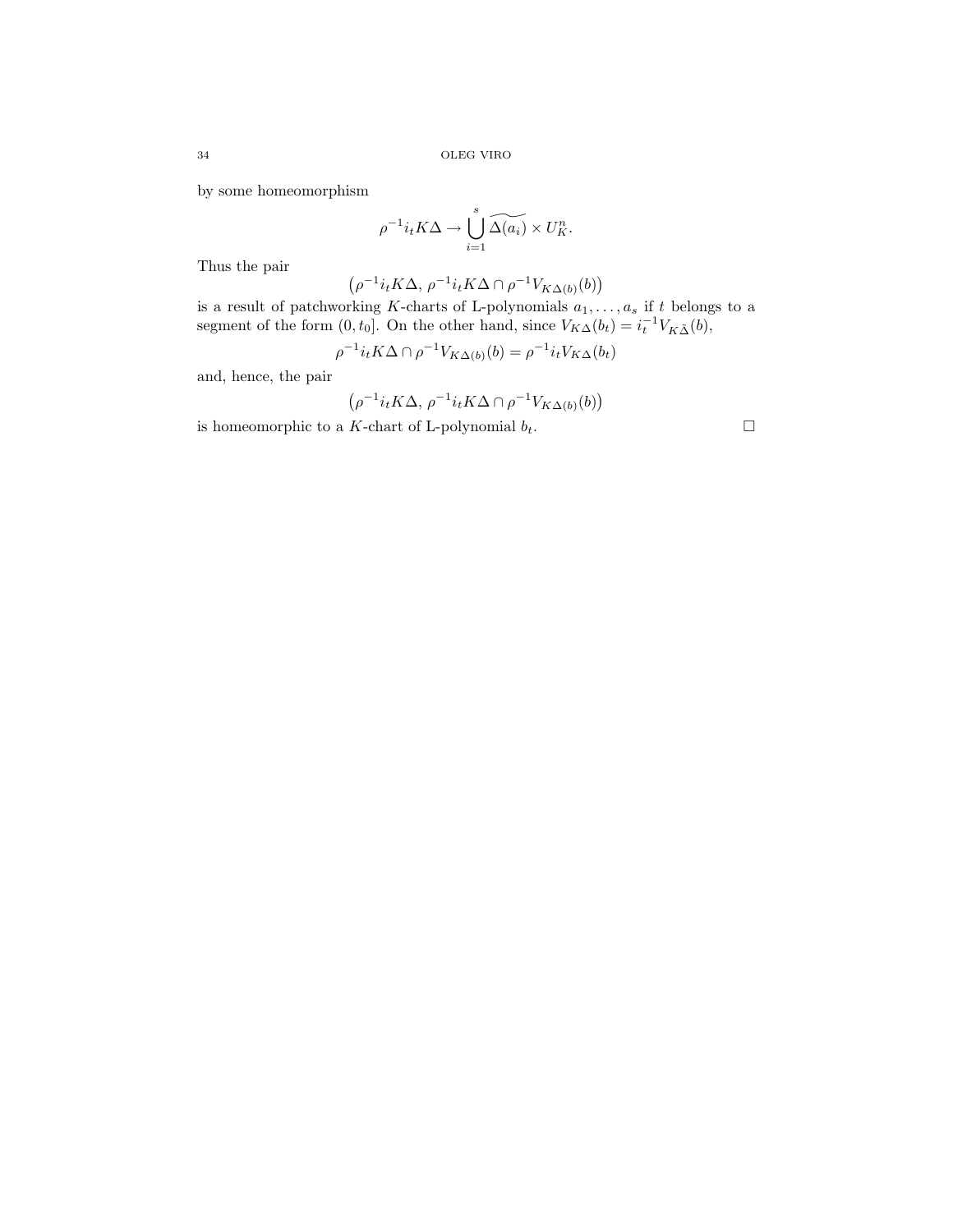### 5. Perturbations smoothing a singularity of hypersurface

<span id="page-35-0"></span>The construction of the previous Section can be interpreted as a purposeful smoothing of an algebraic hypersurface with singularities, which results in replacing of neighborhoods of singular points by new fragments of hypersurface, having a prescribed topological structure (cf. Section [1.10\)](#page-17-0). According to well known theorems of theory of singularities, all theorems on singularities of algebraic hypersurfaces are extended to singularities of significantly wider class of hypersurfaces. In particular, the construction of perturbation based on patchworking is applicable in more general situation. For singularities of simplest types this construction together with some results of topology of algebraic curves allows to get a topological classification of perturbations which smooth singularities completely.

The aim if this Section is to adapt patchworking to needs of singularity theory.

<span id="page-35-1"></span>5.1. Singularities of hypersurfaces. Let  $G \subset K^n$  be an open set, and let  $\varphi$ :  $G \to K$  be an analytic function. For  $U \subset G$  denote by  $V_U(\varphi)$  the set  $\{x \in U \mid \varphi(x) =$ 0}.

By *singularity* of a hypersurface  $V_G(\varphi)$  at the point  $x_0 \in V_G(\varphi)$  we mean the class of germs of hypersurfaces which are diffeomorphic to the germ of  $V_G(\varphi)$  at  $x_0$ . In other words, hypersurfaces  $V_G(\varphi)$  and  $V_H(\psi)$  have the same singularity at points  $x_0$  and  $y_0$ , if there exist neighborhoods M and N of  $x_0$  and  $y_0$  such that the pairs  $(M, V_M(\varphi))$ ,  $(N, V_N(\psi))$  are diffeomorphic. When considering a singularity of hypersurface at a point  $x_0$ , to simplify the formulas we shall assume that  $x_0 = 0$ .

The *multiplicity* or the *Milnor number* of a hypersurface  $V_G(\varphi)$  at 0 is the dimension

$$
dim_K K[[x_1,\ldots,x_n]]/(\partial f/\partial x_1,\ldots,\partial f/\partial x_n)
$$

of the quotient of the formal power series ring by the ideal generated by partial derivatives  $\partial f/\partial x_1,\ldots,\partial f/\partial x_n$  of the Taylor series expansion f of the function  $\varphi$ at 0. This number is an invariant of the singularity (see [\[AVGZ82\]](#page-47-13)). If it is finite, then we say that the singularity is of *finite multiplicity*.

If the singularity of  $V_G(\varphi)$  at  $x_0$  is of finite multiplicity, then this singularity is isolated, i.e. there exists a neighborhood  $U \subset K^n$  of  $x_0$ , which does not contain singular points of  $V_G(\varphi)$ . If  $K = \mathbb{C}$  then the converse is true: each isolated singularity of a hypersurface is of finite multiplicity. In the case of isolated singularity, the boundary of a ball  $B \subset K^n$ , centered at  $x_0$  and small enough, intersects  $V_G(\varphi)$ only at nonsingular points and only transversely, and the pair  $(B, V_B(\varphi))$  is homeomorphic to the cone over its boundary  $(\partial B, V_{\partial B}(\varphi))$  (see [\[Mil68\]](#page-47-15), Theorem 2.10). In such a case the pair  $(\partial B, V_{\partial B}(\varphi))$  is called the *link* of singularity of  $V_G(\varphi)$  at  $x_0$ .

The following Theorem shows that the class of singularities of finite multiplicity of analytic hypersurfaces coincides with the class of singularities of finite multiplicity of algebraic hypersurfaces.

5.1.A (Tougeron's theorem). *(*see, for example, [\[AVGZ82\]](#page-47-13), Section [6.3\)](#page-42-0). If the singularity at  $x_0$  of a hypersurface  $V_G(\varphi)$  has finite Milnor number  $\mu$ , then there exist a neighborhood U of  $x_0$  in  $K^n$  and a diffeomorphism h of this neighborhood onto a neighborhood of  $x_0$  in  $K^n$  such that  $h(V_U(\varphi)) = V_{h(U)}(f_{(\mu+1)})$ , where  $f_{(\mu+1)}$ is the Taylor polynomial of  $\varphi$  of degree  $\mu + 1$ .

The notion of Newton polyhedron is extended over in a natural way to power series. The Newton polyhedron  $\Delta(f)$  of the series  $f(x) = \sum_{\omega \in \mathbb{Z}^n} a_{\omega} x^{\omega}$  (where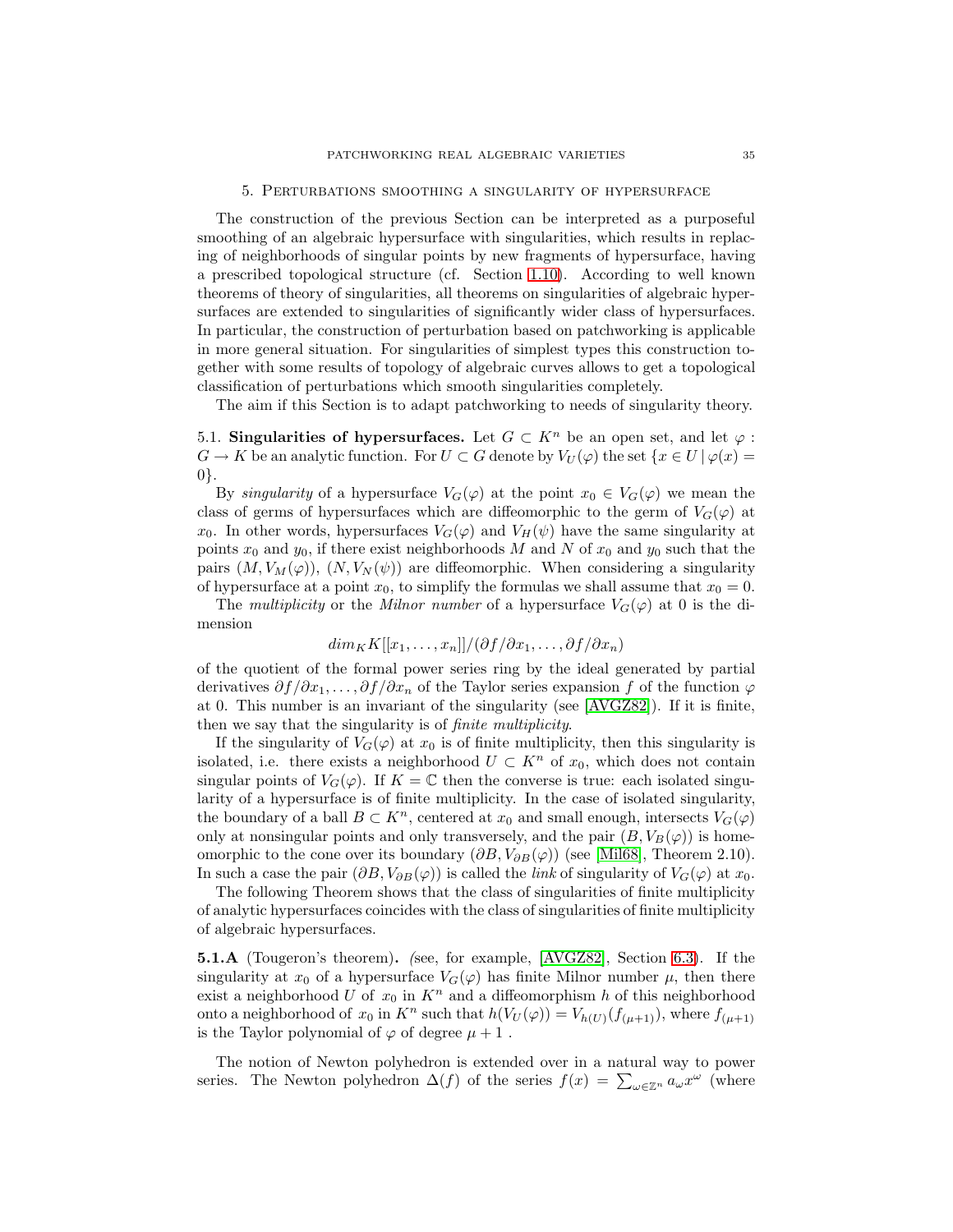$x^{\omega} = x_1^{\omega_1} x_2^{\omega_2} \dots x_n^{\omega_n}$  is the convex hull of the set  $\{\omega \in \mathbb{R}^n \mid a_{\omega} \neq 0\}$ . (Contrary to the case of a polynomial, the Newton polyhedron  $\Delta(f)$  of a power series may have infinitely many faces.)

However in the singularity theory the notion of Newton diagram occurred to be more important. The *Newton diagram* Γ(f) of a power series f is the union of the proper faces of the Newton polyhedron which face the origin, i.e. the union of the faces  $\Gamma \in \mathcal{G}'(\Delta(f))$  for which cones  $D^+C_{\Delta(f)}(\Gamma)$  intersect the open positive orthant Int  $A^n = \{x \in \mathbb{R}^n \mid x_1 > 0, \ldots, x_n > 0\}.$ 

It follows from the definition of the Milnor number that, if the singularity of  $V_G(\varphi)$  at 0 is of finite multiplicity, the Newton diagram of the Taylor series of  $\varphi$  is compact, and its distance from each of the coordinate axes is at most 1.

For a power series  $f(x) = \sum_{\omega \in \mathbb{Z}^n} f_{\omega} x^{\omega}$  and a set  $\Gamma \subset \mathbb{R}^n$  the power series  $\sum_{\omega \in \Gamma \cap \mathbb{Z}^n} f_{\omega} x^{\omega}$  is called  $\Gamma$ -*truncation* of f and denoted by  $f^{\Gamma}$  (cf. Section [2.1\)](#page-21-1).

Let the Newton diagram of the Taylor series f of a function  $\varphi$  be compact. Then  $f^{\Gamma(f)}$  is a polynomial. The pair  $(\Gamma(f) \times U_K^n, \gamma)$  is said to be a *nonreduced chart* of germ of hypersurface  $V_G(\varphi)$  at 0 if there exists a K-chart  $(\Delta(f^{\Gamma(f)} \times U_K^n, v)$  of  $f^{\Gamma(f)}$  such that  $\gamma = \nu \cap (\Gamma(f) \times U_K^n)$ . It is clear that a nonreduced chart of germ of hypersurface is comprised of K-charts of  $f^{\Gamma}$ , where  $\Gamma$  runs over the set of all faces of the Newton diagram.

A power series f is said to be *nondegenerate* if its Newton diagram is compact and the distance between it and each of the coordinate axes is at most 1 and for any its face  $\Gamma$  polynomial  $f^{\Gamma}$  is completely nondegenerate. In this case about the germ of  $V_G(\varphi)$  at zero we say that *it is placed nondegenerately*. It is not difficult to prove that nondegenerately placed germ defines a singularity of finite multiplicity. It is convenient to place the charts of germs of hypersurfaces in  $K<sup>n</sup>$  by a natural map  $A^n \times U_K^n \to K^n : (x, y) \mapsto S_y(x)$  (like K-charts of an L-polynomial, cf. Section [3.3\)](#page-30-0). Denote by  $\Sigma_K(\varphi)$  the image of  $\Gamma(f) \times U_K^n$  under this map; the image of nonreduced chart of germ of hypersurface  $V_G(\varphi)$  at zero under this map is called a *(reduced) chart of germ* of  $V_G(\varphi)$  at the origin. It follows from Tougeron's theorem that in this case adding a monomial of the form  $x_i^{m_i}$  to  $\varphi$  with  $m_i$  large enough does not change the singularity. Thus, without changing the singularity, one can make the Newton diagram meeting the coordinate axes.

In the case when this takes place and the Taylor series of  $\varphi$  is nondegenerate there exists a ball  $U \subset K^n$  centered at 0 such that the pair  $(U, V_U(\varphi))$  is homeomorphic to the cone over a chart of germ of  $V_G(\varphi)$ . This follows from Theorem [5.1.A](#page-38-2) and from results of Section [2.5.](#page-27-0)

Thus if the Newton diagram meets all coordinate axes and the Taylor series of  $\varphi$  is nondegenerate, then the chart of germ of  $V_G(\varphi)$  at zero is homeomorphic to the link of the singularity.

<span id="page-36-0"></span>5.2. Evolving of a singularity. Now let the function  $\varphi : G \to K$  be included as  $\varphi_0$  in a family of analytic functions  $\varphi_t : G \to K$  with  $t \in [0, t_0]$ . Suppose that this is an analytic family in the sense that the function  $G \times [0, t_0] \to K : (x, t) \mapsto$  $\varphi_t(x)$  which is determined by it is real analytic. If the hypersurface  $V_G(\varphi)$  has an isolated singularity at  $x_0$ , and if there exists a neighborhood U of  $x_0$  such that the hypersurfaces  $V_G(\varphi_t)$  with  $t \in [0, t_0]$  have no singular points in U, then the family of functions  $\varphi_t$  with  $t \in [0, t_0]$  is said to *evolve* the singularity of  $V_G(\varphi)$  at  $x_0$ .

If the family  $\varphi_t$  with  $t \in [0, t_0]$  evolves the singularity of the hypersurface  $V_G(\varphi_0)$ at  $x_0$ , then there exists a ball  $B \subset K^n$  centered at  $x_0$  such that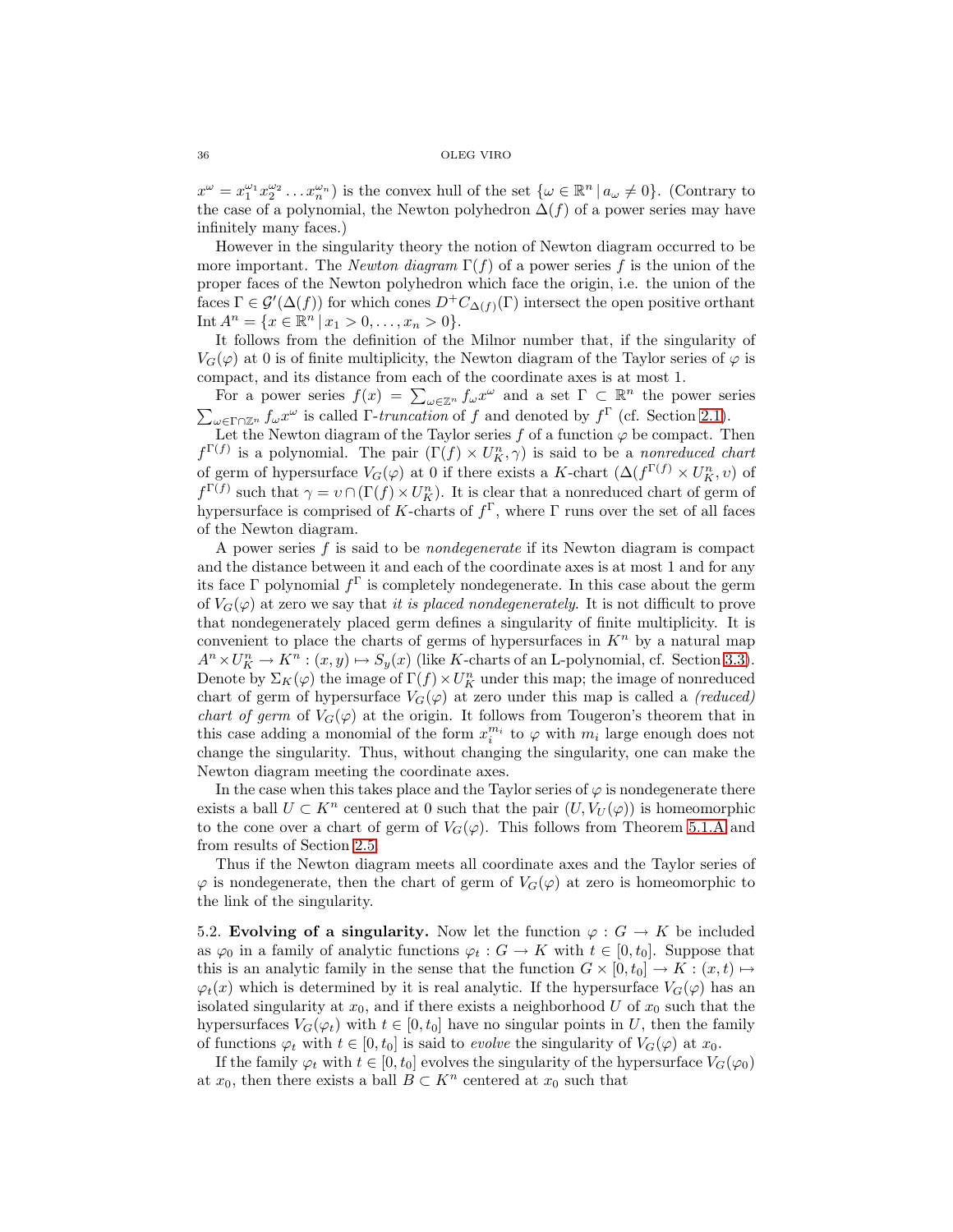- <span id="page-37-1"></span><span id="page-37-0"></span>(1) for  $t \in [0, t_0]$  the sphere  $\partial B$  intersects  $V_G(\varphi_t)$  only in nonsingular points of the hypersurface and only transversely,
- (2) for  $t \in (0, t_0]$  the ball B contains no singular point of the hypersurface  $V_G(\varphi_t),$
- (3) the pair  $(B, V_B(\varphi_0))$  is homeomorphic to the cone over its boundary (∂B,  $V_{\partial B}(\varphi_0)$ ).

Then the family of pairs  $(B, V_B(\varphi_t))$  with  $t \in [0, t_0]$  is called an *evolving* of the germ of  $V_G(\varphi_0)$  in  $x_0$ . (Following the standard terminology of the singularity theory, it would be more correct to say not a on family of pairs, but rather a family of germs or even germs of a family; however, from the topological viewpoint, which is more natural in the context of the topology of real algebraic varieties, the distinction between a family of pairs satisfying [1](#page-37-0) and [2](#page-37-1) and the corresponding family of germs is of no importance, and so we shall ignore it.)

Conditions [1](#page-37-0) and [2](#page-37-1) imply existence of a smooth isotopy  $h_t : B \to B$  with  $t \in$  $(0, t_0]$ , such that  $h_{t_0} = id$  and  $h_t(V_B(\varphi_{t_0})) = V_B(\varphi_t)$ , so that the pairs  $(B, V_B(\varphi_t))$ with  $t \in (0, t_0]$  are homeomorphic to each other.

Given germs determining the same singularity, a evolving of one of them obviously corresponds to a diffeomorphic evolving of the other germ. Thus, one may speak not only of evolvings of germs, but also of *evolvings of singularities* of a hypersurface.

The following three topological classification questions on evolvings arise.

**5.2.A.** *Up to homeomorphism, what manifolds can appear as*  $V_B(\varphi_t)$  *in evolvings of a given singularity?*

# <span id="page-37-2"></span>5.2.B. Up to homeomorphism, what pairs can appear as  $(B, V_B(\varphi_t))$  in evolvings *of a given singularity?*

Smoothings  $(B, V_B(\varphi_t))$  with  $t \in [0, t_0]$  and  $(B', V_{B'}(\varphi'_t))$  with  $t \in [0, t'_0]$  are said to be *topologically equivalent* if there exists an isotopy  $h_t : B \to B'$  with  $t \in [0, \min(t_0, t'_0)],$  such that  $h_0$  is a diffeomorphism and  $V_{B'}(\varphi'_t) = h_t V_B(\varphi_t)$  for  $t \in [0, \min(t_0, t'_0)].$ 

# <span id="page-37-3"></span>5.2.C. *Up to topological equivalence, what are the evolvings of a given singularity?*

Obviously, [5.2.B](#page-37-2) is a refinement of [5.2.A.](#page-38-2) In turn, [5.2.C](#page-37-3) is more refined than [5.2.B,](#page-37-2) since in [5.2.C](#page-37-3) we are interested not only in the type of the pair obtained in result of the evolving, but also the manner in which the pair is attached to the link of the singularity.

In the case  $K = \mathbb{R}$  these questions have been answered in literature only for several simplest singularities.

In the case  $K = \mathbb{C}$  a evolving of a given singularity is unique from each of the three points of view, and there is an extensive literature (see, for example, [\[GZ77\]](#page-47-21)) devoted to its topology (i.e., questions [5.2.A](#page-38-2) and [5.2.B\)](#page-37-2).

By the way, if we want to get questions for  $K = \mathbb{C}$  which are truly analogous to questions  $5.2.A - 5.2.C$  $5.2.A - 5.2.C$  for  $K = \mathbb{R}$ , then we have to replace evolvings by deformations with nonsingular fibers and one-dimensional complex bases, and the variety  $V_B(\varphi_t)$  and the pairs  $(B, V_B(\varphi_t))$  have to be considered along with the monodromy transformations. It is reasonable to suppose that there are interesting connections between questions  $5.2.A - 5.2.C$  $5.2.A - 5.2.C$  for a real singularity and their counter-parts for the complexification of the singularity.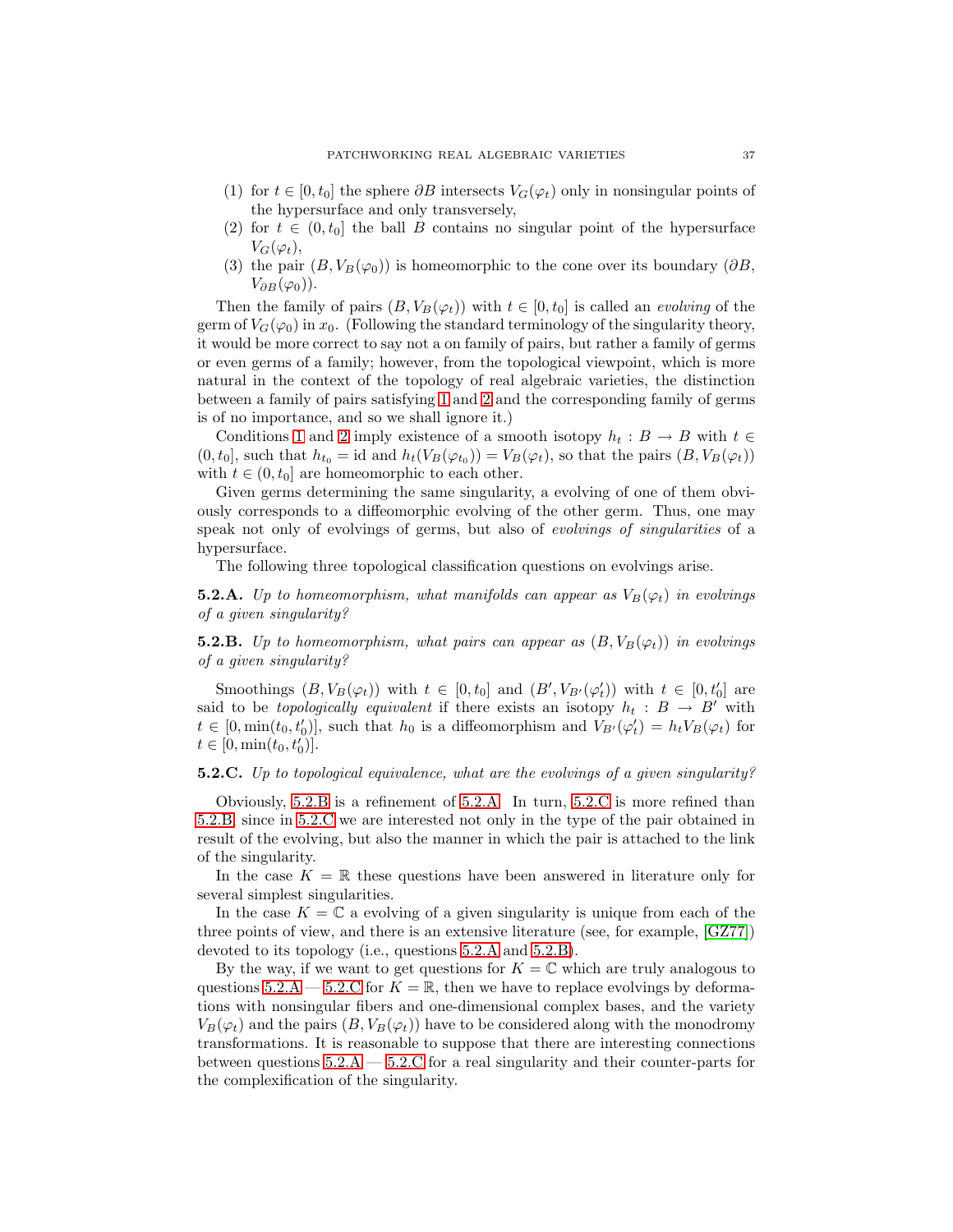<span id="page-38-0"></span>5.3. Charts of evolving. Let the Taylor series f of function  $\varphi : G \to K$  be nondegenerate and its Newton diagram meets all the coordinate axes. Let a family of functions  $\varphi_t : G \to K$  with  $t \in [0, t_0]$  evolves the singularity of  $V_G(\varphi)$  at 0. Let  $(B, V_B(\varphi_t))$  be the corresponding evolving of the germ of this hypersurface and  $h_t : B \to B$  with  $t \in (0, t_0]$  be an isotopy with  $h_{t_0} = id$  and  $h_t(V_B(\varphi_{t_0})) = V_B(\varphi_t))$ existing by conditions [1](#page-37-0) and [2](#page-37-1) of the previous Section. Let  $(\Sigma_K(\varphi), \gamma)$  be a chart of germ of hypersurface  $V_G(\varphi)$  at zero and  $g : (\Sigma_K(\varphi), \gamma) \to (\partial B, V_{\partial B}(\varphi))$  be the natural homeomorphism of it to link of the singularity.

Denote by  $\Pi_K(\varphi)$  a part of  $K^n$  bounded by  $\Sigma_K(\varphi)$ . It can be presented as a cone over  $\Sigma_K(\varphi)$  with vertex at zero.

One can choose the isotopy  $h_t : B \to B$ ,  $t \in (0, t_0]$  such that its restriction to  $\partial B$  can be extended to an isotopy  $h'_t : \partial B \to \partial B$  with  $t \in [0, t_0]$  (i.e., extended for  $t=0$ ).

We shall call the pair  $(\Pi_K(\varphi), \tau)$  a *chart of evolving*  $(B, V_B(\varphi_t)), t \in [0, t_0],$ if there exists a homeomorphism  $(\Pi_K(\varphi), \tau) \to (B, V_B(t_0))$ , whose restriction  $\Sigma_K(\varphi) \to \partial B$  is the composition  $\Sigma_K(\varphi) \longrightarrow \partial B \longrightarrow \partial B$ . One can see that the boundary  $(\partial \Pi_K(\varphi), \partial \tau)$  of a chart of evolving is a chart  $(\Sigma_K(\varphi), \gamma)$  of the germ of the hypersurface at zero, and a chart of evolving is a pair obtained by evolving which is glued to  $(\Sigma_K(\varphi), \gamma)$  in natural way. Thus that the chart of an evolving describes the evolving up to topological equivalence.

<span id="page-38-1"></span>5.4. Construction of evolvings by patchworking. Let the Taylor series f of function  $\varphi: G \to K$  be nondegenerate and its Newton diagram  $\Gamma(f)$  meets all the coordinate axes.

Let  $a_1, \ldots, a_s$  be completely nondegenerate polynomials over K in n variables with  $\text{Int }\Delta(a_i) \cap \text{Int }\Delta(a_j) = \varnothing$  and  $a_i^{\Delta(a_i) \cap \Delta(a_j)} = a_j^{\Delta(a_i) \cap \Delta(a_j)}$  for  $i \neq j$ . Let  $\bigcup_{i=1}^s \Delta(a_i)$  be the polyhedron bounded by the coordinate axes and Newton diagram  $\Gamma(f)$ . Let  $a_i^{\Delta(a_i)\cap \Delta(f)} = f^{\Delta(a_i)\cap \Delta(f)}$  for  $i = 1, ..., s$ . Let  $\nu : \bigcup_{i=1}^s \Delta(a_i) \to \mathbb{R}$ be a nonnegative convex function which is equal to zero on  $\Gamma(f)$  and satisfies con-ditions [1,](#page-32-6) [2,](#page-32-7) [3](#page-32-8) of Section [4.1](#page-32-1) with polyhedra  $\Delta(a_1), \ldots, \Delta(a_s)$ . Then polynomials  $a_1, \ldots, a_s$  can be "glued to  $\varphi$  by  $\nu$ " in the following way generalizing patchworking L-polynomials of Section [4.1.](#page-32-1)

Denote by a the polynomial defined by conditions  $a^{\Delta(a_i)} = a_i$  for  $i = 1, ..., s$ and  $a^{\bigcup_{i=1}^s \Delta(a_i)} = a$ . If  $a(x) = \sum_{\omega \in \mathbb{Z}^n} a_{\omega} x^{\omega}$  then we put

$$
\varphi_t(x)=\varphi(x)+\bigl(\sum_{\omega\in\mathbb{Z}^n}a_{\omega}x^{\omega}t^{\nu(\omega)}\bigr)-a^{\Gamma(f)}x.
$$

<span id="page-38-2"></span>**5.4.A.** *Under the conditions above there exists*  $t_0 > 0$  *such that the family of functions*  $\varphi_t : G \to K$  *with*  $t \in [0, t_0]$  *evolves the singularity of*  $V_G(\varphi)$  *at zero. The chart of this evolving is patchworked from K-charts of*  $a_1, \ldots, a_s$ .

In the case when  $\varphi$  is a polynomial, Theorem [5.4.A](#page-38-2) is a slight modification of a special case of Theorem [4.3.A.](#page-32-4) Proof of [4.3.A](#page-32-4) is easy to transform to the proof of this version of [5.4.A.](#page-38-2) The general case can be reduced to it by Tougeron Theorem, or one can prove it directly, following to scheme of proof of Theorem [4.3.A.](#page-32-4)  $\Box$ 

We shall call the evolvings obtained by the scheme described in this Section *patchwork* evolvings.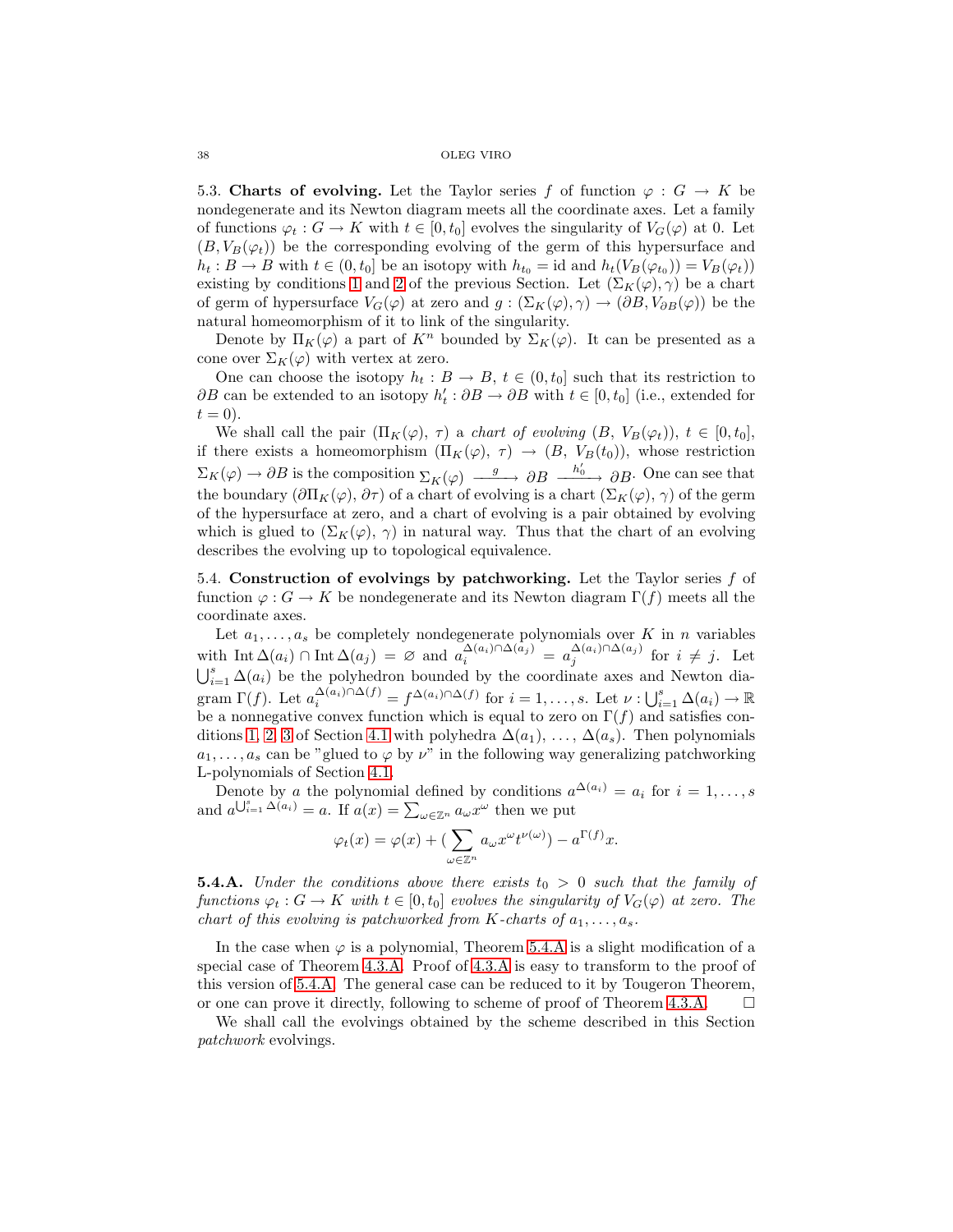# 6. APPROXIMATION OF HYPERSURFACES OF  $K\mathbb{R}^n$

<span id="page-39-1"></span><span id="page-39-0"></span>6.1. **Sufficient truncations.** Let  $M$  be a smooth submanifold of a smooth manifold X. Remind that by a *tubular neighborhood* of M in X one calls a submanifold N of X with  $M ⊂ \text{Int } N$  equipped with a *tubular fibration*, which is a smooth retraction  $p: N \to M$  such that for any point  $x \in M$  the preimage  $p^{-1}(x)$  is a smooth submanifold of X diffeomorphic to  $D^{\dim X-\dim M}$ . If X is equipped with a metric and each fiber of the tubular fibration  $p : N \to M$  is contained in a ball of radius  $\varepsilon$  centered in the point of intersection of the fiber with M, then N is called a *tubular* ε*-neighborhood* of M in X.

We need tubular neighborhoods mainly for formalizing a notion of approximation of a submanifold by a submanifold. A manifold presented as the image of a smooth section of the tubular fibration of a tubular  $\varepsilon$ -neighborhood of M can be considered as sufficiently close to  $M$ : it is naturally isotopic to  $M$  by an isotopy moving each point at most by  $\varepsilon$ .

We shall consider the space  $\mathbb{R}^n \times U_K^n$  as a flat Riemannian manifold with metric defined by the standard Euclidian metric of  $\mathbb{R}^n$  in the case of  $K = \mathbb{R}$  and by the standard Euclidian metric of  $\mathbb{R}^n$  and the standard flat metric of the torus  $U_{\mathbb{C}}^n = (S^1)^n$  in the case of  $K = \mathbb{C}$ .

An ε-sufficiency of truncations of Laurent polynomial defined below and the whole theory related with this notion presuppose that it has been chosen a class of tubular neighborhoods of smooth submanifolds of  $\mathbb{R}^n \times U_K^n$  invariant under translations  $T_{\omega} \times \mathrm{id}_{U_K^n}$  and that for any two tubular neighborhoods N and N' of the same M, which belong to this class, restrictions of tubular fibrations  $p : N \to M$ and  $p' : N' \to M$  to  $N \cap N'$  coincide. One of such classes is the collection of all *normal* tubular neighborhoods, i.e. tubular neighborhoods with fibers consisting of segments of geodesics which start from the same point of the submanifold in directions orthogonal to the submanifold. Another class, to which we shall turn in Sections [6.7](#page-44-1) and [6.8,](#page-45-1) is the class of tubular neighborhoods whose fibers lie in fibers  $\mathbb{R}^{n-1} \times t \times U_K^{n-1} \times s$  of  $\mathbb{R}^n \times U_K^n$  and consist of segments of geodesics which are orthogonal to intersections of the corresponding manifolds with these  $\mathbb{R}^{n-1} \times t \times U_K^{n-1} \times s$ . The intersection of such a tubular neighborhood of M with the fiber  $\mathbb{R}^{n-1} \times t \times U_K^{n-1} \times s$  is a normal tubular neighborhood of  $M \cap (\mathbb{R}^{n-1} \times t \times U_K^{n-1} \times s)$  in  $\mathbb{R}^{n-1} \times t \times U_K^{n-1} \times s$ . Of course, only manifolds transversal to  $\mathbb{R}^{n-1} \times t \times U_K^{n-1} \times s$  have tubular neighborhoods of this type.

Introduce a norm in vector space of Laurent polynomials over  $K$  on  $n$  variables:

$$
||\sum_{\omega \in \mathbb{Z}^n} a_{\omega} x^{\omega}|| = \max \{ |a_{\omega}| \, | \, \omega \in \mathbb{Z}^n \}.
$$

Let  $\Gamma$  be a subset of  $\mathbb{R}^n$  and  $\varepsilon$  a positive number. Let a be a Laurent polynomial over  $K$  in n variables and  $U$  a subset of  $K\mathbb{R}^n$ . We shall say that *in*  $U$  *the truncation*  $a^{\Gamma}$  *is*  $\varepsilon$ -sufficient for a (with respect to the chosen class of tubular neighborhoods), if for any Laurent polynomial b over K satisfying the conditions  $\Delta(b) \subset \Delta(a)$ ,  $b^{\Gamma} = a^{\Gamma}$  and  $||b - b^{\Gamma}|| \le ||a - a^{\Gamma}||$  (in particular, for  $b = a$  and  $b = a^{\Gamma}$ ) the following condition takes place:

- (1)  $U \cap SV_{K\mathbb{R}^n}(b) = \varnothing,$
- (2) the set  $la(U \cap V_{K\mathbb{R}^n}(b))$  lies in a tubular  $\varepsilon$ -neighborhood N (from the chosen class) of  $la(V_{K\mathbb{R}^n}(a^{\Gamma})\setminus SV_{K\mathbb{R}^n}(a^{\Gamma}))$  and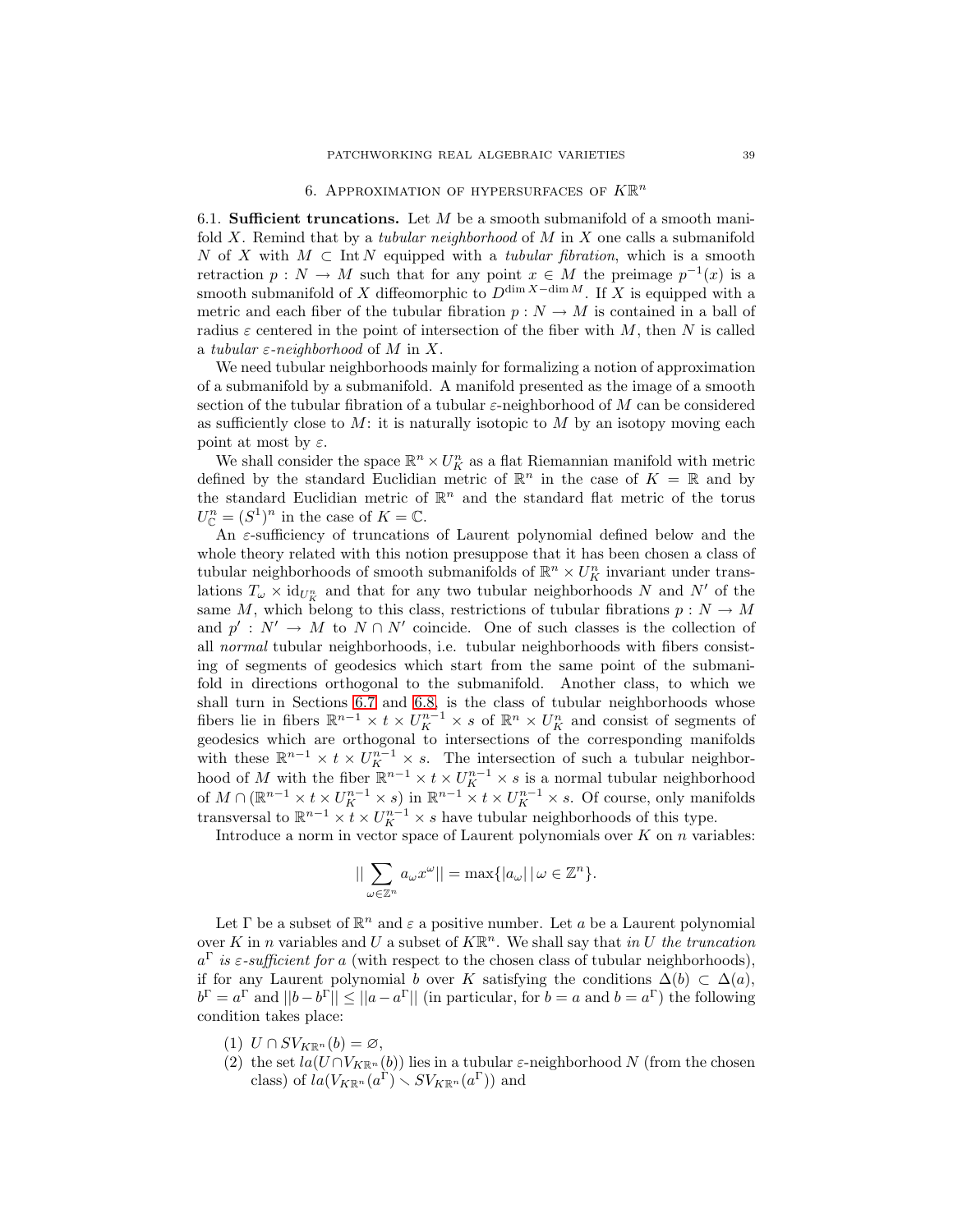(3)  $la(U \cap V_{K\mathbb{R}^n}(b))$  can be extended to the image of a smooth section of the tubular fibration  $N \to la(V_{K\mathbb{R}^n}(a^{\Gamma}) \setminus SV_{K\mathbb{R}^n}(a^{\Gamma})).$ 

The  $\varepsilon$ -sufficiency of Γ-truncation of Laurent polynomial a in U means, roughly speaking, that monomials which are not in  $a^{\Gamma}$  have a small influence on  $V_{K\mathbb{R}^n}(a) \cap U$ .

**6.1.A.** If  $a^{\Gamma}$  is  $\varepsilon$ -sufficient for a in open sets  $U_i$  with  $i \in \mathcal{J}$ , then it is  $\varepsilon$ -sufficient  $\int$ *for* a *in*  $\bigcup_{i \in \mathcal{J}} U_i$  *too.* 

Standard arguments based on Implicit Function Theorem give the following Theorem.

**6.1.B.** If a set  $U \subset K\mathbb{R}^n$  is compact and contains no singular points of a hyper*surface*  $V_{K\mathbb{R}^n}(a)$ *, then for any tubular neighborhood* N of  $V_{K\mathbb{R}^n}(a) \setminus SV_{K\mathbb{R}^n}(a)$  and *any polyhedron*  $\Delta \supset \Delta(a)$  *there exists*  $\delta > 0$  *such that for any Laurent polynomial b with*  $\Delta(b) \subset \Delta$  *and*  $||b - a|| < \delta$  *the hypersurface*  $V_{K\mathbb{R}^n}(b)$  *has no singularities in* U, intersection  $U \cap V_{K\mathbb{R}^n}(b)$  is contained in N and can be extended to the image of *a smooth section of a tubular fibration*  $N \to V_{K\mathbb{R}^n}(a) \setminus SV_{K\mathbb{R}^n}(a)$ .

From this the following proposition follows easily.

**6.1.C.** If  $U \in K\mathbb{R}^n$  is compact and  $a^{\Gamma}$  is  $\varepsilon$ -sufficient truncation of a in U, then for *any polyhedron*  $\Delta \supset \Delta(a)$  *there exists*  $\delta > 0$  *such that for any Laurent polynomial* b  $with \ \Delta(b) \subset \Delta, b^{\Gamma} = a^{\Gamma} \ \text{and} \ ||b - a|| < \delta \ \text{the truncation} \ b^{\Gamma} \ \text{is} \ \varepsilon \text{-sufficient in } U. \quad \Box$ 

In the case of  $\Gamma = \Delta(a)$  proposition [6.1.C](#page-41-0) turns to the following proposition.

**6.1.D.** If a set  $U \subset K\mathbb{R}^n$  is compact and contains no singular points of  $V_{K\mathbb{R}^n}(a)$ *and*  $la(V_{K\mathbb{R}^n}(a))$  *has a tubular neighborhood of the chosen type, then for any*  $\varepsilon$ 0 *and any polyhedron*  $\Delta \supset \Delta(a)$  *there exists*  $\delta > 0$  *such that for any Laurent polynomial* b with  $\Delta(b) \subset \Delta$ ,  $||b - a|| < \delta$  *and*  $b^{\Delta(a)} = a$  *the truncation*  $b^{\Delta(a)}$  *is*  $\varepsilon$ *-sufficient in* U*.* 

<span id="page-40-1"></span>The following proposition describes behavior of the  $\varepsilon$ -sufficiency under quasihomotheties.

**6.1.E.** Let a be a Laurent polynomial over K in n variables. Let  $U \subset K\mathbb{R}^n$ ,  $\Gamma \subset \mathbb{R}^n$ ,  $w \in \mathbb{R}^n$ . Let  $\varepsilon$  and t be positive numbers. Then  $\varepsilon$ -sufficiency of  $\Gamma$ -truncation  $a^{\Gamma}$  of a *in*  $q h_{w,t}(U)$  *is equivalent to*  $\varepsilon$ -sufficiency of  $\Gamma$ -truncation of a ∘  $q h_{w,t}$  *in* U.

The proof follows from comparison of the definition of  $\varepsilon$ -sufficiency and the following two facts. First, it is obvious that

 $qh_{w,t}(U) \cap V_{K\mathbb{R}^n}(b) = qh_{w,t}(U \cap qh_{w,t}^{-1}(V_{K\mathbb{R}^n}(b))) = qh_{w,t}(U \cap V_{K\mathbb{R}^n}(b \circ qh_{w,t})),$ 

and second, the transformation  $T_{(\ln t)w} \times id_{U_K^n}$  of  $\mathbb{R}^n \times U_K^n$  corresponding, by [2.1.A,](#page-27-2) to  $q h_{w,t}$  preserves the chosen class of tubular *εneighborhoods*.

<span id="page-40-0"></span>6.2. Domains of  $\varepsilon$ -sufficiency of face-truncation. For  $A \subset \mathbb{R}^n$  and  $B \subset K\mathbb{R}^n$ denote by  $q h_A(B)$  the union  $\bigcup_{\omega \in A} q h_{\omega}(B)$ .

For  $A \subset \mathbb{R}^n$  and  $\rho > 0$  denote by  $\mathfrak{N}_{\rho}(A)$  the set  $\{x \in \mathbb{R}^n | dist(x, A) < \rho\}.$ 

For  $A, B \subset \mathbb{R}^n$  and  $\lambda \in \mathbb{R}$  the sets  $\{x + y | x \in A, y \in B\}$  and  $\{\lambda x | x \in A\}$  are denoted, as usually, by  $A + B$  and  $\lambda A$ .

Let a be a Laurent polynomial in n variables,  $\varepsilon$  a positive number and  $\Gamma$  a face of the Newton polyhedron  $\Delta = \Delta(a)$ .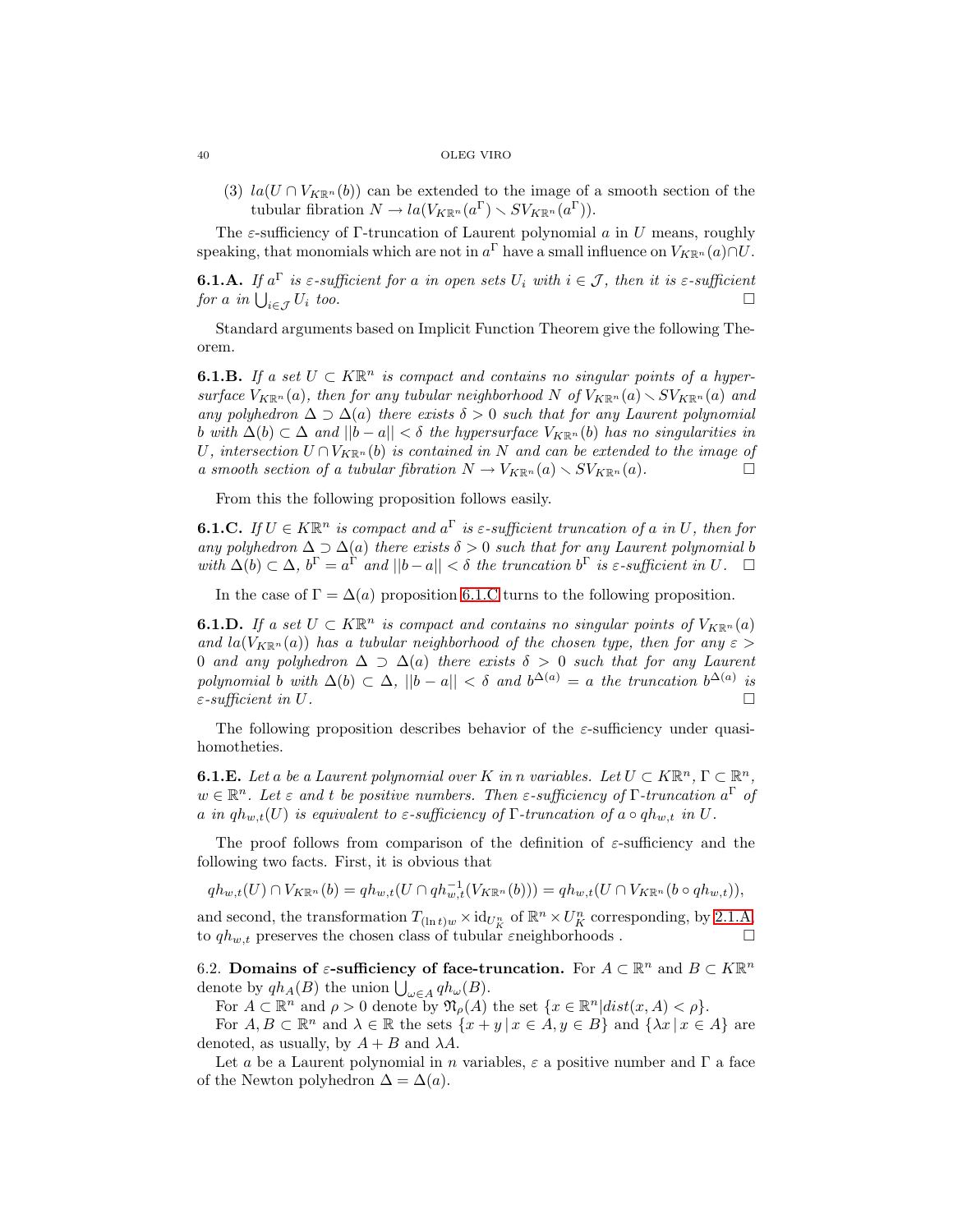**6.2.A.** If in open set  $U \subset K\mathbb{R}^n$  the truncation  $a^{\Gamma}$  is  $\varepsilon$ -sufficient for a, then it is  $\varepsilon$ -sufficient for a in  $q h_{\text{Cl}\, D C_{\Delta}^-(\Gamma)}(U).^5$  $q h_{\text{Cl}\, D C_{\Delta}^-(\Gamma)}(U).^5$ 

*Proof.* Let  $\omega \in \text{Cl} \, DC_{\Delta}^{-}(\Gamma)$  and  $\omega w = \delta$  for  $w \in \Gamma$ . By [6.1.E,](#page-40-1)  $\varepsilon$ -sufficiency of truncation  $a^{\Gamma}$  for a in  $q h_{\omega}(U)$  is equivalent to  $\varepsilon$ -sufficiency of truncation  $(a \circ q h_{\omega})^{\Gamma}$ for  $(a \circ qh_{\omega})^{\Gamma}$  in U or, equivalently, to  $\varepsilon$ -sufficiency of  $\Gamma$ -truncation of Laurent polynomial  $b = e^{-\delta} a \circ q h_{\omega}$  in U. Since

$$
e^{-\delta}a\circ q h_\omega(x)=\sum_{w\in\Delta}e^{-\delta}a_wx^we^{\omega w}=a^\Gamma(x)+\sum_{w\in\Delta\smallsetminus\Gamma}e^{\omega w-\delta}a_wx^w
$$

and  $\omega w - \delta \leq 0$  when  $w \in \Delta \setminus \Gamma$  and  $\omega \in \text{Cl} \, DC_{\Delta}^-(\Gamma)$ , it follows that b satisfies the conditions  $\Delta(b) = \Delta, b^{\Gamma} = a^{\Gamma}$  and  $||b - b^{\Gamma}|| \le ||a - a^{\Gamma}||$ . Therefore the truncation  $b^{\Gamma}$  is ε-sufficient for b in U and, hence, the truncation  $a^{\Gamma}$  is ε-sufficient for a in  $q h_{\omega}(U)$ . From this, by [6.1.A,](#page-45-0) the proposition follows.

<span id="page-41-3"></span>**6.2.B.** If the truncation  $a^{\Gamma}$  is completely nondegenerate and  $la_{K\mathbb{R}^{n}}(a^{\Gamma})$  has a *tubular neighborhood of the chosen type, then for any compact sets*  $C \subset K\mathbb{R}^n$  and  $\Omega \subset DC_{\Delta}^{-}(\Gamma)$  *there exists*  $\delta$  *such that in*  $qh_{\delta\Omega}(C)$  *the truncation*  $a^{\Gamma}$  *is*  $\varepsilon$ -*sufficient for* a*.*

*Proof.* For  $\omega \in DC_{\Delta}^{-}(\Gamma)$  denote by  $\omega\Gamma$  a value taken by the scalar product  $\omega w$  for  $w \in \Gamma$ . Since

$$
t^{-\omega\Gamma}a \circ qh_{\omega,t}(x) = a^{\Gamma}(x) + \sum_{w \in \Delta \smallsetminus \Gamma} t^{\omega w - \omega\Gamma} a_w x^w
$$

for  $\omega \in DC_{\Delta}^{-}(\Gamma)$  (cf. the previous proof) and  $\omega w - \omega \Gamma < 0$  when  $w \in \Delta \setminus \Gamma$ and  $\omega \in DC_{\Delta}^{-}(\Gamma)$  it follows that the Laurent polynomial  $b_{\omega,t} = t^{-\omega\Gamma} a \circ q b_{\omega,t}$  with  $\omega \in DC_{\Delta}^{-}(\Gamma)$  turns to  $a^{\Gamma}$  as  $\Gamma \to +\infty$ . It is clear that this convergence is uniform with respect to  $\omega$  on a compact set  $\Omega \subset DC_{\Delta}^{-}(\Gamma)$ . By [6.1.D](#page-41-2) it follows from this that for a compact set  $U \subset K\mathbb{R}^n$  there exists  $\eta$  such that for any  $\omega \in \Omega$  and  $t \geq \eta$  the truncation  $b_{\omega,t}^{\Gamma}$  of  $b_{\omega,t}$  is  $\varepsilon$ -sufficient in U for  $b_{\omega,t}$ . By [6.1.E,](#page-40-1) the latter is equivalent to  $\varepsilon$ -sufficiency of truncation  $a^{\Gamma}$  for a in  $q h_{\omega,t}(U)$ .

Thus if  $U$  is the closure of a bounded neighborhood  $W$  of a set  $C$  then there exists  $\eta$  such that for  $\omega \in \Omega$  and  $t \geq \eta$  the truncation  $a^{\Gamma}$  is  $\varepsilon$ -sufficient for a in  $q h_{\omega,t}(U)$ . Therefore  $a^{\Gamma}$  is the same in a smaller set  $q h_{\omega,t}(W)$  and, hence, (by [6.1.A\)](#page-45-0) in the union  $\bigcup_{t\geq\eta,\omega\in\Omega}q h_{\omega,t}(W)$  and, hence, in a smaller set  $\bigcup_{t=\eta,\omega\in\Omega}(C)$ . Putting  $\delta = \ln \eta$  we obtain the required result.

<span id="page-41-0"></span>6.2.C. *Let* Γ *is a face of another face* Σ *of the polyhedron* ∆*. Let* Ω *is a compact subset of the cone*  $DC_{\Delta}^{-}(\Sigma)$ *. If*  $\Gamma$ *-truncation*  $a^{\Gamma}$  *is*  $\varepsilon$ *-sufficient for*  $a^{\Sigma}$  *in a compact set* C, then there exists a number  $\delta$  *such that*  $a^{\Gamma}$  *is*  $\varepsilon$ -sufficient for a *in*  $q h_{\delta\Omega}(C)$ *.* 

<span id="page-41-2"></span>This proposition is proved similarly to [6.2.B,](#page-41-3) but with the following difference: the reference to Theorem [6.1.D](#page-41-2) is replaced by a reference to Theorem [6.1.C.](#page-41-0)  $\Box$ 

**6.2.D.** Let  $C \subset K\mathbb{R}^n$  be a compact set and let  $\Gamma$  be a face of  $\Delta$  such that for *any face*  $\Sigma$  *of*  $\Delta$  *with* dim  $\Sigma = \dim \Delta - 1$  *having a face*  $\Gamma$  *the truncation*  $a^{\Gamma}$  *is* ε*-sufficient for* a <sup>Σ</sup> *in* C*. Then there exists a real number* δ *such that the truncation*  $a^{\Gamma}$  *is*  $\varepsilon$ -sufficient for a *in*  $q h_{\text{Cl}\, DC_{\Delta}(\Gamma) \sim \mathfrak{N}_{\delta} DC_{\Delta}(\Delta)}^{\dagger}(\text{Int } C)$ .

<span id="page-41-1"></span><sup>&</sup>lt;sup>5</sup>Here (as above) Cl denotes the closure.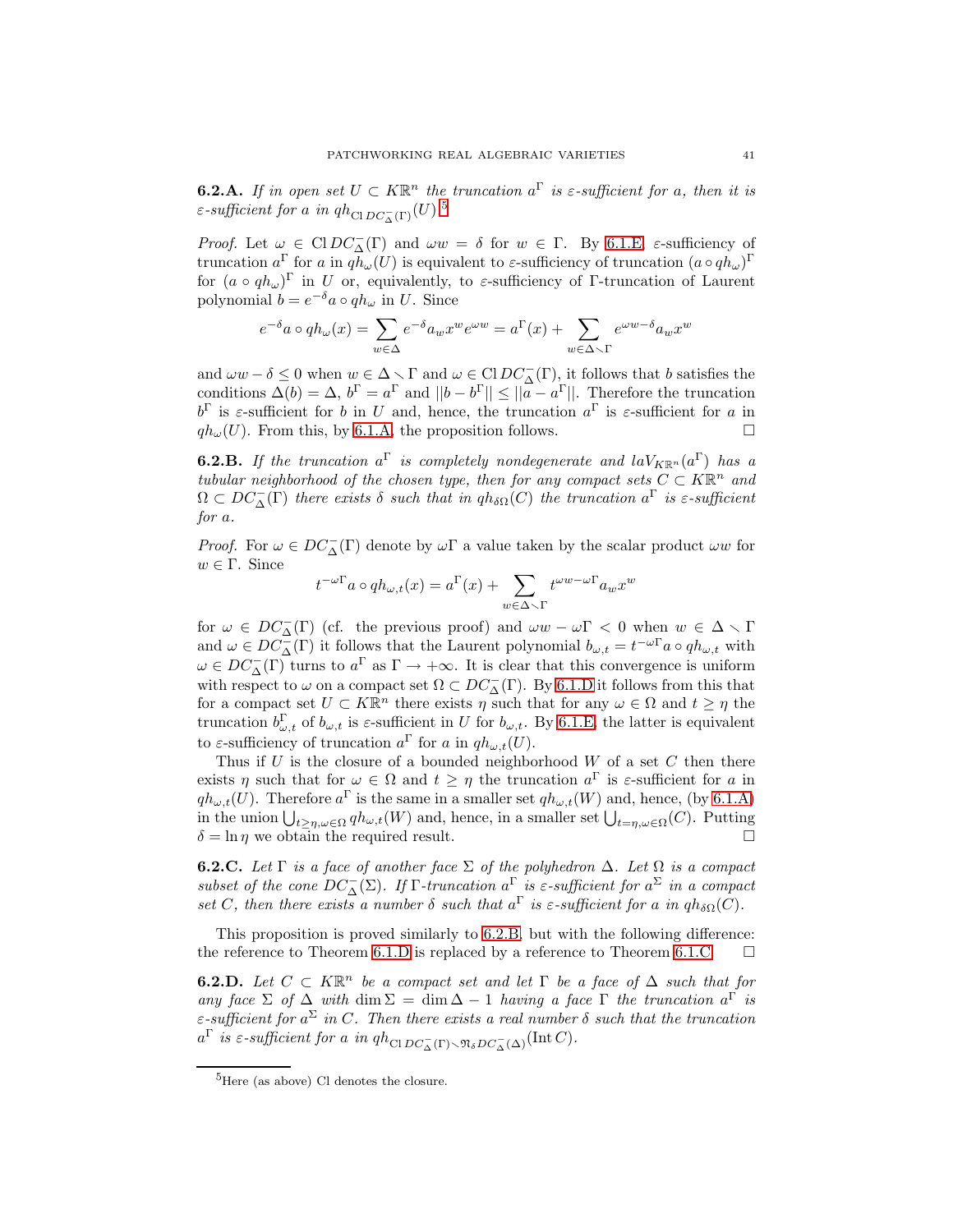*Proof.* By [6.2.C,](#page-41-0) for any face  $\Sigma$  of  $\Delta$  with dim  $\Sigma = \dim \Delta - 1$  and  $\Gamma \subset \partial \Sigma$  there exists a vector  $\omega_{\Sigma} \in DC_{\Delta}^{-}(\Sigma)$  such that the truncation  $a^{\Gamma}$  is  $\varepsilon$ -sufficient for a in  $q h_{\omega_{\Sigma}}(C)$ , and, hence, by [6.2.A,](#page-45-0) in  $q h_{\omega_{\Sigma} + \text{Cl}\, DC_{\Delta}^-(\Gamma)}(\text{Int } C)$ . Choose such  $\omega_{\Sigma}$  for each  $\Sigma$  with dim  $\Sigma = \dim \Delta - 1$  and Γ ⊂  $\partial \Sigma$ . Obviously, the sets  $\omega_{\Sigma} + \text{Cl} D C_{\Delta}^{-}(\Gamma)$ cover the whole closure of the cone  $DC_{\Delta}^{-}(\Gamma)$  besides some neighborhood of its top, i.e. the cone  $DC_{\Delta}^{-}(\Delta)$ ; in other words, there exists a number  $\delta$  such that  $\bigcup_{\Sigma} (\omega_{\Sigma} + \text{Cl} \, DC_{\Delta}^{-}(\Gamma)) \supseteq \text{Cl} \, DC_{\Delta}^{-}(\Gamma) \setminus \mathfrak{N}_{\delta} \, DC_{\Delta}^{-}(\Delta)$ . Hence,  $a^{\Gamma}$  is  $\varepsilon$ -sufficient for a  $\lim_{\Delta} q h_{\text{Cl }DC_{\Delta}^{-}(\Gamma)\setminus\mathfrak{N}_{\delta}DC_{\Delta}^{-}(\Delta)}(\text{Int } C) \subset \bigcup_{\Sigma} q h_{\omega_{\Sigma}+\text{Cl }DC_{\Delta}^{-}(\Gamma)}(\text{Int } C).$ 

<span id="page-42-0"></span>6.3. The main Theorem on logarithmic asymptotes of hypersurface. Let  $\Delta \subset \mathbb{R}^n$  be a convex closed polyhedron and  $\varphi : \mathcal{G}(\Delta) \to \mathbb{R}$  be a positive function. Then for  $\Gamma \in \mathcal{G}(\Delta)$  denote by  $D_{\Delta,\varphi}(\Gamma)$  the set

$$
\mathfrak{N}_{\varphi(\Gamma)}(DC_{\Delta}^{-}(\Gamma)) \smallsetminus \bigcup_{\Sigma \in \mathcal{G}(\Delta), \ \Gamma \in \mathcal{G}(\Sigma)} \mathfrak{N}_{\varphi(\Sigma)}(DC_{\Delta}^{-}(\Sigma)).
$$

It is clear that the sets  $D_{\Delta,\varphi}(\Gamma)$  with  $\Gamma \in \mathcal{G}(\Delta)$  cover  $\mathbb{R}^n$ . Among these sets only sets corresponding to faces of the same dimension can intersect each other. In some cases (for example, if  $\varphi^{\Gamma}$  grows fast enough when dim  $\Gamma$  grows) they do not intersect and then  $\{D_{\Delta,\varphi}(\Gamma)\}_{\Gamma \in \mathcal{G}(\Delta)}$  is a partition of  $\mathbb{R}^n$ .

Let a be a Laurent polynomial over K in n variables and  $\varepsilon$  be a positive number. A function  $\varphi : \mathcal{G}(\Delta(a)) \to \mathbb{R}^n$  is said to be *describing domains of*  $\varepsilon$ -sufficiency *for* a (with respect to the chosen class of tubular neighborhoods) if for any proper face  $\Gamma \in \mathcal{G}(\Delta(a))$ , for which truncation  $a^{\Gamma}$  is completely non-degenerate and the hypersurface  $la(V_{K\mathbb{R}^n}(a^{\Gamma}))$  has a tubular neighborhood of the chosen class, the truncation  $a^{\Gamma}$  is  $\varepsilon$ -sufficient for a in some neighborhood of  $l^{-1}(DC_{\Delta(a),\varphi}(\Gamma)).$ 

**6.3.A.** For any Laurent polynomial a over K in n variables and  $\varepsilon > 0$  there exists *a function*  $\mathcal{G}(\Delta(a)) \to \mathbb{R}$  *describing domains of*  $\varepsilon$ -sufficiency for a with respect to *the chosen class of tubular neighborhoods.*

In particular, if  $a$  is peripherally nondegenerate Laurent polynomial over  $K$  in n variables and dim  $\Delta(a) = n$  then for any  $\varepsilon > 0$  there exists a compact set  $C \subset K\mathbb{R}^n$  such that  $K\mathbb{R}^n \setminus C$  is covered by regions in which truncations of  $a^{\partial \Delta(a)}$ are  $\varepsilon$ -sufficient for a with respect to class of normal tubular neighborhoods. In other words, under these conditions behavior of  $V_{K\mathbb{R}^n}(a)$  outside C is defined by monomials of  $a^{\partial \Delta(a)}$ .

<span id="page-42-1"></span>6.4. Proof of Theorem [6.3.A.](#page-45-0) Theorem [6.3.A](#page-45-0) is proved by induction on dimension of polyhedron  $\Delta(a)$ .

If dim  $\Delta(a) = 0$  then a is monomial and  $V_{K\mathbb{R}^n}(a) = \emptyset$ . Thus for any  $\varepsilon > 0$  any function  $\varphi : \mathcal{G}(\Delta(a)) \to \mathbb{R}$  describes domains of  $\varepsilon$ -sufficiency for a.

Induction step follows obviously from the following Theorem.

6.4.A. *Let* a *be a Laurent polynomial over* K *in* n *variables,* ∆ *be its Newton polyhedron,*  $\varepsilon$  *a positive number. If for a function*  $\varphi : \mathcal{G}(\Delta) \setminus {\Delta} \rightarrow \mathbb{R}$  *and any proper face*  $\Gamma$  *of*  $\Delta$  *the restriction*  $\varphi|_{\mathcal{G}(\Gamma)}$  *describes domains of*  $\varepsilon$ -sufficiency *for*  $a^{\Gamma}$ , then  $\varphi$  *can be extended to a function*  $\bar{\varphi}$  :  $\mathcal{G}(\Delta) \rightarrow \mathbb{R}$  *describing regions of* ε*-sufficiency for* a*.*

*Proof.* It is sufficient to prove that for any face  $\Gamma \in \mathcal{G}(\Delta) \setminus {\Delta}$ , for which the truncation  $a^{\Gamma}$  is completely nondegenerate and hypersurface  $V_{K\mathbb{R}^n}(a^{\Gamma})$  has a tubular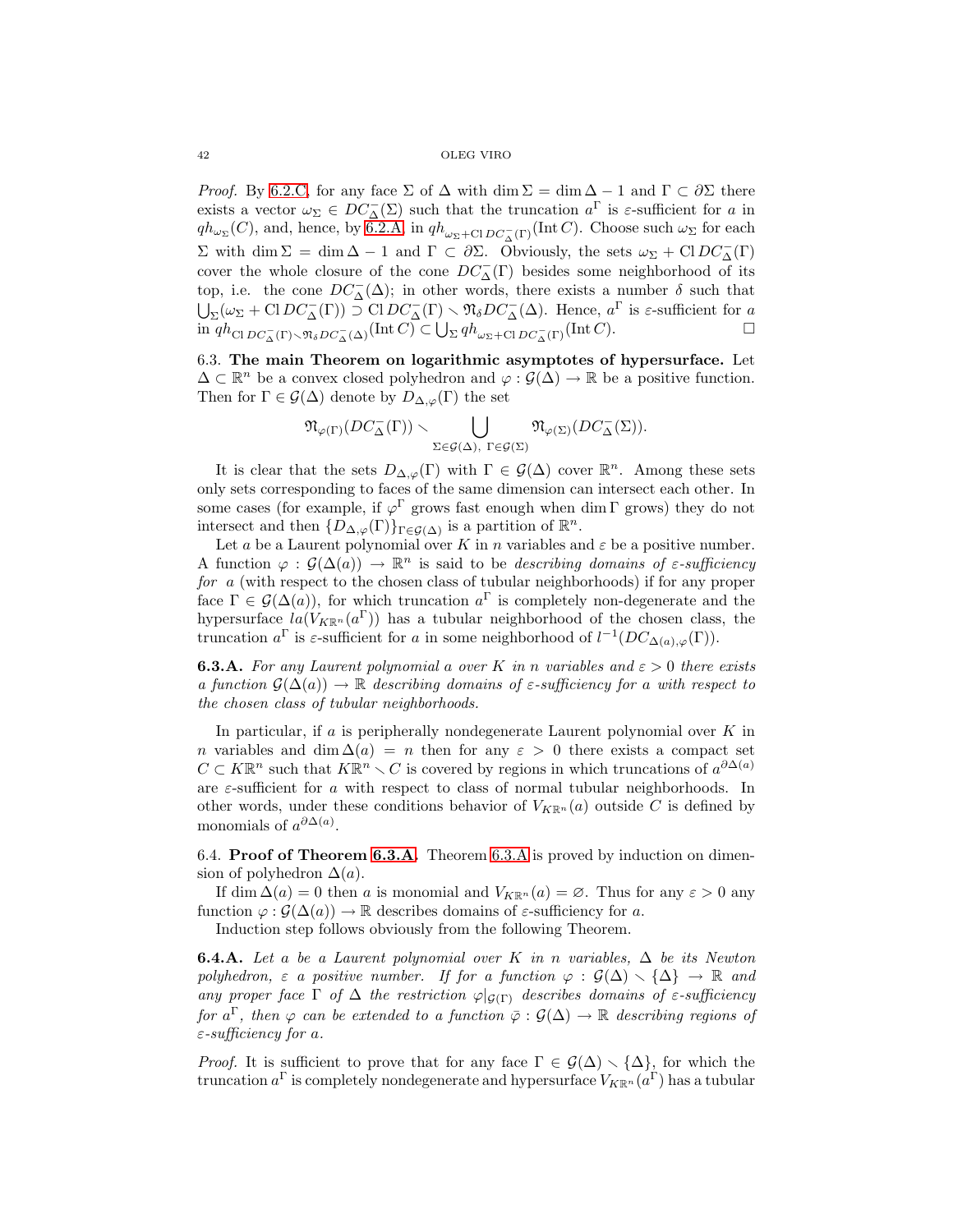neighborhood of the chosen class, there exists an extension  $\varphi_{\Gamma}$  of  $\varphi$  such that truncation  $a^{\Gamma}$  is  $\varepsilon$ -sufficient for a in a neighborhood of  $l^{-1}(D_{\Delta,\varphi_{\Gamma}}(\Gamma))$ , i.e. to prove that for any face  $\Gamma \neq \Delta$  there exists a number  $\varphi_{\Gamma}(\Delta)$  such that the truncation  $a^{\Gamma}$ is  $\varepsilon$ -sufficient for a in some neighborhood of

$$
l^{-1}(\mathfrak{N}_{\varphi(\Gamma)}(DC^-_\Delta(\Gamma))\smallsetminus [\mathfrak{N}_{\varphi_\Gamma(\Delta)}(DC^-_\Delta(\Delta))\bigcup_{\Sigma\in\mathcal{G}(\Delta)\smallsetminus\{\Delta\},\ \Gamma\in\mathcal{G}(\Sigma)}\mathfrak{N}_{\varphi(\Sigma)}(DC^-_\Delta(\Sigma))].
$$

Indeed, putting

$$
\bar{\varphi}(\Delta) = \max_{\Gamma \in \mathcal{G}(\Delta) \smallsetminus \{\Delta\}} \varphi_{\Gamma}(\Delta)
$$

we obtain a required extension of  $\varphi$ .

First, consider the case of a face  $\Gamma$  with  $dim\Gamma = dim\Delta - 1$ . Apply proposition [6.2.B](#page-41-3) to  $C = l^{-1}(\text{Cl } \mathfrak{N}_{\varphi(\Gamma)+1}(0))$  and any one-point set  $\Omega \subset DC_{\Delta}^{-}(\Gamma)$ . It implies that  $a^{\Gamma}$  is  $\varepsilon$ -sufficient for a in  $q h_{\omega}(C) = l^{-1}(Cl\mathfrak{M}_{\varphi(\Gamma)+1}(\omega))$  for some  $\omega \in DC_{\Delta}^{-}(\Gamma)$ . Now apply proposition [6.2.A](#page-45-0) to  $U = l^{-1}(\mathfrak{N}_{\varphi(\Gamma)+1}(\omega))$ . It gives that  $a^{\Gamma}$  is  $\varepsilon$ -sufficient for a in  $qh_{DC_{\Delta}^{-}(\Gamma)}(l^{-1}(\mathfrak{N}_{\varphi(\Gamma)+1}(\omega)) = l^{-1}(\mathfrak{N}_{\varphi(\Gamma)+1}(\omega + DC_{\Delta}^{-}(\Gamma)))$  and, hence, in the smaller set  $l^{-1}(\mathfrak{N}_{\varphi(\Gamma)+1}(DC_{\Delta}^{-}(\Gamma))) \setminus \mathfrak{N}_{|\omega|}(DC_{\Delta}^{-}(\Delta)).$  It is remained to put  $\varphi_{\Gamma}(\Delta) = |\omega| + 1.$ 

Now consider the case of face  $\Gamma$  with dim  $\Gamma < \dim \Delta - 1$ . Denote by E the set

$$
\mathfrak{N}_{\varphi(\Gamma)}(DC_{\Delta}^{-}(\Gamma)) \smallsetminus \bigcup_{\Sigma \in \mathcal{G}(\Delta) \smallsetminus \{\Delta\}, \ \Gamma \in \mathcal{G}(\Sigma)} \mathfrak{N}_{\varphi(\Sigma)}(DC_{\Delta}^{-}(\Sigma)).
$$

It is clear that there exists a ball  $B \subset \mathbb{R}^n$  with center at 0 such that  $E = (E \cap B) +$ Cl  $DC_{\Delta}^{-}(\Gamma)$ . Denote the radius of this ball by  $\beta$ .

If  $\Sigma \in \mathcal{G}(\Delta)$  is a face of dimension dim  $\Delta-1$  with  $\partial \Sigma \supset \Gamma$  then, by the hypothesis, the truncation  $a^{\Gamma}$  is  $\varepsilon$ -sufficient for  $a^{\Sigma}$  in some neighborhood of

$$
l^{-1}(\mathfrak{N}_{\varphi(\Gamma)}(DC_{\Sigma}^{-}(\Gamma))\smallsetminus\bigcup_{\Theta\in\mathcal{G}(\Sigma),\;\Gamma\in\mathcal{G}(\Theta)}\mathfrak{N}_{\varphi(\Theta)}(DC_{\Sigma}^{-}(\Theta))
$$

and, hence, in neighborhood of a smaller set

$$
l^{-1}(\mathfrak{N}_{\varphi(\Gamma)}(DC^-_\Delta(\Gamma)) \smallsetminus \bigcup_{\Theta \in \mathcal{G}(\Sigma),\ \Gamma \in \mathcal{G}(\Theta)} \mathfrak{N}_{\varphi(\Theta)}(DC^-_\Delta(\Theta)).
$$

Therefore for any face  $\Sigma$  with  $\dim \Sigma = \dim \Delta - 1$  and  $\Gamma \subset \partial \Sigma$  the truncation  $a^{\Gamma}$ is  $\varepsilon$ -sufficient for  $a^{\Sigma}$  in some neighborhood of  $l^{-1}(E)$ . Denote by C a compact neighborhood of  $l^{-1}(E \cap B)$  contained in this neighborhood. Applying proposition [6.2.A,](#page-45-0) one obtains that  $a^{\Gamma}$  is  $\varepsilon$ -sufficient for a in the set

$$
qh_{\text{Cl }DC_{\Delta}(\Gamma)\backslash\mathfrak{N}_{\delta}DC_{\Delta}^{-}(\Delta)}(\text{Int } C) = l^{-1}(\text{Int } l(C) + \text{Cl }DC_{\Delta}^{-}(\Gamma) \backslash\mathfrak{N}_{\delta}DC_{\Delta}^{-}(\Delta))).
$$
  
It is remained to put  $\varphi_{\Gamma}(\Delta) = \delta + \beta$ 

<span id="page-43-0"></span>

6.5. Modification of Theorem 6.3.A. Below in Section [6.8](#page-45-1) it will be more convenient to use not Theorem [6.3.A](#page-45-0) but the following its modification, whose formulation is more cumbrous, and whose proof is obtained by an obvious modification of deduction of [6.3.A](#page-45-0) from [6.4.A.](#page-45-0)

**6.5.A.** For any Laurent polynomial a over K in n variables and any  $\varepsilon > 0$  and  $c > 1$  there exists a function  $\varphi : \mathcal{G}(\Delta(a)) \to \mathbb{R}$  such that for any proper face  $\Gamma \in \mathcal{G}(\Delta(a))$ , for which  $a^{\Gamma}$  is completely nondegenerate and  $la(V_{K\mathbb{R}^n}(a^{\Gamma}))$  has a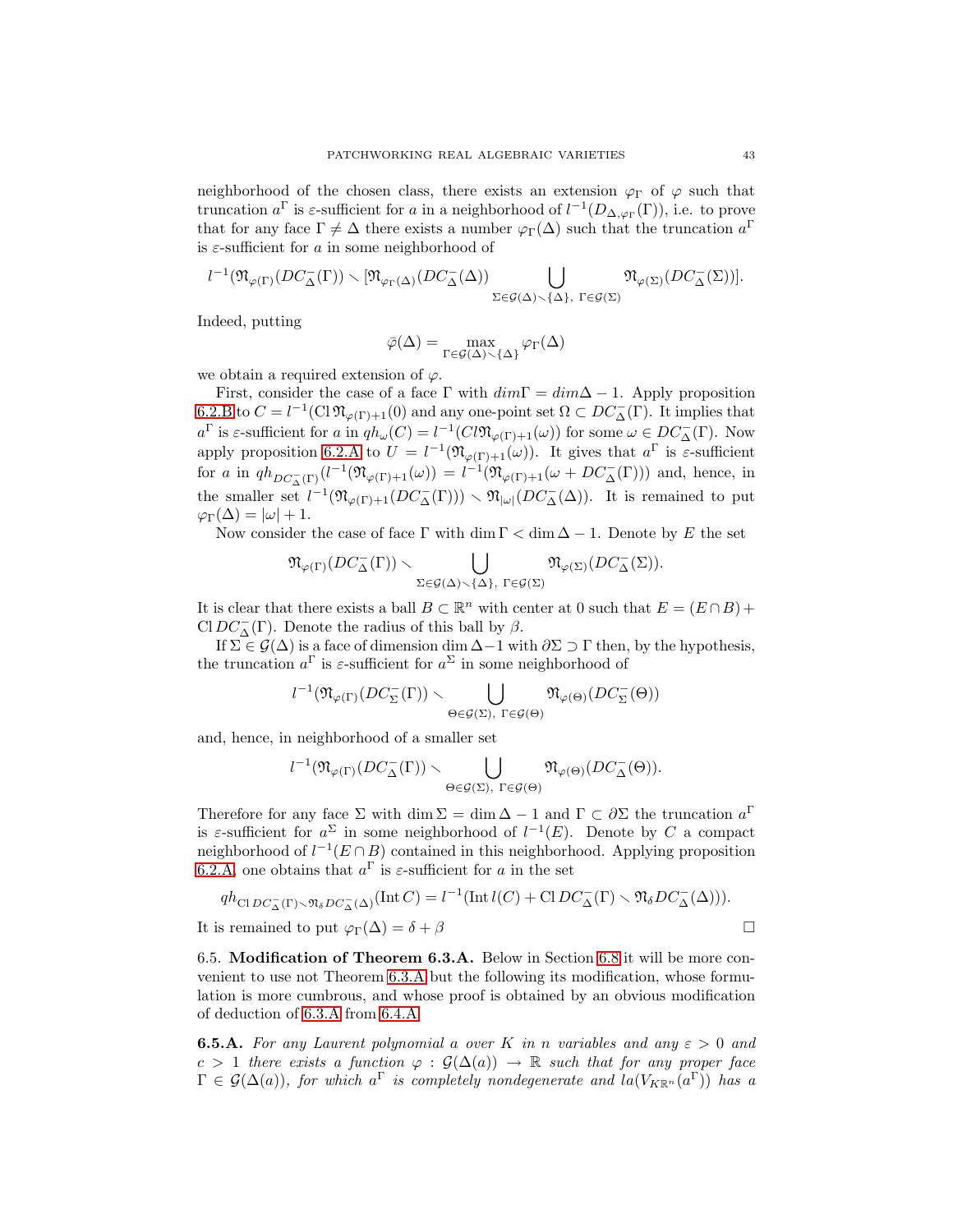*tubular neighborhood from the chosen class, the truncation*  $a^{\Gamma}$  *is*  $\varepsilon$ -sufficient for a *in some neighborhood of*

$$
l^{-1}(\mathfrak{N}_{c\varphi(\Gamma)}(DC_{\Delta}^{-}(\Gamma))\smallsetminus\bigcup_{\Sigma\in\mathcal{G}(\Delta),\ \Gamma\in\mathcal{G}(\Sigma)}\mathfrak{N}_{\varphi(\Sigma)}(DC_{\Delta}^{-}(\Sigma)).
$$

 $\Box$ 

<span id="page-44-0"></span>6.6. Charts of L-polynomials. Let  $a$  be a peripherally nondegenerate Laurent polynomial over K in n variables,  $\Delta$  be its Newton polyhedron. Let V be a vector subspace of  $\mathbb{R}^n$  corresponding to the smallest affine subspace containing  $\Delta$  (i.e.  $V = C_{\Delta}(\Delta)$ . Let  $\varphi : \mathcal{G}(\Delta) \to \mathbb{R}$  be the function, existing by [6.3.A,](#page-45-0) describing for some  $\varepsilon$  regions of  $\varepsilon$ -sufficiency for a with respect to class of normal tubular neighborhoods.

<span id="page-44-2"></span>The pair  $(\Delta \times U_K^n, v)$  consisting of the product  $\Delta \times U_K^n$  and its subset v is a K-*chart* of a Laurent polynomial a if:

(1) there exists a homeomorphism  $h: (\text{Cl }D_{\Delta,\varphi}(\Delta) \cap V) \times U_K^n \to \Delta \times U_K^n$  such that  $h((Cl \ D_{\Delta,\varphi}(\Delta) \cap V) \times y) = \Delta \times y$  for  $y \in U_R^n$ ,

 $v = h(l a V_{K\mathbb{R}^n}(a) \cap (\text{Cl }D_{\Delta,\varphi}(\Delta) \cap V) \times U_K^n$ 

and for each face  $\Gamma$  of  $\Delta$  the set  $h((\text{Cl }D_{\Delta,\varphi}(\Delta) \cap D_{\Delta,\varphi}(\Gamma) \cap V) \times U_K^n)$  lies in the product of the star  $\bigcup_{\Gamma \in \mathcal{G}(\Sigma) \Sigma \in \mathcal{G}(\Delta) \setminus \{\Delta\}} \Sigma$  of  $\Gamma$  to  $U_{K}^{n}$ ;

- <span id="page-44-4"></span>(2) for any vector  $\omega \in \mathbb{R}^n$ , which is orthogonal to V and, in the case of  $K = \mathbb{R}$ , is integer, the set v is invariant under transformation  $\Delta \times U_K^n \to \Delta \times U_K^n$ defined by formula  $(x, (y_1, \ldots, y_n)) \mapsto (x, (e^{\pi i \omega_1} y_1, \ldots, e^{\pi i \omega_n} y_n));$
- <span id="page-44-3"></span>(3) for each face  $\Gamma$  of  $\Delta$  the pair  $(\Gamma \times U_R^n, v \cap (\Gamma \times U_R^n))$  is a K-chart of Laurent polynomial  $a^{\Gamma}$ .

The definition of the chart of a Laurent polynomial, which, as I believe, is clearer than the description given here, but based on the notion of toric completion of  $K\mathbb{R}^n$ , is given above in Section [3.3.](#page-30-0) I restrict myself to the following commentary of conditions [1](#page-44-2) – [3.](#page-44-3)

The set  $(ClD_{\Delta,\varphi}(\Delta) \cap V) \times U_K^n$  contains, by [6.3.A,](#page-45-0) a deformation retract of  $la V_{K\mathbb{R}^n}(a)$ . Thus, condition [1](#page-44-2) means that v is homeomorphic to a deformation retract of  $V_{K\mathbb{R}^n}(a)$ . The position of v in  $\Delta \times U_K^n$  contains, by [1](#page-44-2) and [3,](#page-44-3) a complete topological information about behavior of this hypersurface outside some compact set. The meaning of [2](#page-44-4) is in that  $v$  has the same symmetries as, according to [2.1.C,](#page-27-4)  $V_{K\mathbb{R}^n}(a)$  has.

<span id="page-44-1"></span>6.7. Structure of  $V_{K\mathbb{R}^n}(b_t)$  with small t. Denote by  $i_t$  the embedding  $K\mathbb{R}^n \to$  $K\mathbb{R}^{n+1}$  defined by  $i_t(x_1,\ldots,x_n)=(x_1,\ldots,x_n, t)$ . Obviously,

$$
V_{K\mathbb{R}^n}(b_t) = i_t^{-1} V_{K\mathbb{R}^{n+1}}(b).
$$

This allows to take advantage of results of the previous Section for study of  $V_{K\mathbb{R}^n}(b_t)$ as  $t \to 0$ . For sufficiently small t the image of embedding  $i_t$  is covered by regions of  $\varepsilon$ -sufficiency of truncation  $b^{\tilde{\Gamma}}$ , where  $\tilde{\Gamma}$  runs over the set of faces of graph of  $\nu$ , and therefore the hypersurface  $V_{K\mathbb{R}^n}(b_t)$  turns to be composed of pieces obtained from  $V_{K\mathbb{R}n}(a_i)$  by appropriate quasi-homotheties.

I preface the formulation describing in detail the behavior of  $V_{K\mathbb{R}^n}(b_t)$  with several notations.

Denote the Newton polyhedron  $\Delta(b)$  of Laurent polynomial b by  $\Delta$ . It is clear that  $\tilde{\Delta}$  is the convex hull of the graph of  $\nu$ . Denote by  $\mathcal G$  the union  $\bigcup_{i=1}^s \mathcal G(\Delta_i)$ . For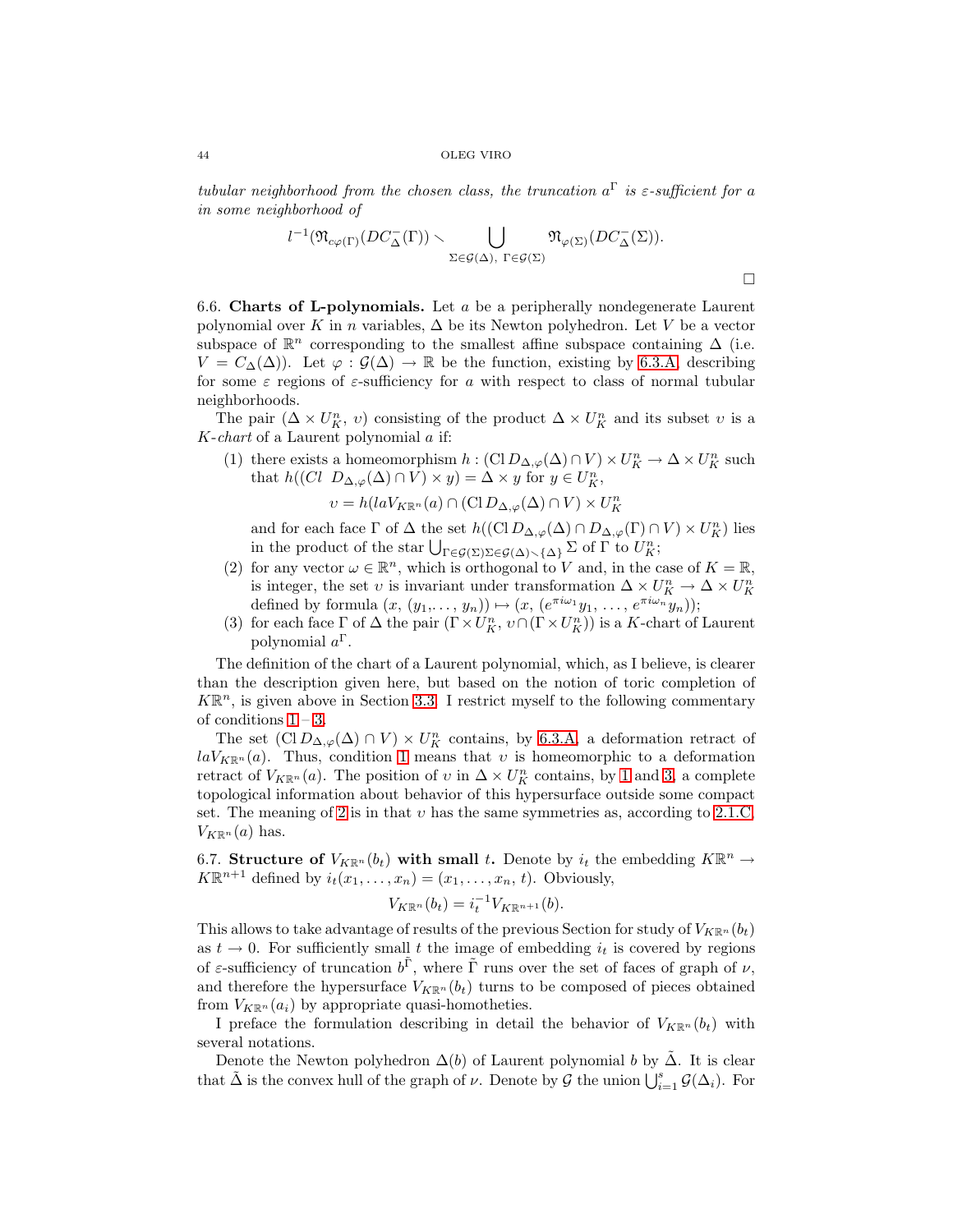$\Gamma \in \mathcal{G}$  denote by  $\tilde{\Gamma}$  the graph  $\nu|_{\Gamma}$ . It is clear that  $\tilde{\Gamma} \in \mathcal{G}(\tilde{\Delta})$  and hence an injection  $\Gamma \to \tilde{\Gamma} : \mathcal{G} \to \mathcal{G}(\tilde{\Delta})$  is defined.

For  $t > 0$  denote by  $j_t$  the embedding  $\mathbb{R}^n \to \mathbb{R}^{n+1}$  defined by the formula  $j_t(x_1,\ldots,x_n)=(x_1,\ldots,x_n,\ln t)$ . Let  $\psi:\mathcal{G}\to\mathbb{R}$  be a positive function, t be a number from interval (0, 1). For  $\Gamma \in \mathcal{G}$  denote by  $\mathcal{E}_{t,\psi}(\Gamma)$  the following subset of  $\mathbb{R}^n$ :

$$
\mathfrak{N}_{\psi(\Gamma)} j_t^{-1} (DC^-_{\tilde{\Delta}}(\tilde{\Gamma})) \smallsetminus \bigcup_{\Sigma \in \mathcal{G}, \ \Gamma \in \mathcal{G}(\Sigma)} \mathfrak{N}_{\varphi(\Sigma)} j_t^{-1} (DC^-_{\tilde{\Delta}}(\tilde{\Sigma})).
$$

<span id="page-45-0"></span>**6.7.A.** If Laurent polynomials  $a_1, \ldots, a_s$  are completely non-degenerate then for  $any \varepsilon > 0$  *there exist*  $t_0 \in (0,1)$  *and function*  $\psi : \mathcal{G} \to \mathbb{R}$  *such that for any*  $t \in (0,t_0]$ and any face  $\Gamma \in \mathcal{G}$  *truncation*  $b_t^{\Gamma}$  *is*  $\varepsilon$ -sufficient for  $b_t$  *with respect to the class of normal tubular neighborhoods in some neighborhood of*  $l^{-1}(\mathcal{E}_{t,\psi}(\Gamma)).$ 

Denote the gradient of restriction of  $\nu$  on  $\Gamma \in \mathcal{G}$  by  $\nabla(\Gamma)$ . The truncation  $b_t^{\Gamma}$ , obviously, equals  $a^{\Gamma} \circ q h_{\nabla(\Gamma),t}$ . In particular,  $b_t^{\Delta_i} = a_i \circ q h_{\nabla(\Delta_i),t}$  and, hence,

$$
V_{K\mathbb{R}^n}(b_t^{\Delta_i}) = q h_{\nabla(\Delta_i), t^{-1}}(V_{K\mathbb{R}^n}(a_i)).
$$

In the domain, where  $b_t^{\Gamma}$  is  $\varepsilon$ -sufficient for  $b_t$ , the hypersurfaces  $la V_{K\mathbb{R}^n}(b_t)$ and  $la V_{K\mathbb{R}^n}(b_t^{\Delta_i})$  with  $\Delta_i \supset \Gamma$  lie in the same normal tubular  $\varepsilon$ -neighborhood of  $la V_{K\mathbb{R}^n}(b_t^{\Gamma})$  and, hence, are isotopic by an isotopy moving points at most on  $2\varepsilon$ . Thus, according to [6.7.A,](#page-45-0) for  $t \leq t_0$  to the space  $K\mathbb{R}^n$  is covered by regions in which  $V_{K\mathbb{R}^n}(b_t)$  is approximated by  $qh_{\nabla(\Delta_i),t^{-1}}(V_{K\mathbb{R}^n}(a_i)).$ 

<span id="page-45-1"></span>6.8. Proof of Theorem [6.7.A.](#page-45-0) Put  $c = \max\{\sqrt{1 + \nabla(\Delta_i)^2}, i = 1, ..., s\}$ . Apply Theorem [6.5.A](#page-45-0) to the Laurent polynomial b and numbers  $\varepsilon$  and c, considering as the class of chosen tubular neighborhoods in  $\mathbb{R}^{n+1} \times U_K^{n+1}$  tubular neighborhoods, whose fibers lie in the fibers  $\mathbb{R}^n \times t \times U_K^n \times s$  of  $\mathbb{R}^{n+1} \times U_K^{n+1}$  and consist of segments of geodesics which are orthogonal to intersections of submanifold with  $\mathbb{R}^n \times t \times U_K^n \times s$ . (Intersection of such a tubular neighborhood of  $M \subset \mathbb{R}^{n+1} \times U_K^{n+1}$  with the fiber  $\mathbb{R}^n \times t \times U_K^n \times s$  is a normal tubular neighborhood of  $M \cap (\mathbb{R}^n \times t \times U_K^n \times s)$  in  $\mathbb{R}^n \times t \times U_K^n \times s$ .) Applying Theorem [6.5.A](#page-45-0) one obtains a function  $\varphi : \mathcal{G}(\tilde{\Delta}) \to \mathbb{R}$ . Denote by  $\psi$  the function  $\mathcal{G} \to \mathbb{R}$  which is the composition of embedding  $\Gamma \mapsto \tilde{\Gamma}$ :  $\mathcal{G} \to \mathcal{G}(\tilde{\Delta})$  (see Section [6.7\)](#page-44-1) and the function  $\frac{1}{\epsilon}$  $\frac{1}{c}\varphi : \mathcal{G}(\tilde{\Delta}) \to \mathbb{R}$ . This function has the required property. Indeed, as it is easy to see, for  $0 < t < e^{-\varphi(\tilde{\Delta})} \mathcal{E}_{t,\psi}(\Gamma)$  is contained, in

$$
j_t^{-1}(\mathfrak{N}_{c\varphi(\tilde{\Gamma})}(DC^-_{\tilde{\Delta}}(\tilde{\Gamma})) \smallsetminus \bigcup_{\tilde{\Sigma}\in\mathcal{G}(\tilde{\Delta}),\ \tilde{\Gamma}\in\mathcal{G}(\tilde{\Sigma})}\mathfrak{N}_{\varphi(\tilde{\Sigma})}(DC^-_{\tilde{\Delta}}(\tilde{\Sigma}))),
$$

and thus from  $\varepsilon$ -sufficiency of  $b^{\tilde{\Gamma}}$  for b in some neighborhood of

$$
l^{-1}(\mathfrak{N}_{c\varphi(\tilde{\Gamma})}(DC^-_{\tilde{\Delta}}(\tilde{\Gamma}))\smallsetminus\bigcup_{\tilde{\Sigma}\in\mathcal{G}(\tilde{\Delta}),\ \tilde{\Gamma}\in\mathcal{G}(\tilde{\Sigma})}\mathfrak{N}_{\varphi(\tilde{\Sigma})}(DC^-_{\tilde{\Delta}}(\tilde{\Sigma}))),
$$

with respect to the chosen class of tubular neighborhoods in  $\mathbb{R}^{n+1} \times U_K^{n+1}$  if follows that for  $0 < t < e^{-\varphi(\tilde{\Delta})}$  the truncation  $b_t^{\Gamma}$  is  $\varepsilon$ -sufficient for  $b_t$  in some neighborhood of  $l^{-1}(\mathcal{E}_{t,\psi}(\Gamma))$  with respect to the class of normal tubular neighborhoods.  $\Box$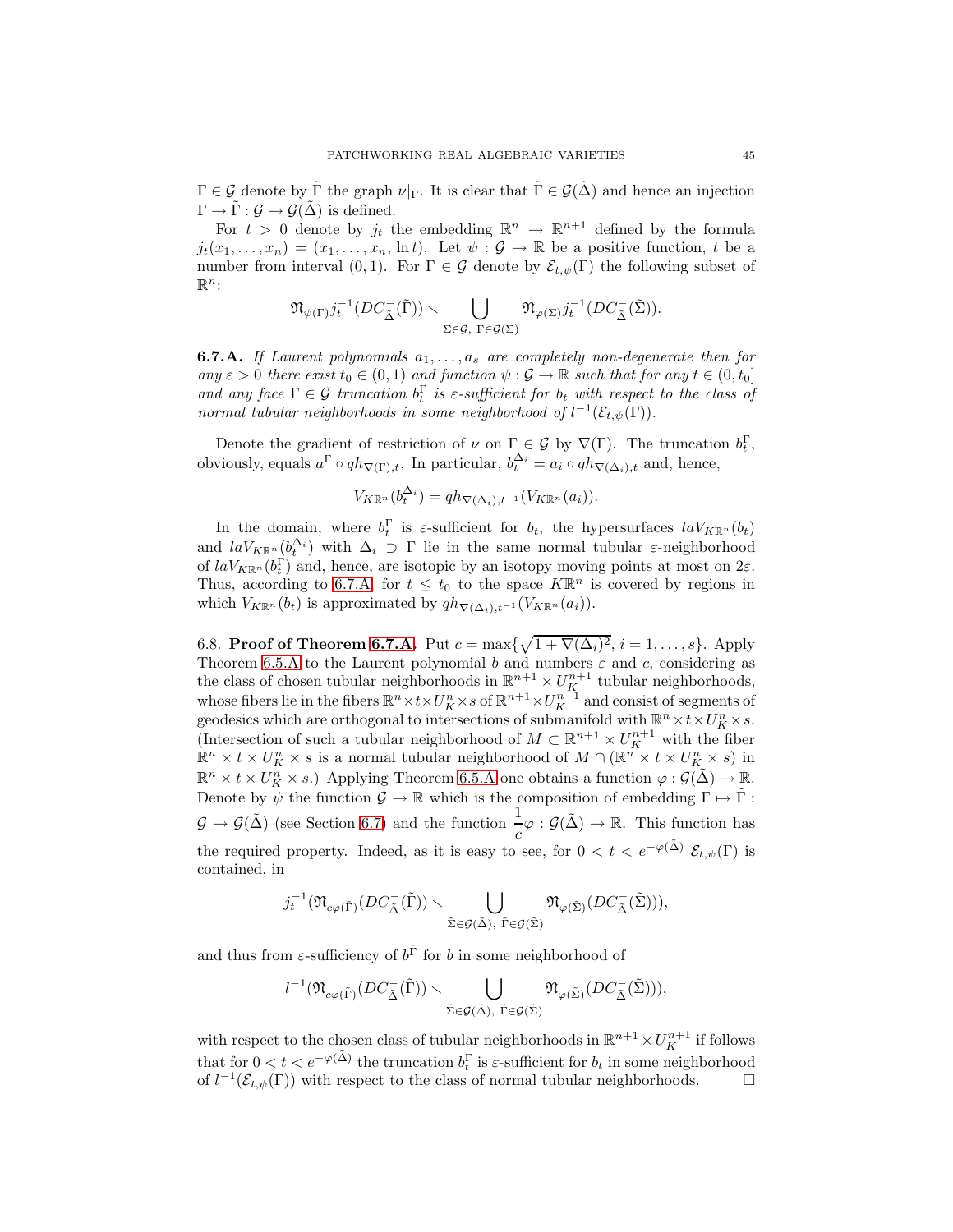<span id="page-46-0"></span>6.9. An alternative proof of Theorem [4.3.A.](#page-32-4) Let  $V$  be a vector subspace of  $\mathbb{R}^n$  corresponding to the minimal affine subspace containing Δ. It is divided for each  $t \in (0,1)$  onto the sets  $V \cap j_t^{-1}(DC_{\tilde{\Delta}}(\tilde{\Gamma}))$  with  $\Gamma \in \mathcal{G}$ . Let us construct cells  $\Gamma_t$ in  $V$  which are dual to the sets of this partition (barycentric stars). For this mark a point in each  $V \cap j_t^{-1}(DC_{\tilde{\Delta}}(\tilde{\Gamma}))$ :

$$
b_{t,\Gamma}\in V\cap j_t^{-1}(DC^-_{\tilde{\Delta}}(\tilde{\Gamma})).
$$

Then for Γ with dim Γ = 0 put  $\Gamma_t = b_{t,\Gamma}$  and construct the others  $\Gamma_t$  inductively on dimension dim Γ: if Γ<sub>t</sub> for Γ with dim Γ < r have been constructed then for Γ with  $\dim \Gamma = r$  the cell  $\Gamma_t$  is the (open) cone on  $\bigcup_{\Sigma \in \mathcal{G}(\Gamma) \setminus {\{\Gamma\}}} \Sigma_t$  with the vertex  $b_{t,\Gamma}$ . (This is the usual construction of dual partition turning in the case of triangulation to partition onto barycentric stars of simplices.)

By Theorem [6.7.A](#page-45-0) there exist  $t'_0 \in (0,1)$  and function  $\psi : \mathcal{G} \to \mathbb{R}$  such that for any  $t \in (0, t'_0]$  and any face  $\Gamma \in \mathcal{G}$  the truncation  $b_t^{\Gamma}$  is  $\varepsilon$ -sufficient for  $b_t$  in some neighborhood of  $l^{-1}(\mathcal{E}_{t,\psi}(\Gamma))$ . Since cells  $\Gamma_t$  grow unboundedly when t runs to zero (if dim  $\Gamma \neq 0$ ) it follows that there exists  $t_0 \in (0, t'_0]$  such that for  $t \in (0, t_0]$  for each face  $\Gamma \in \mathcal{G}$  the set  $\mathfrak{N}_{\psi(\Gamma)} j_t^{-1}(DC_{\tilde{\Delta}}^{-}(\Gamma)),$  and together with it the set  $\mathcal{E}_{t,\psi}(\Gamma),$ lie in the star of the cell  $\Gamma_t$ , i.e. in  $\bigcup_{\Gamma \in \mathcal{G}(\Sigma)} \Sigma_t$ . Let us show that for such  $t_0$  the conclusion of Theorem [4.3.A](#page-32-4) takes place.

Indeed, it follows from [6.7.A](#page-45-0) that there exists a homeomorphism  $h: \Gamma_t \times U_K^n \to$  $\Gamma \times U_K^n$  with  $h(\Gamma_t \times y) = \Gamma \times y$  for  $y \in U_K^n$  such that  $(\Gamma \times U_K^n, h(la(V_{K\mathbb{R}^n}(b_t))) \cap$  $\Gamma_t \times U_K^n$ ) is K-chart of Laurent polynomial  $a^{\Gamma}$ . Therefore the pair

$$
(\cup_{\Gamma \in \mathcal{G}} \Gamma_t \times U_K^n, laV_{K\mathbb{R}^n}(b_t) \cap (\cup_{\Gamma \in \mathcal{G}} \Gamma_t \times U_K^n))
$$

is obtained in result of patchworking K-charts of Laurent polynomials  $a_1, \ldots, a_s$ . The function  $\varphi : \mathcal{G}(\Delta) \to \mathbb{R}$ , existing by Theorem [6.3.A](#page-45-0) applied to  $b_t$ , can be chosen, as it follows from [6.4.A,](#page-45-0) in such a way that it should majorate any given in advance function  $\mathcal{G}(\Delta) \to \mathbb{R}$ . Choose  $\varphi$  in such a way that  $D_{\varphi,\Delta}(\Delta) \supset \cup_{\Gamma \in \mathcal{G}} \Gamma_t$ and  $D_{\varphi,\Delta}(\Sigma)\cap \partial D_{\varphi,\Delta}(\Delta) \supset \mathcal{E}_{t,\psi}(\Sigma)\cap \partial D_{\varphi,\Delta}(\Delta)$  for  $\Sigma \in \mathcal{G}(\Delta) \setminus {\Delta}$ . As it follows from [6.7.A,](#page-45-0) there exists a homeomorphism

$$
(1) \quad (\bigcup_{\Gamma \in \mathcal{G}} \Gamma_t \times U_K^n, \, laV_{K\mathbb{R}^n}(b_t) \cap (\bigcup_{\Gamma \in \mathcal{G}} \Gamma_t \times U_K^n)) \to (D_{\varphi,\Delta}(\Delta) \times U_K^n, \, laV_{K\mathbb{R}^n}(b_t) \cap (D_{\varphi,\Delta}(\Delta) \times U_K^n))
$$

turning  $\mathcal{E}_{t,\psi}(\Sigma) \cap \partial(\bigcup_{\Gamma \in \mathcal{G}} \Gamma_t \times U_R^n)$  to  $\mathcal{E}_{t,\psi}(\Sigma) \cap \partial D_{\varphi,\Delta}(\Delta)$  for  $\Sigma \in \mathcal{G}(\Delta) \setminus {\Delta}.$ Therefore K-chart of Laurent polynomial  $b_t$  is obtained by patchworking K-charts of Laurent polynomials  $a_1, \ldots, a_s$ .